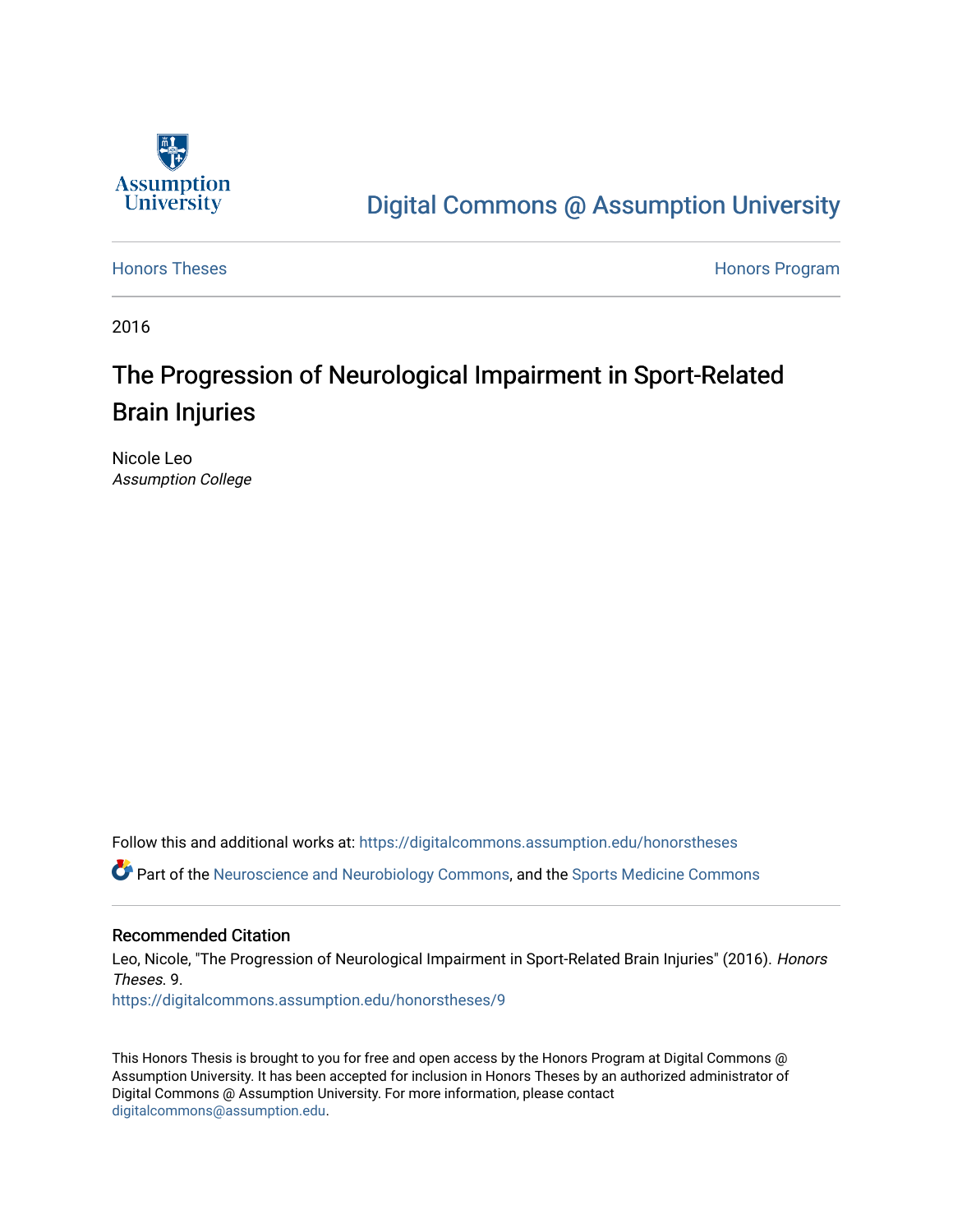The Progression of Neurological Impairment in Sport-Related Brain Injuries

By

Nicole Leo

Faculty Supervisor: Professor Cromarty

Biology Department

A Thesis Submitted to Fulfill the Requirements of the Honors Program at Assumption College

December 2015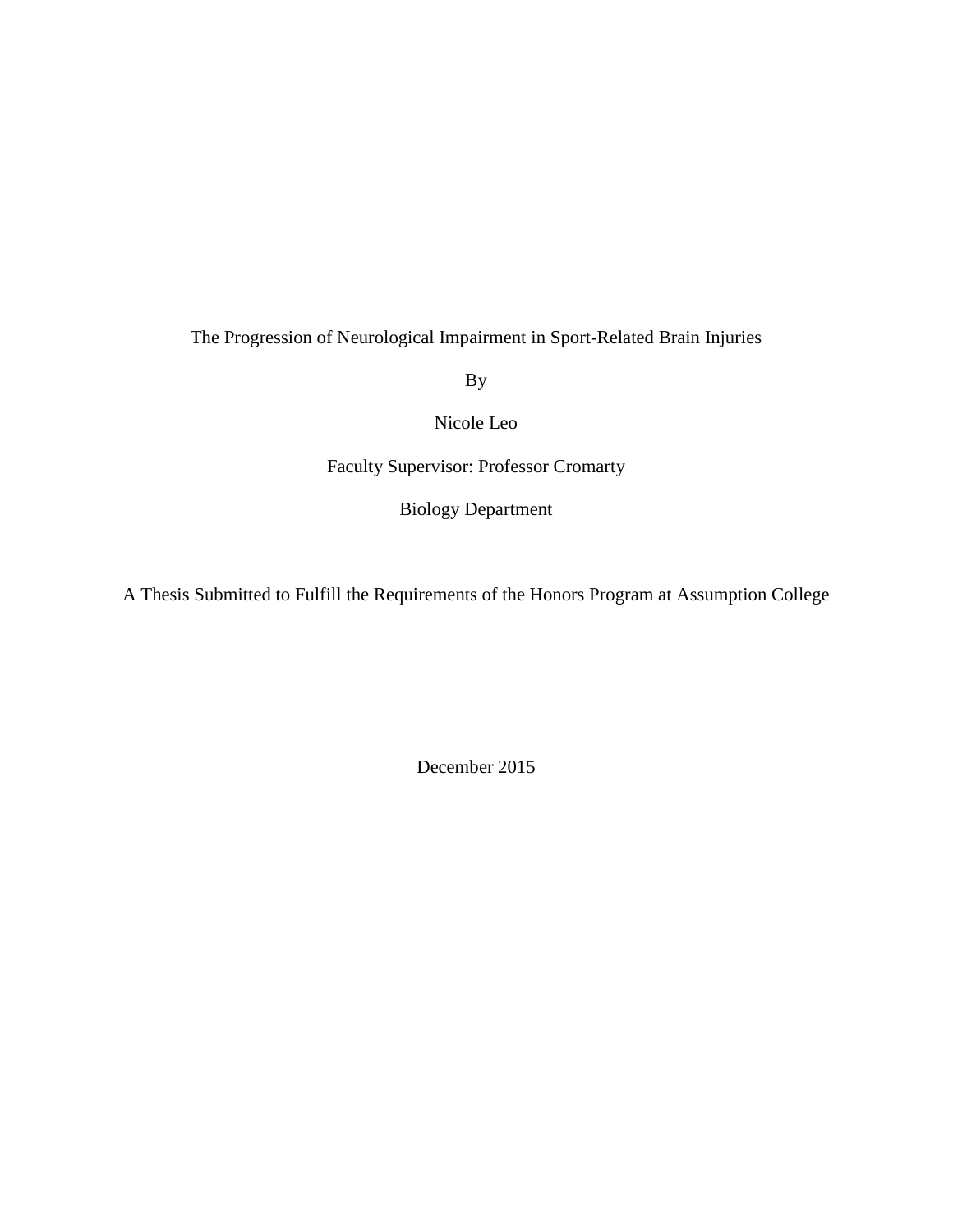## **Table of Contents**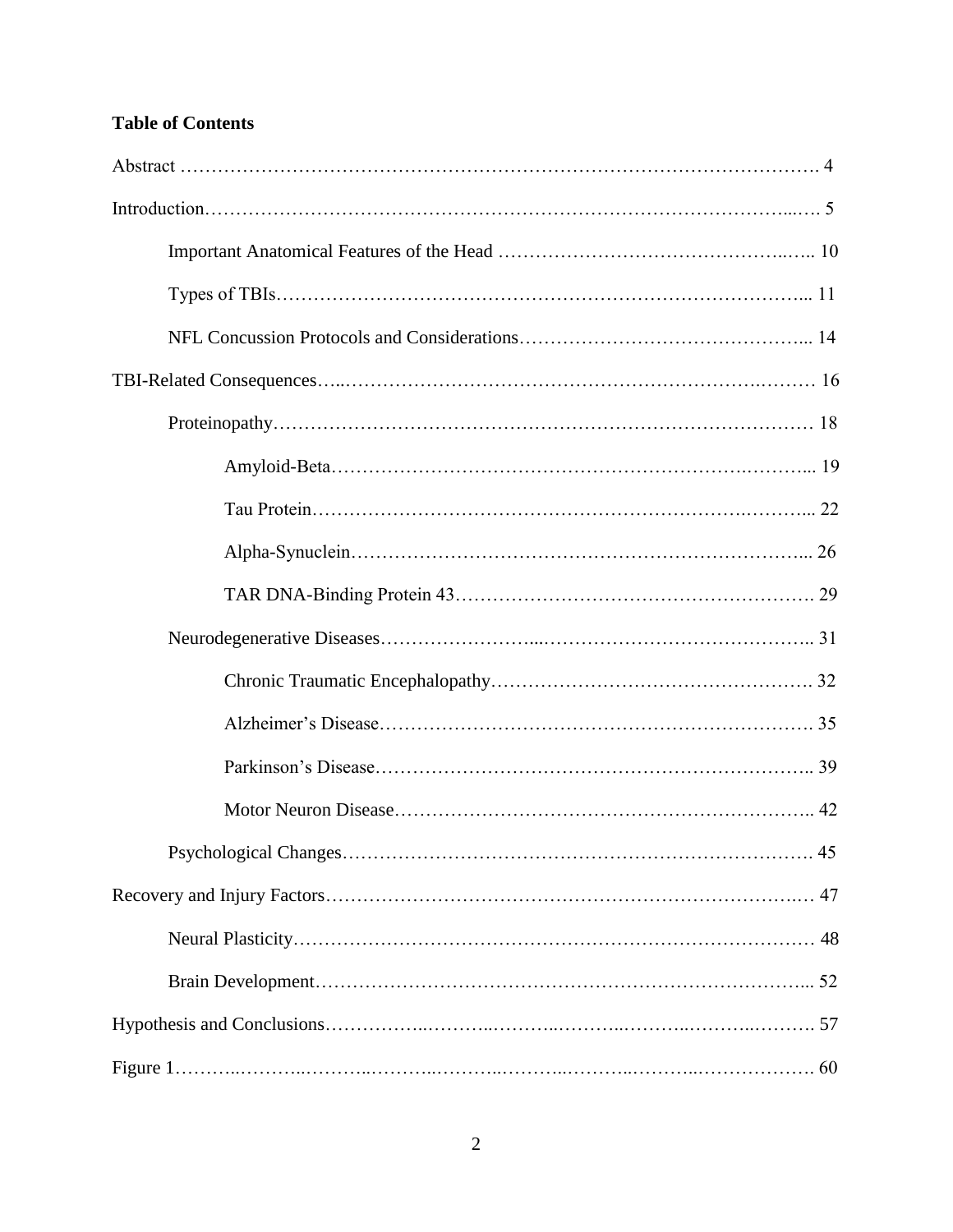| 62 |  |
|----|--|
|    |  |
|    |  |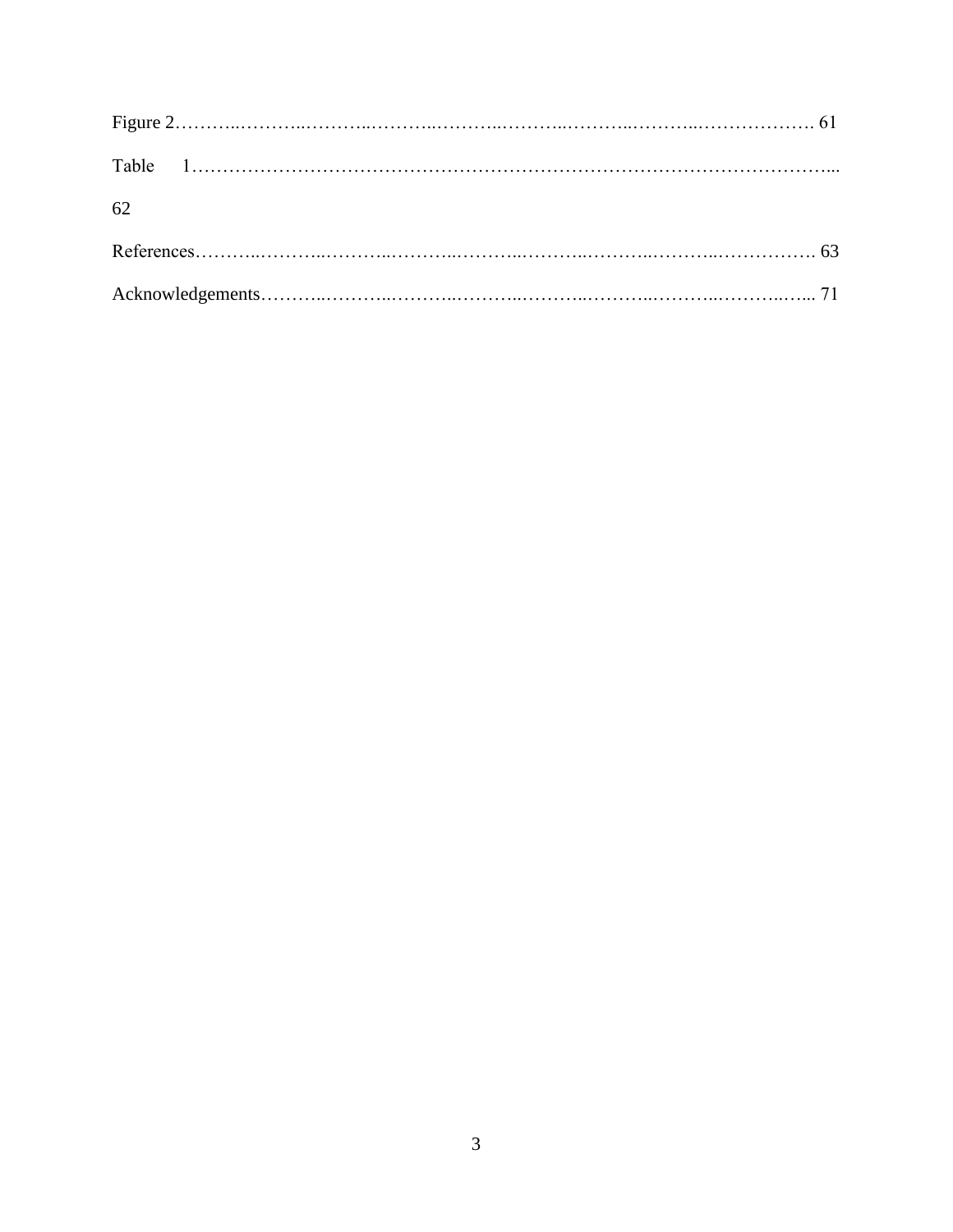### **Abstract**

Millions of Americans sustain traumatic head injuries each year when participating in various high and low-risk activities. Athletes, in general, are more prone to sustaining brain injuries than others, particularly those that participate in collision sports. This thesis discusses brain damage and long-term effects incurred by collision sport-related traumatic brain injuries such as the formation of amyloid-beta plaques in brain tissue and the increased possibility of developing neurodegenerative diseases such as Alzheimer's. In addition, brain development and plasticity over time are reviewed revealing the concept that brain plasticity and brain development are key processes that occur throughout childhood, adolescence, and to some degree into adulthood. Together, the discussions of these topics are the basis for the creation of a logical and analytical hypothesis as to whether young or adult athletes have the potential to incur more severe, long-term damage. The resulting hypothesis is that it is worse for young athletes to sustain head injuries since brain development largely impacts an individuals' quality of life. However, their injuries might be less apparent than in an adult because of the brain's plastic abilities enabling them to compensate and remain functioning at a high level despite their injuries.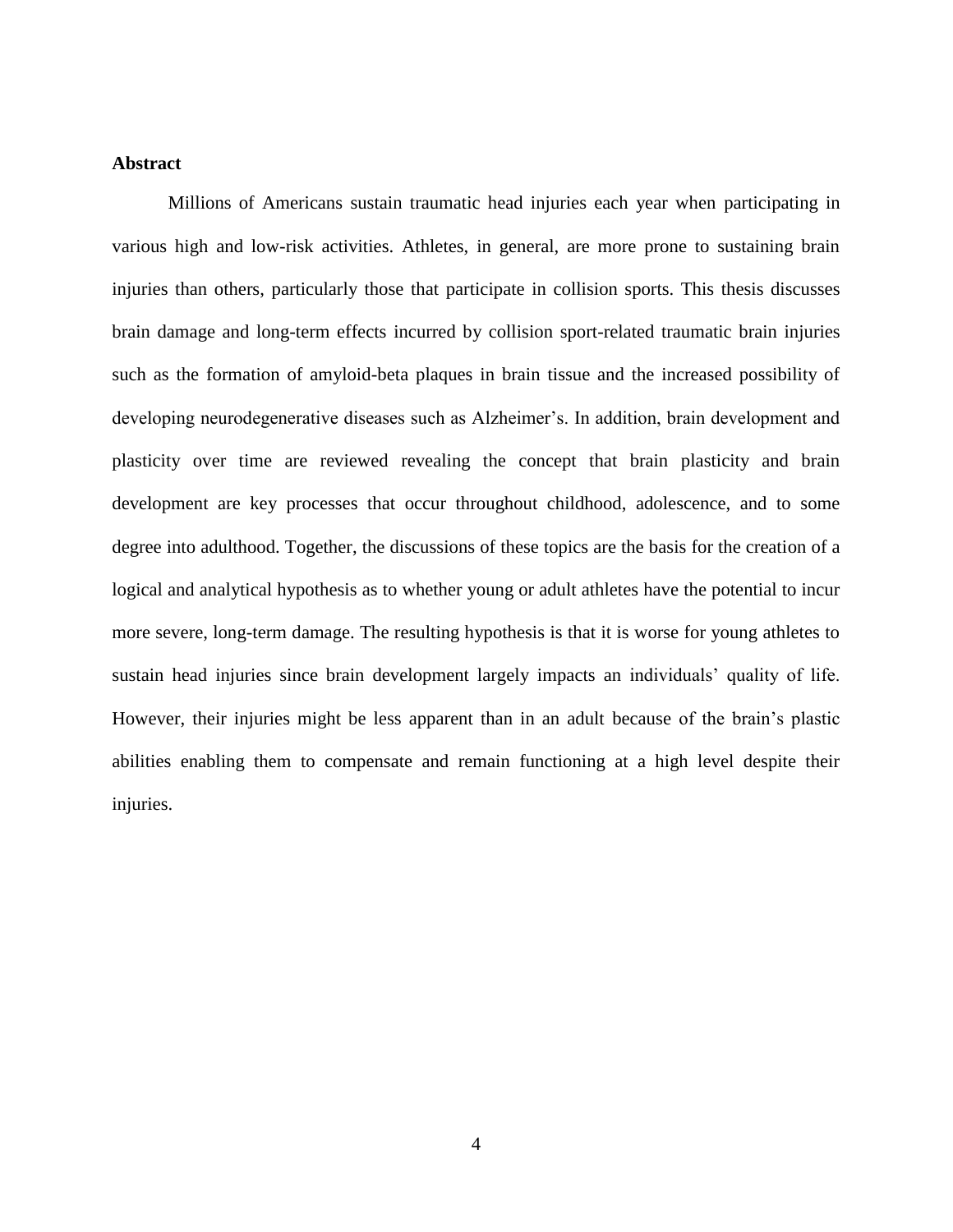#### **Introduction**

Brett Favre, a well-known quarterback who played in the NFL for twenty years, voiced his concerns regarding his memory and the damage his brain underwent as a result of the head injuries he amassed while playing such an intense contact sport. This concern surfaced when he realized that even though he remembered some of the activities and sports his daughter played, he "couldn't remember [his] daughter playing youth soccer, just one summer [even though he has]...a pretty good memory" (ESPN, 2013). Many current athletes can relate to Favre's situation and emotions: "For the first time in 44 years, that put a little fear in me;" especially when the similarity of their complaints (for example: memory loss, headaches, dizziness) become apparent, as there have been many reports of mental difficulties arising in athletes as a result of head injuries such as concussions (ESPN, 2013).

The injuries and complications that approximately 1.7 million Americans receive per year according to data collected throughout the United States from 2002-2006, including Brett Favre, suffer from are the result of the condition known as Traumatic Brain Injury (Faul et al., 2010). Traumatic Brain Injuries (TBIs) are wounds that differ from other injuries in that even the ones labelled "mild" are actually rather severe injuries as they have hidden and unforeseen consequences. Traumatic Brain Injury is a term used to describe brain damage caused by a blow to the head or blow to the body that is strong enough to reach and affect the brain and cause damage. Annually 1.7 million Americans are documented to have been either brought to an emergency room, hospitalized, or have died from their head injury. However, there are still individuals who have unreported TBIs either because they did not receive any medical assistance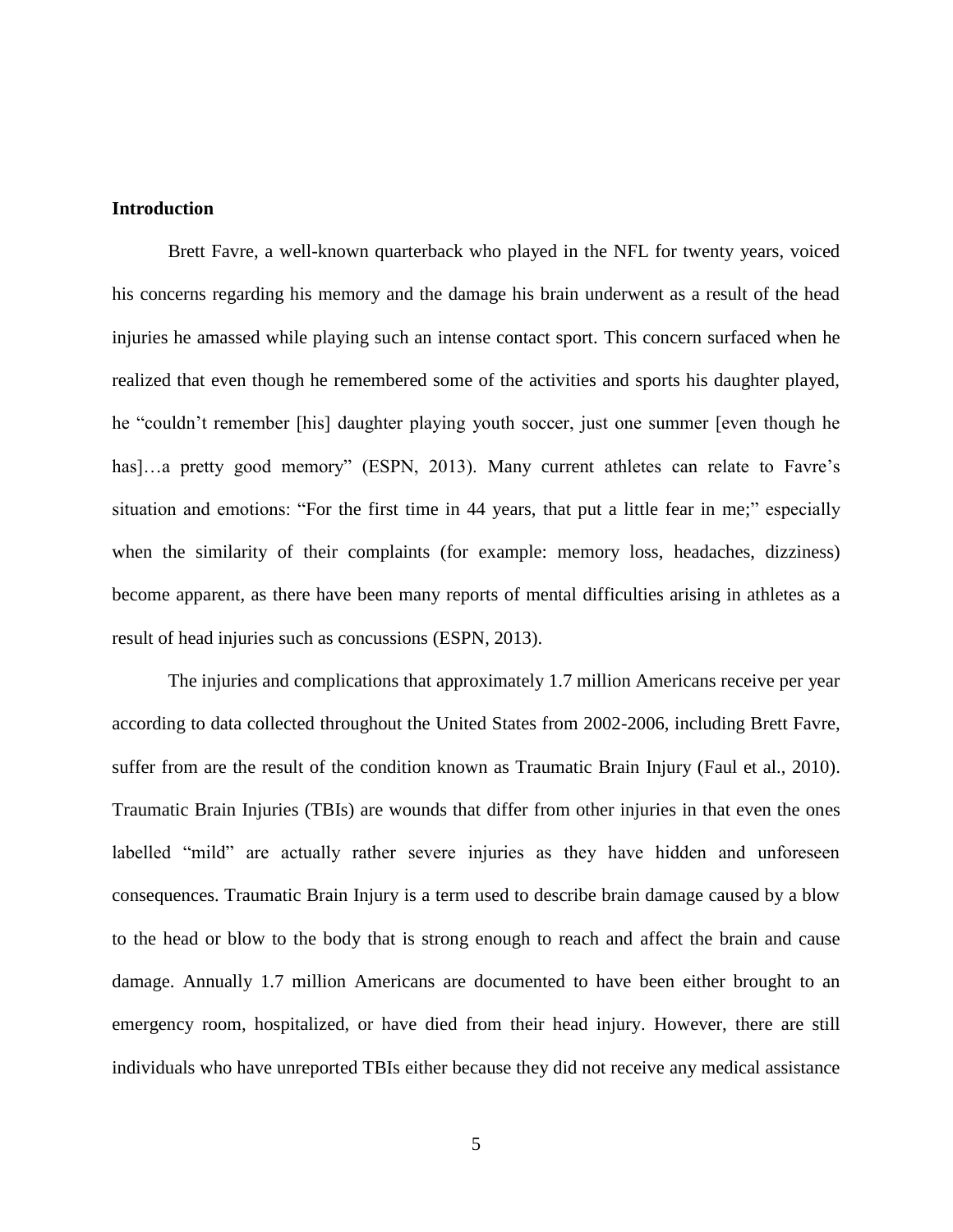for their head injury, or received care from another type of medical facility (Faul et al., 2010). Over 50,000 of the estimated 1.7 million Americans died because of their head injury while the other 1.65 million Americans either were taken to an emergency room or were hospitalized (Faul et al., 2010). Sometimes, depending on the circumstances of the injury, damage or symptoms may not be observed immediately or at all. However, this does not mean that these individuals did not receive a TBI or that they will not develop symptoms as time passes. In reality, the damage resulting from any TBI cannot be measured directly after the blow since there is a delay, known as the latency period, between the stimulus (the blow) and the symptoms or effects from the injury (Dekosky et al., 2010). Symptoms and complications from the injury can develop soon after the blow that caused the injury and in many cases decrease over time. Others, have little to no symptoms immediately following their brain injury, or the symptoms they do experience alleviate but years, even decades later, they begin to experience an onset and progression of other symptoms that increase over time (Dekosky et al., 2010). This progression of symptoms develops into various psychological, cognitive, and motor functioning problems or diseases known as Chronic Traumatic Encephalopathy (McKee et al., 2009). Currently, Chronic Traumatic Encephalopathy (CTE) is the term used to identify the condition where TBI's later lead to the progression of various mental and physical complications due to the degeneration of the brain (McKee et al., 2009).

Even though brain injuries can occur while engaging in a large variety of tasks or activities, some as simple as walking or driving, there is an increased rate of receiving a TBI when playing certain sports. Collision sports, those that involve intentional collisions with other athletes and objects such as football and ice hockey, have a much higher prevalence for such injuries. Based upon the data collected from 2002–2006 on Traumatic Brain Injuries, it was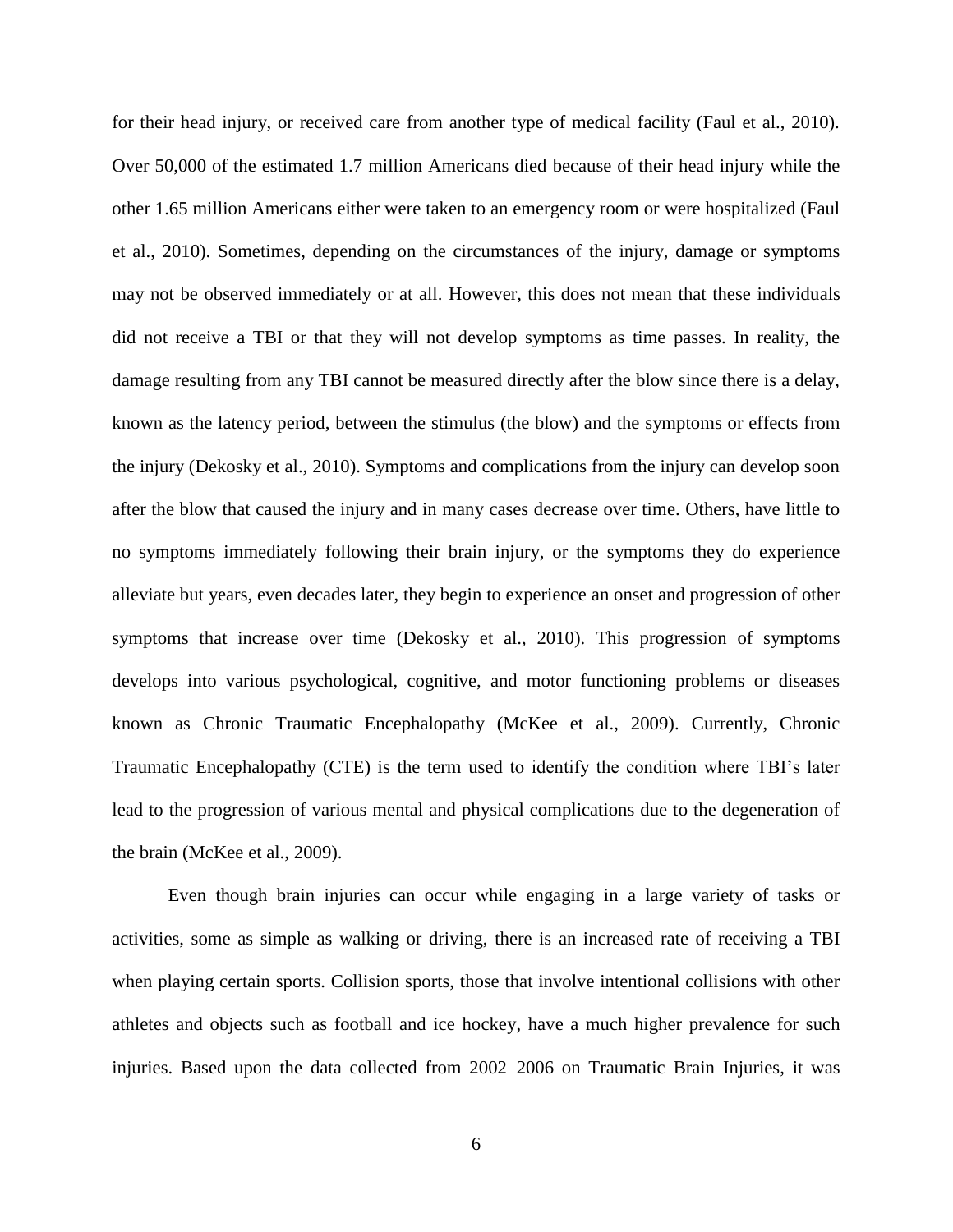estimated that 10% of all recorded TBIs were a result of assault, 35.2% from falls, 16.5% were involved in events in which they were struck by or against a person or object, 17.3% from vehicular accidents, and lastly, 21% from unknown or other sources (Faul et al., 2010). Out of all verified cases of CTE, a condition that can develop from incurring TBIs, about 90% were the result of sports-related injuries (McKee et al., 2009). The high occurrence of sports-related TBI's and long-term trauma combined with the advertised problems many professional athletes are facing from head injuries has increased concern and awareness about TBI's as well as CTE. However, even after all the focus and attention on brain injuries, and all of the progress that has been made, for instance in determining what occurs in the brain during a TBI and the changes that occur afterwards, there is still a large amount of information that is not known. This, in part, is related to the fact that the brain itself is not wholly understood and is extremely complicated.

When an individual sustains a Traumatic Brain Injury, the force applied to the head is of a strong enough nature that the head swiftly moves back and forth resulting in the brain hitting the skull. The impact of the brain against the skull can cause bruising, or contusions, as well as axonal shearing, a term that refers to the tearing of the axons of neurons (Dekosky et al., 2010). At the cellular level in the brain, billions of neurons connect and communicate to one another, sending signals necessary in bodily functions. The cell's structure includes a shaft, known as an axon, where chemical signals pass through in order to reach the next neuron. These cells pass the signals up the spinal cord and send them to the appropriate part of the body. The brain is the control center of this system, delivering and processing all chemical signals. Therefore, the brain is responsible for controlling all of the processes and sensations that occur within and around the body. Among many things, it is responsible for memories, thoughts, decisions, personalities, language, and movement. Considering that each part of the brain has different functions, it is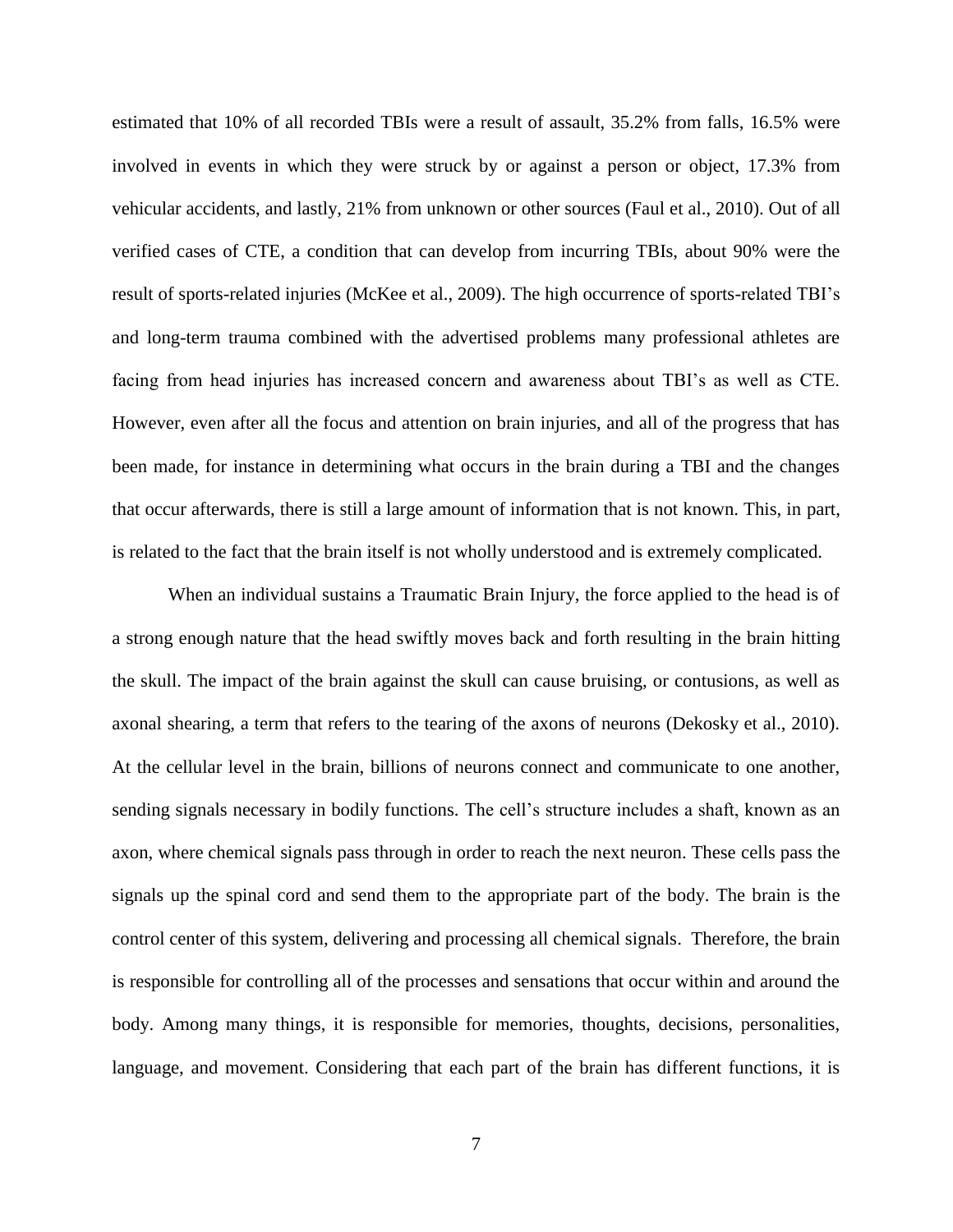easy to conclude that damage to varied areas of the brain can result in different short and longterm consequences. Lastly, damage resulting in the death of these cells can have serious consequences because they do not have the ability to regenerate; the paths in the body and brain that were previously used, have to be altered so that the body and brain can still function smoothly and efficiently.

Even though there are many different changes in behavior and mental state that can occur after a blow to the head, Traumatic Brain Injuries may also be considered a silent problem. The problem is silent because in many circumstances, the damage that has occurred in the brain by TBI's is not always apparent. Only some aspects of the damage shows, while the rest are hidden and can remain so for long periods of time. The damage also might not show until later in life. These lurking conditions resulting from a TBI injury may be likened to an iceberg where the majority of the ice is hidden beneath the surface of the water. Thus, while it might appear as if the patient has recovered, studies have shown that cognitive declines ensue later in life as a result of TBI's (Dekosky et al., 2010).

Not only do TBI's create immediate complications in patients' lives, but they also produce problems that arise years later. Some long-term effects of TBI's are alterations in medical and psychiatric health. Examples of these health complications are depression, ALS (Amyotrophic Lateral Sclerosis, also known as Lou Gehrig's disease), Alzheimer's disease, and Chronic Traumatic Encephalopathy (CTE). A study observing the connection between Alzheimer's disease and TBI's exhibited evidence that not only do brain injuries increase a person's risk of developing Alzheimer's, but they also increase the risk of developing the disease at an earlier age. Furthermore, they also stated that the formation of inflammation in the brain because of the brain injury may continue for as long as seventeen years (Giunta et al., 2012).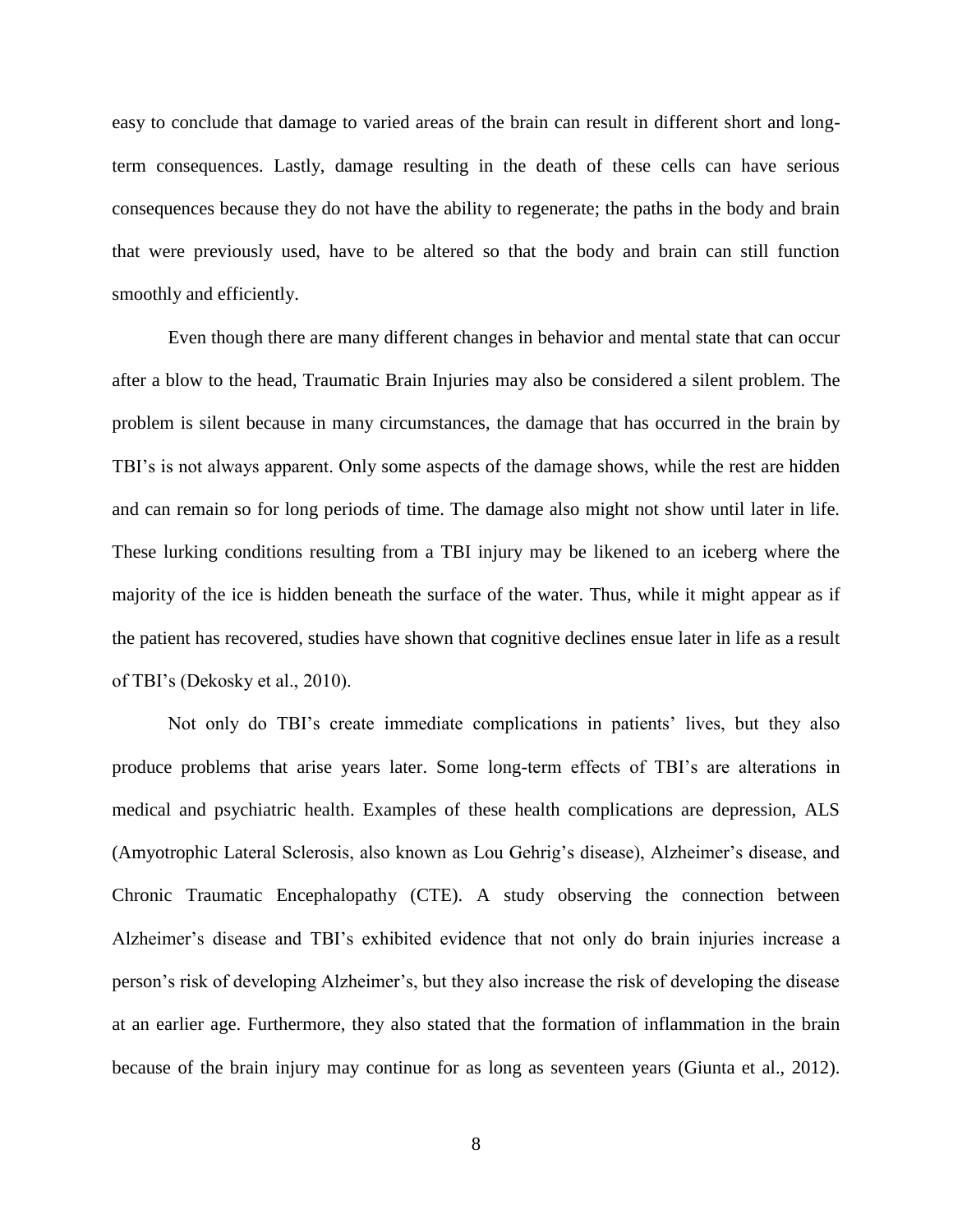This is important because persistent inflammation can cause more harm in the brain; the label or term for inflammation in the brain is secondary damage.

The extent of damage that Traumatic Brain Injuries can cause in both the short and the long term is still under study, but the information that has already been determined is concerning. Any person can receive a head injury, but there are certain activities and sports, such as football, that expose participants and athletes to a higher risk of obtaining brain damage from a blow to the head. A concern about these contact sports is that many children begin participating in them at young ages; many begin training for these sports in elementary, middle, and high school. However, not much information is known on the effects of playing these contact sports at such young ages and whether the incidences of head injuries at younger ages is significant in terms of short and long-term effects. Consequently, this review of literature will focus on the difference between athletes that underwent training in contact sports before the age of 18 (before college), and those that began their training after the age of 18 (college and onwards). The knowledge contained in the literature review led to the creation of the hypothesis that it is worse for young athletes to sustain head injuries even though their brains are very plastic and can more easily compensate for the injury, retaining high levels of brain function in spite of the injury, when compared to adult brains.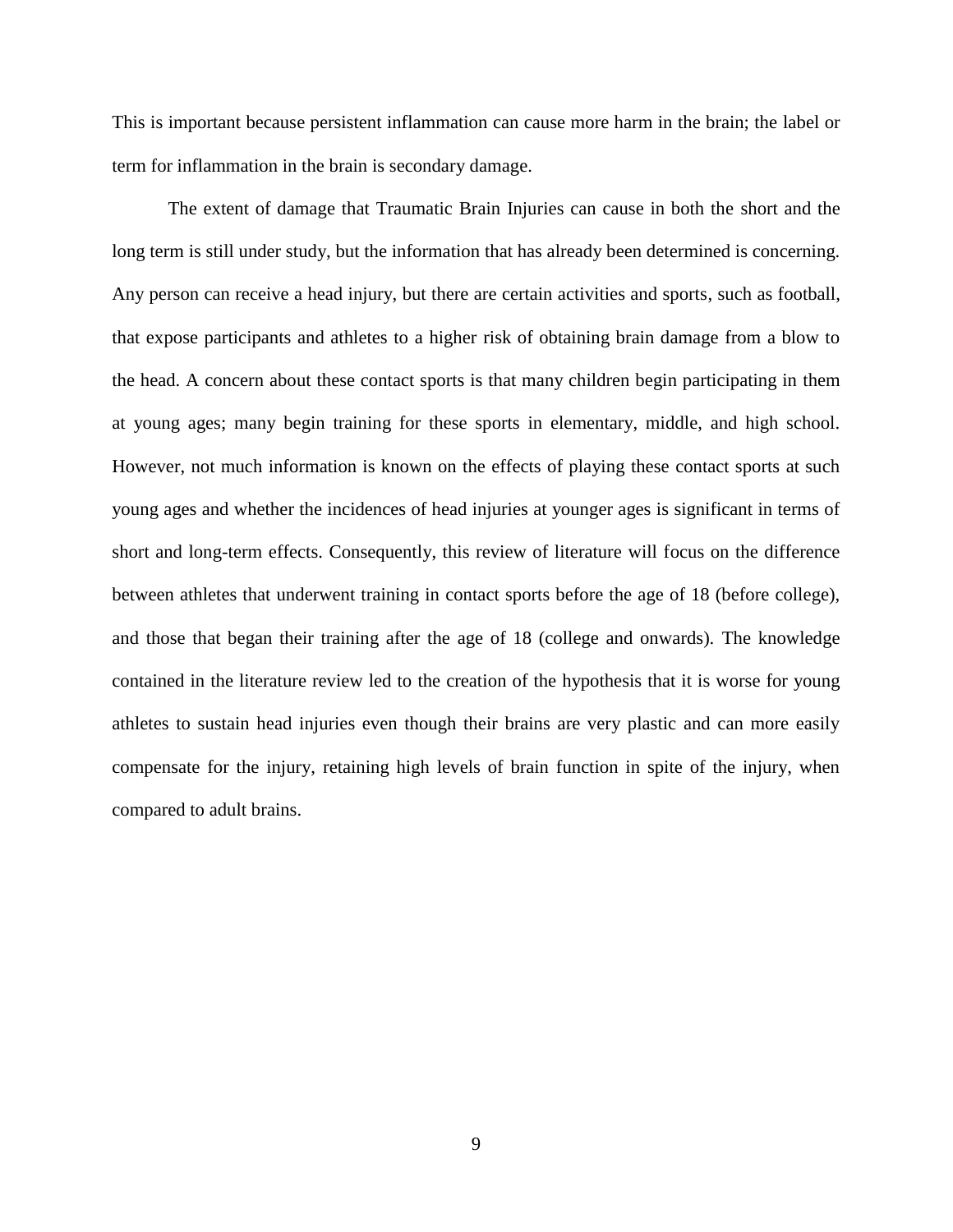#### Important Anatomical Features of the Head

The body, via anatomical structures and functions, already has its own protective structures and mechanisms that are present in order to lessen or prevent damage to an essential organ, such as the brain. The skull, a bony shell that encompasses the brain, provides the first source of protection. A hard, protective structure serves to prevent the brain from penetrations by foreign objects and bruises from ordinary actions and accidents. Between the hard skull and the soft, fleshy brain matter, are three tissue layers that work to support and protect the brain. These three layers, known as the meninges, named in order from superficial to deep are the dura mater, arachnoid, and pia mater.

Cerebrospinal fluid (CSF), a clear liquid, primarily consists of blood plasma. This fluid surrounds the brain, fills the ventricles, or spaces, of the brain, and also is found surrounding the spinal cord. The body closely monitors the pressure of the cerebrospinal fluid in order to make sure that there is enough to support and nourish the brain, but not so much that the pressure from the fluid damages the brain. The CSF provides nutrients, removes wastes, and supports the majority of the brain's weight. In addition, it also works as a cushion and helps inhibit neuron damage: it prevents the brain from hitting the sides of the skull in everyday head movements.

Brain tissue consists of both gray matter and white matter. The gray matter in the brain is typically superficial to the white matter and contains the cell bodies, dendrites, and unmyelinated axons of neurons. The white matter, which is deeper than the gray matter, mainly consists of the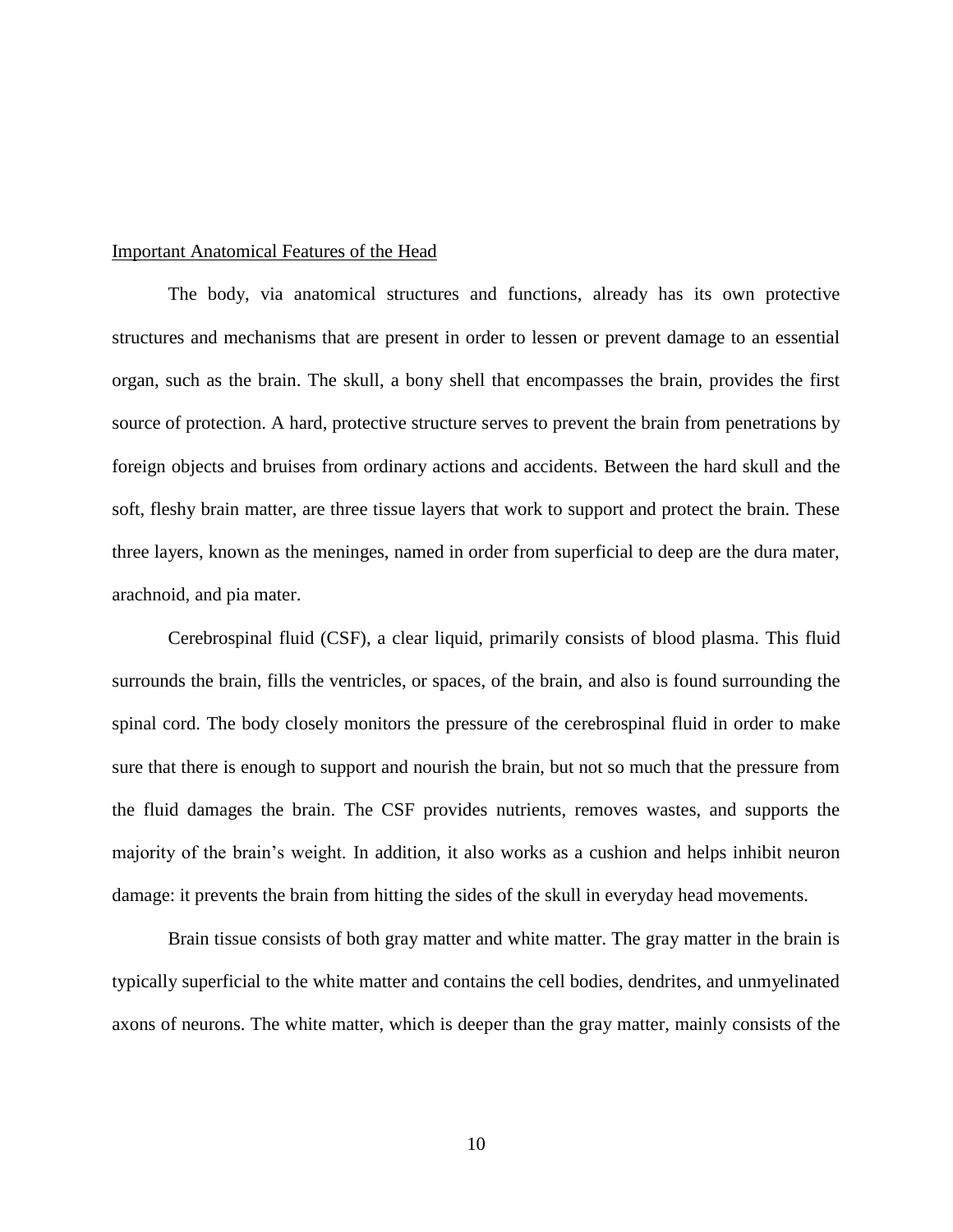axons of neurons that are myelinated. The different "matters" of the brain also have differing densities. This plays a significant part in the damage that occurs when the head incurs trauma.

#### Types of TBI's

When the head is the recipient of a blow, the cerebrospinal fluid is not enough to protect the brain: it can prevent the brain from hitting the skull during everyday movements, but not when there is such a strong and rapid force applied to the head. Therefore, the brain moves and hits the inside of the hard skull. A concussion, a type of mild Traumatic Brain Injury (mTBI), can be described as biomechanical forces causing a linear and/or rotational force(s) being applied to an individual's brain (Harmon et al., 2013). In addition, there is documentation that swift acceleration and deceleration of the brain and impact deceleration contributes to the head trauma (Jordan, 2013). When a brain is subjected to rotational forces, the neurons in the brain generally are stretched and sheared leading to the concussion or axonal injury the individual is diagnosed with or experiences (Jordan, 2013). In linear acceleration, the brain receives contusions (bruising) from hitting the skull in an anterior-posterior fashion (Jordan, 2013). Impact deceleration occurs when an individual's head suddenly experiences a deceleration due to contact with an inanimate or animate object; it is possible that coup and/or contrecoup injuries can develop from this type of impact (Jordan, 2013). Coup injuries are those that occur on the same side as the initial impact is experienced. Contrecoup injuries, however, is damage resulting on the opposite side of the initial impact. Depending on the circumstances of the injury, either one or both of these injuries could be sustained, but it is typically larger forces that are able to generate the injury to both opposing sides of the brain. If a person happened to fall and hit the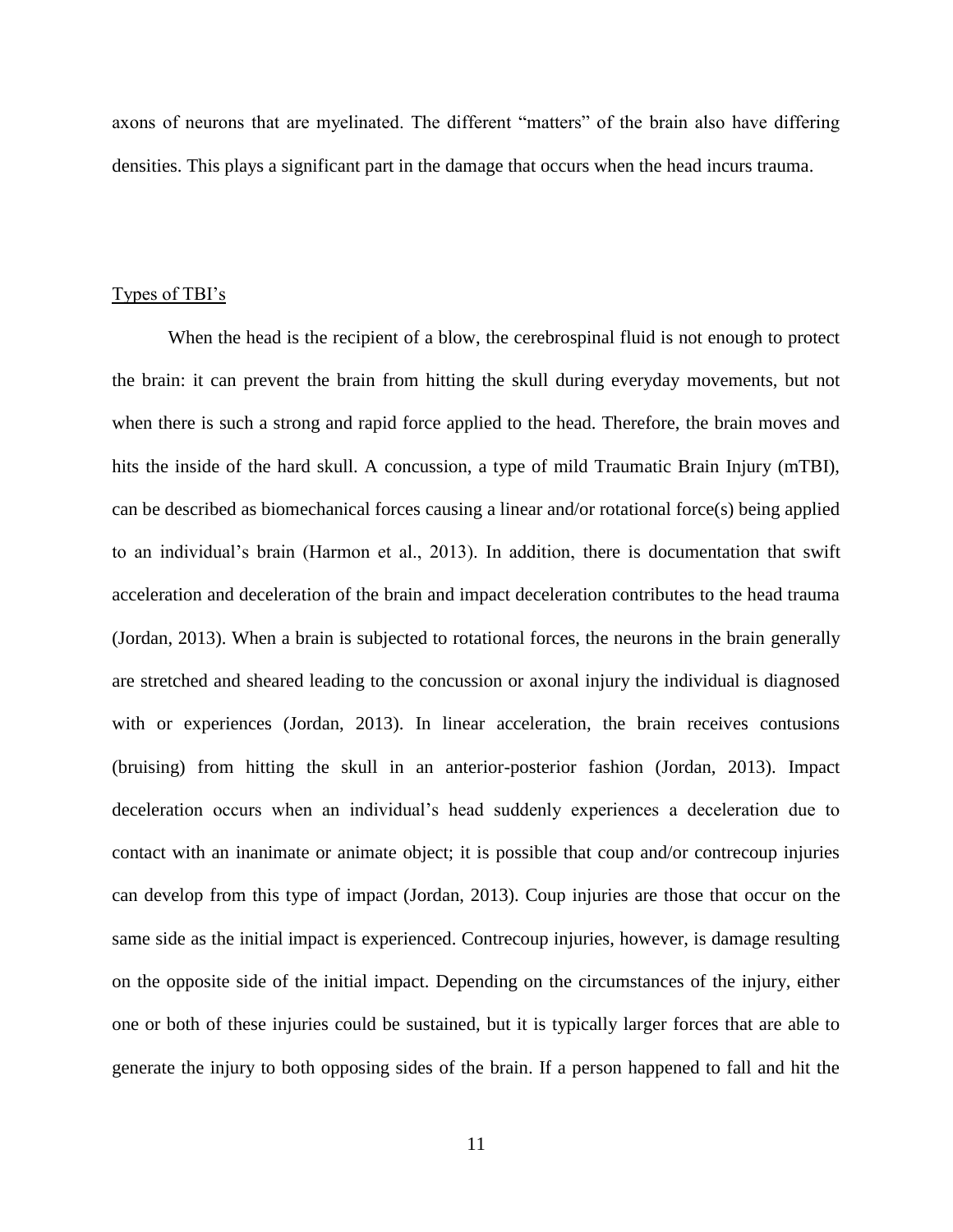left side of their head on the ground, then the left side of the brain experiences the coup injury. If the force was great enough to send the brain in an opposite motion after coming into contact with the left side of the skull, then the coup-contrecoup injury takes place (injury on both opposing sides based upon the initial impact).

Traumatic Brain Injury is a broad term that encompasses a wide variety of head trauma. The different brain injuries that individuals receive can be placed into one of the two categories of TBI's: Open head wounds or closed head wounds (Schwarzbold et al., 2008). Both the open and closed categories result in a considerable amount of brain damage typically correlating with the severity of the impact. Since the brain cannot produce new neurons to replace the nerve cells that died from the wound, this damage is essentially irreversible.

A classic case of open-TBI, an injury where the skull is fractured thereby exposing brain matter, is Phineas Gage, an American railroad worker who received an open-head TBI when an explosion at work sent a large metal rod up through his skull (Damasio et al., 1994). The area damaged from the passing of the rod through his head resulted in extensive frontal lobe damage. As a result of the injury, he underwent a drastic change in his personality and behavior. Before the accident, he was a friendly, responsible, and hard-working man (Macmillan, 2000). However, after his brain damage, he was irreverent, immature, used profane language, was not responsible or respectful, and became very selfish, throwing tantrums and refusing to give in to something that went against his wishes (Harlow, 1869). He became incapable of holding a steady job, his wife and children left him, and he later died from epileptic attacks. The drastic changes observed in Gage's personality and behavior led to the discovery of the functions of different parts of the brain. By studying the areas of damage in addition to the alterations that were present in Gage,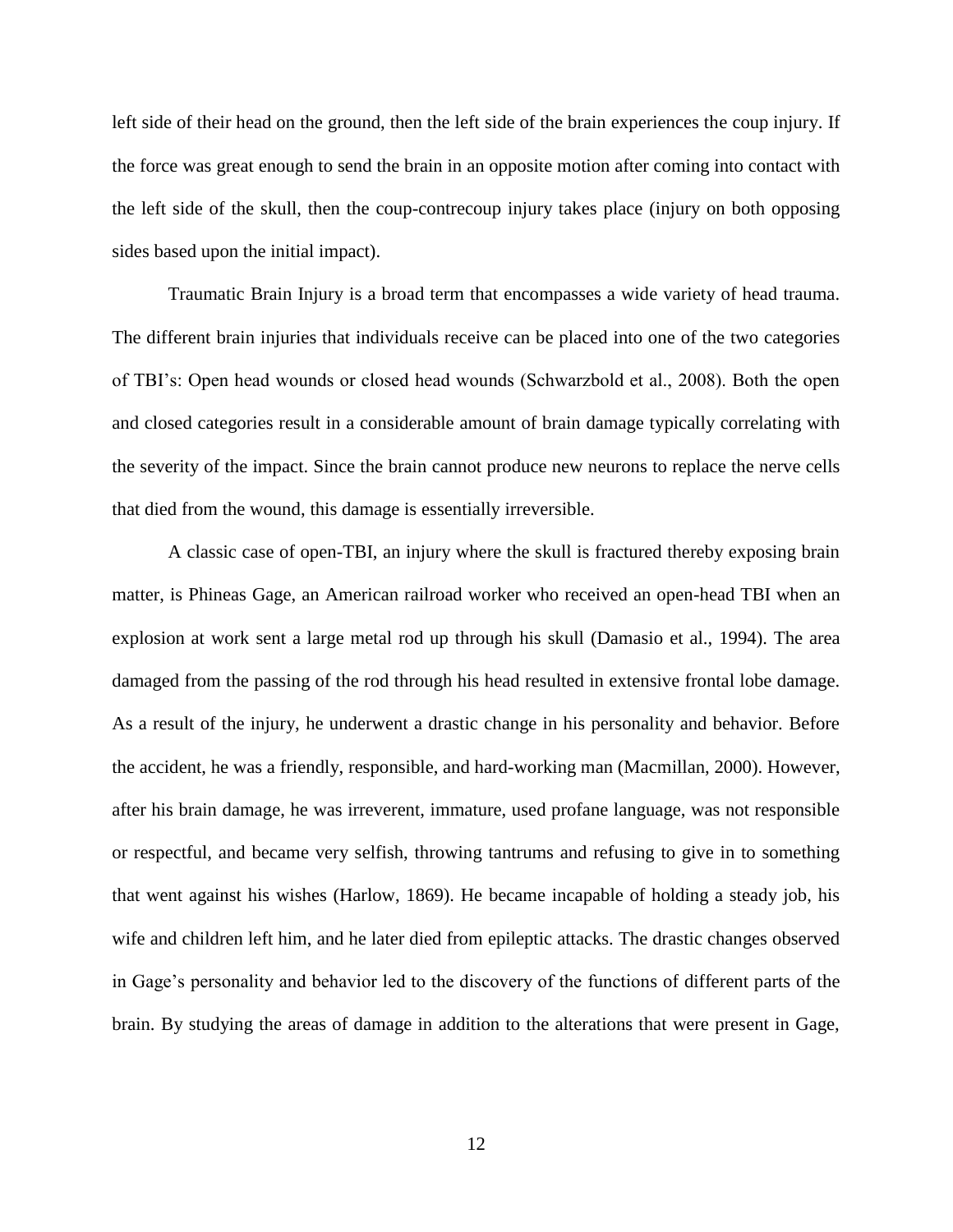scientists were able to deduce which areas of the brain are responsible for different aspects of behavior and mental processes.

Most athletes, however, do not experience open-head injuries. In collision sports such as football, ice hockey, and wrestling, the impact with other players and the ground do not usually result in fractures to the skull, and therefore, fall under the category of closed-wound head trauma. This damage is oftentimes more difficult to diagnose because it cannot be as easily observed with the naked eye. If athletes with undetected concussions continue to play, then this increases the probability for these athletes to receive multiple concussions while playing sports, intensifying the development of various cognitive, behavioral, and mood changes after a latent period. In fact, some studies have shown that athletes who return to sports practice and compete before their concussion or TBI has completely healed are more likely to obtain another concussion or TBI thereby adding to the harm caused by the primary injury.

There is another division amongst TBI's, but this division occurs within the different levels of damage that befalls the brain following trauma. The two levels of devastation are primary and secondary damage (Escobedo et al., 2013). The primary category includes damage resulting from the initial impact and mainly occurs to the parenchyma, the functional tissue of the brain also known as nervous tissue (Escobedo et al., 2013). Secondary damage is that which transpires following the initial impact up to years post-trauma (Mannix and Whalen, 2012). The belief is that the cause of secondary damage is a result of inflammation or swelling in the brain known as edema (Escobedo et al., 2013). However, inflammation stemming from the blow to the head can occur in the brain for as long as seventeen years (Giunta et al., 2012).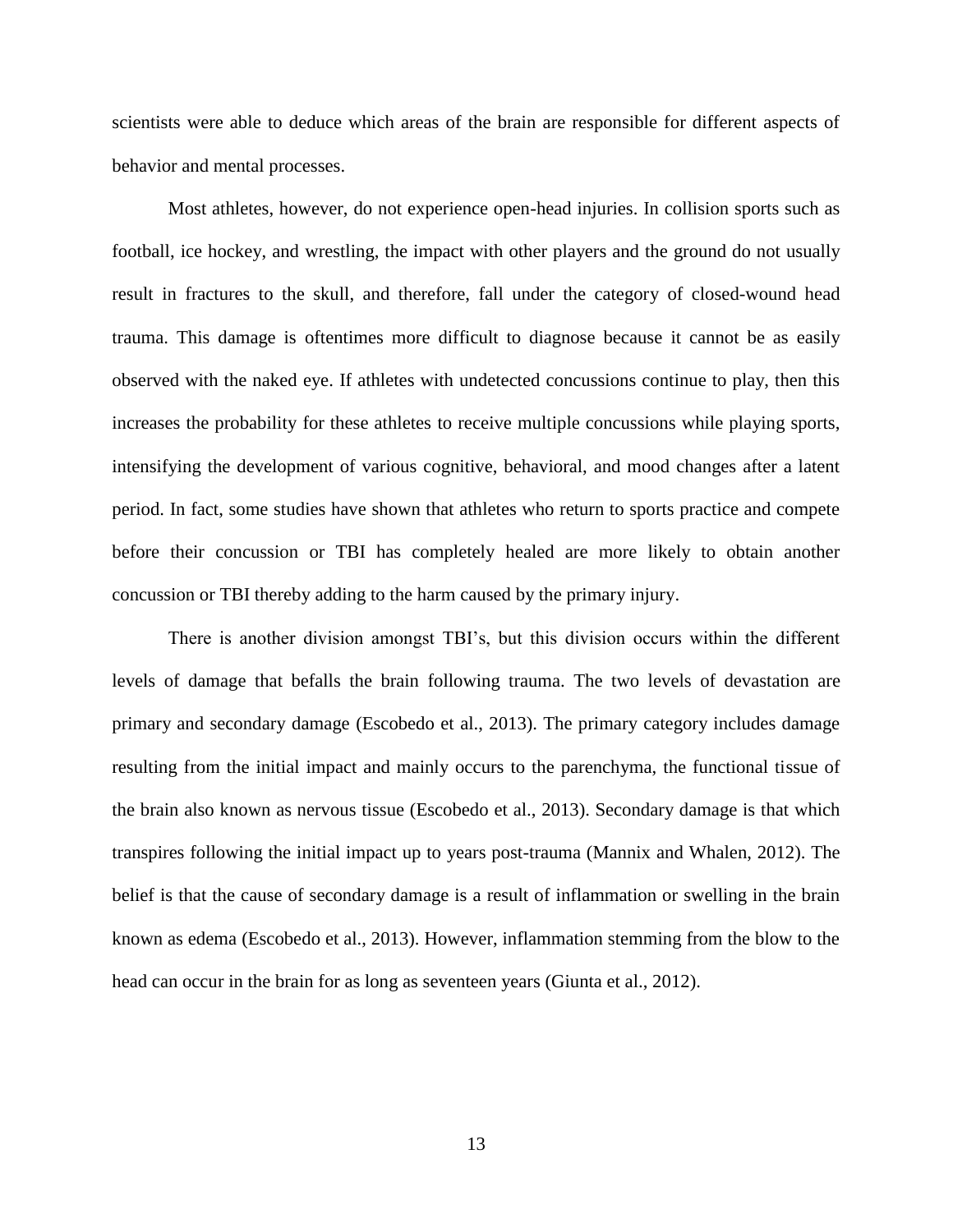#### NFL Concussion Protocols and Considerations

Concussion protocols cover the definition and symptoms of a concussion, as well as what qualifies a player to return to the field. The latter topic is a source of contention as the decision could play an important role in the recovery and long-term injuries of the player. According to Doolan et. al. (2011), there are several different factors that are taken into account when deciding if an athlete can return to play. The authors listed CTE, extended recovery times for multiple concussions, and second impact syndrome as the three main factors that are considered. They explained that second impact syndrome is an event causing a second concussion occurs before the individual has completely recovered from the first concussion. Doolan et. al. (2011) also mentioned the very high mortality and morbidity rates of this syndrome, 50% and 100% respectively.

The first two factors involved in return to play decisions, CTE and multiple concussion recovery times, are related as the second can influence and lead to the first. It is known that those who begin playing sports before they have sufficiently recovered from their first concussion are more likely to injure themselves a second time, extend the amount of time it takes for them to recover completely, and can increase the severity of certain symptoms such as some memoryloss and confusion. In addition, there is a positive correlation between the number of concussions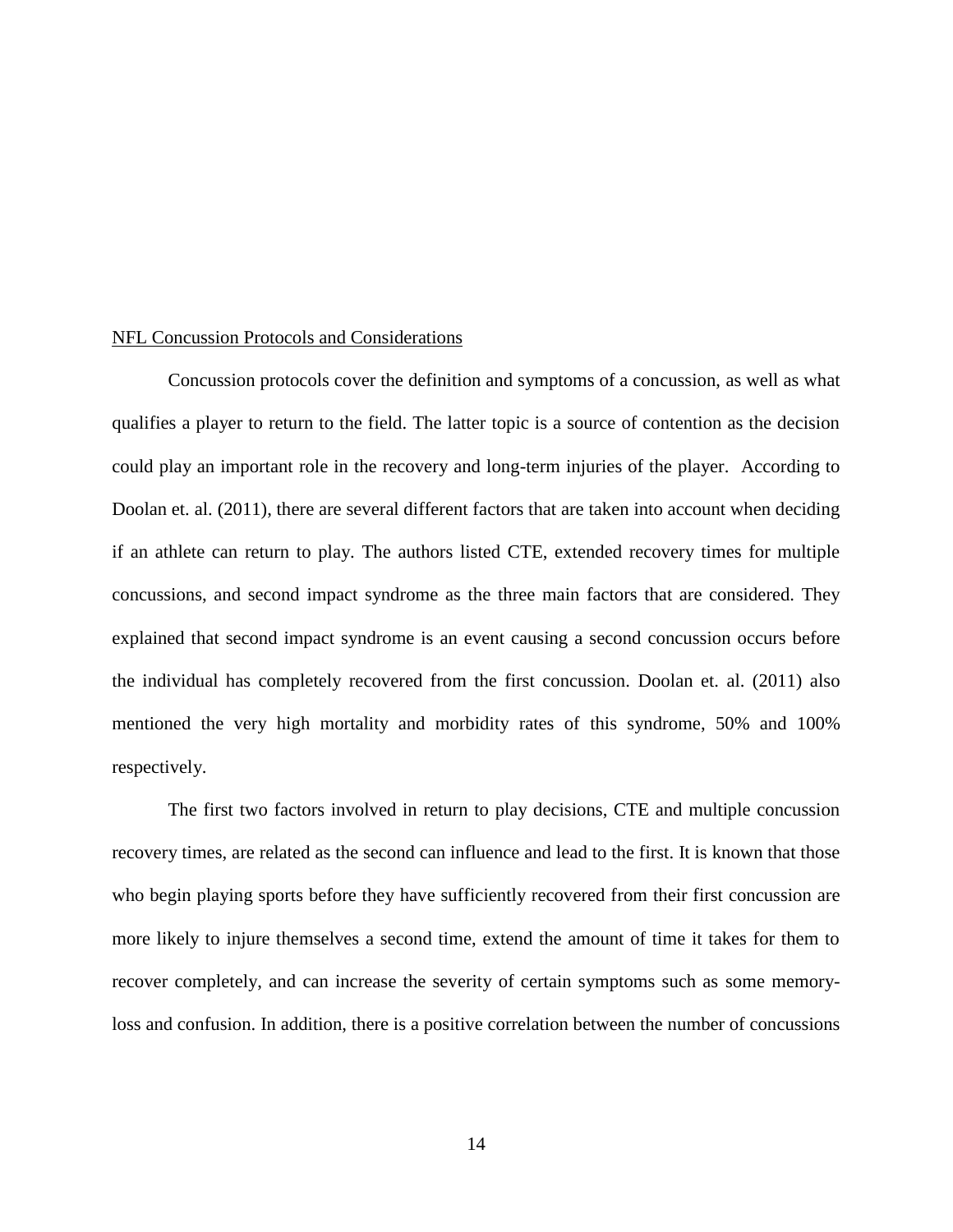or TBI's sustained and the development of CTE, a condition characterized by atrophy of brain tissue.

The international consensus report on sports-related concussions in 2008 provides a process that sports teams refer to in concussion assessments, in order to gauge the extent of injury and gradually ease the injured athlete back into playing full time (McCrory et. al., 2009). The return to play protocol agreed upon in the consensus began with the athlete resting and refraining from any type of activity to allow his or her body to have a recovery time. The next step, light aerobic exercise intended to begin increasing the player's heart rate, is followed by participation in sport-specific exercises, and then more complex non-contact training drills intended to enhance the strength, coordination and cognitive abilities of the athlete. The final stage is the reintegration of the athlete in full contact playing once cleared by a doctor. The consensus formed these steps as a way to prevent further injury and promote full recovery after a concussion.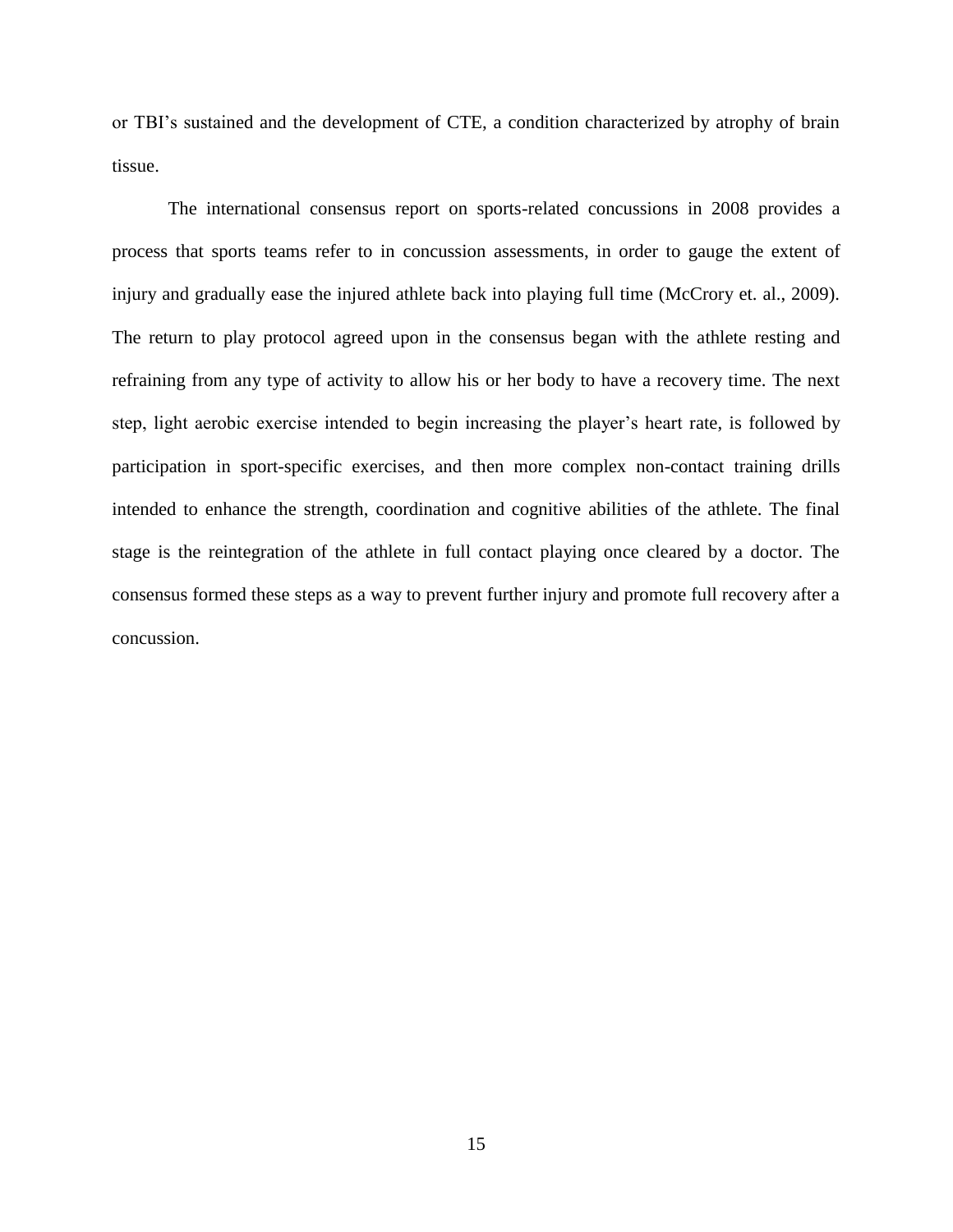#### **TBI-Related Consequences**

TBIs cause undefined microscopic cascades of events in the brain. It is known that the force applied to the brain in a TBI causes inflammation in the neural tissue, neuronal atrophy, and tearing and inflammation in axons in addition to alterations in glial cell behavior (Saulle and Greenwald, 2012). However, a theory of the cascade of damage undergoing in the neuronal tissue was described by Gavett et. al., (2011). The authors mentioned that the stretching of the axons leads to their inflammation and tearing, which in turn, triggers many different events and complications including shifts in the flux of ions such as calcium and the changing of membrane potentials, both of which wreak havoc on the ability of the neurons to properly function by communicating with other neurons. Gavett et. al. (2011) also mentioned that there is a discharge of capases and calpains, which lead to the malformation of proteins and their aggregation, preventing proper brain function as they continue to aggregate over time. This theory is supported by the evidence found in many retired athletes' brains in the form of neural tissue atrophy observed in the physical decrease in the size of certain parts of the brain and the visible brown-gray patches, the visual evidence of extensive malformed protein clusters. For instance,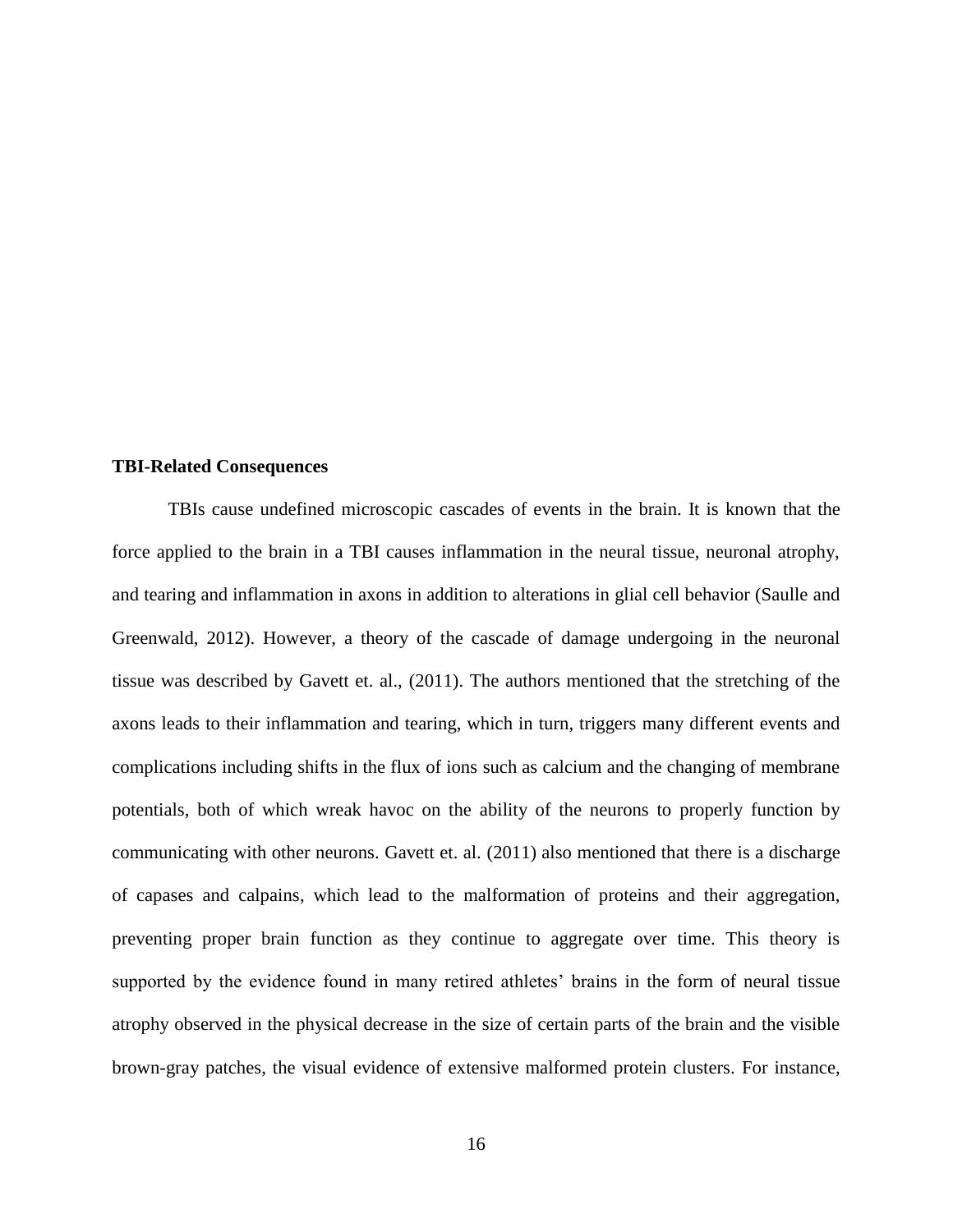the brain tissue from a deceased retired NFL player showed the presence of plaques and tangles throughout certain brain structures such as the hippocampus, mimicking the initial characteristics found in diagnosed sporadic AD patients (Omalu et. al., 2005). It was mentioned that certain characteristics observed in the NFL player's brain allowed an official diagnosis of CTE.

Others such as Ewing-Cobbs et al. (2008), mentioned that a TBI results in damage to both myelinated and unmyelinated neurons, and even the neuron cell bodies. The two fronts of injury following a TBI, primary and secondary injury, are what cause this type of damage to neurons. The authors listed some types of damage that could occur because of bruising, bleeding, release of neurotransmitters from sheared neurons, and swelling. They also mentioned a specific type of injury known as Wallerian-type axonal degeneration, which essentially involves the gradual breakdown of myelin sheath in certain areas of the brain including the corpus callosum. As myelin plays an important role in the transduction of neuronal signals from one neuron to another, pathways weaken with disuse and signals are not received, preventing proper and normal functioning of the nervous system. However, damage to the brain from sustaining a TBI can differ and affect many pathways, not just the presence of myelin and the transduction of action potentials. It can also trigger a cascade of events eventually ending in tangled abnormal proteins that cause neuronal death and influence or aggravate the onset of various neurodegenerative diseases (Figure 2).

17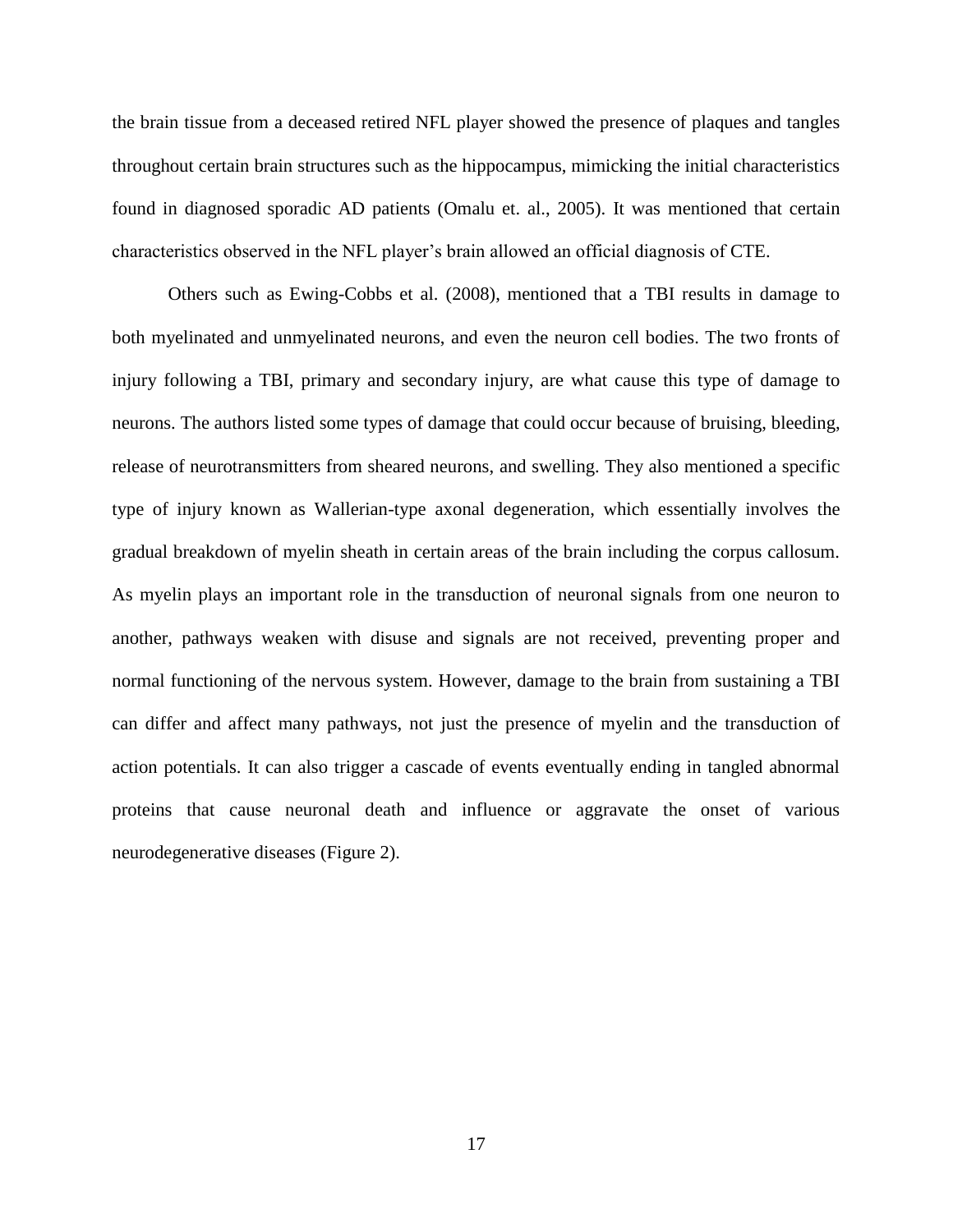#### **Proteinopathy**

Many neurodegenerative diseases that surface in individuals who have received TBIs are linked to a deformation in various proteins. The proteins, when folded correctly, are able to perform their specific functions. However, since their shape is integral to their function, the proteins can no longer operate when they are denatured. Rodolfo et al. (2010) mentions how the specific protein(s) that causes the disease by its abnormal formation and aggregation vary amongst neurodegenerative diseases. In addition, similar to how the majority of individuals who obtain TBIs develop neurodegenerative diseases years to decades later, the authors explained that aggregation of the misfolded proteins in the Central Nervous System (CNS) occurs earlier in life with the physical manifestation of the disease occurring in the middle to late years of life. Proteinopathy plays an important role in the formation of the four following neurodegenerative diseases that develop in many TBI patients: CTE, Alzheimer's disease, Parkinson's disease, and Motor Neuron disease. The four deformed proteins that contribute to the formation of these neurological diseases are the Amyloid-Beta peptide, the Tau protein, alpha-Synuclein and TAR DNA-binding protein 43 (TDP-43).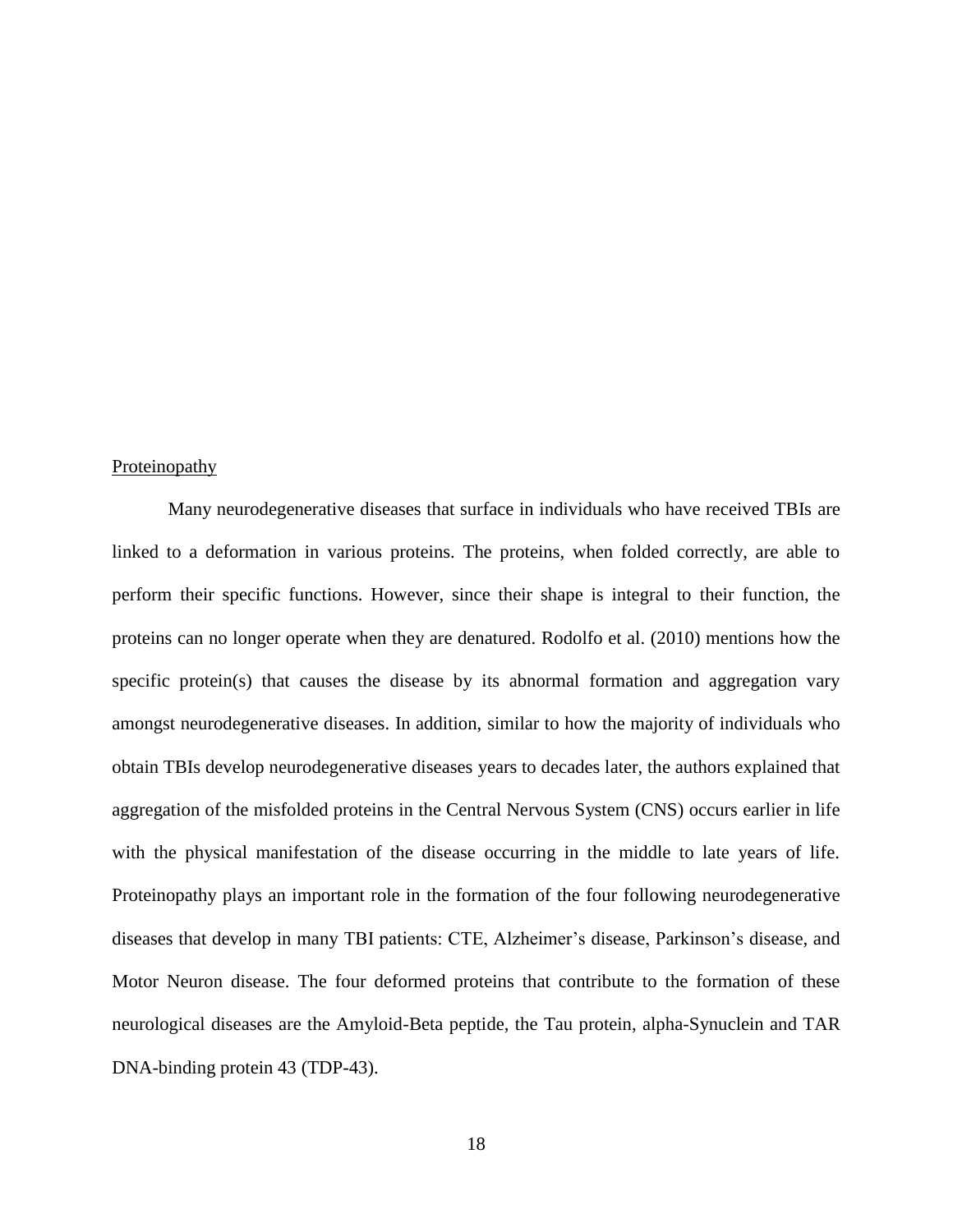#### *Amyloid-Beta*

The protein Amyloid-Beta, a derivative of the amyloid precursor protein, is mostly known for its role in the neurodegenerative disease called Alzheimer's disease. Studies have shown that there are correlations between amyloid-beta plaques in the brain and the extent of memory and cognitive impairment that is characteristic of Alzheimer's disease. However, the amyloid protein is not always harmful. In fact, it is a protein that dwells in cell membranes including the membranes that surround neurons. When it is not in its pathogenic form, the proteins work to keep the neurons healthy and nourished. It has recently been found that smaller amounts of the proteins play a role in the development, growth, and synapsing of neurons in addition to influencing synaptic plasticity and the formation of memories (M. del C. Cárdenas-Aguayo et al., 2014).

The pathogenic nature of the protein is unleashed when the amyloid precursor protein clips into fragments known as amyloid-beta (Zheng and Koo, 2011). This pathogenic derivative of the amyloid precursor protein (APP) is considered a main factor and cause of neurodegeneration in the brain. The dangerous nature of this peptide is due to its aggregation into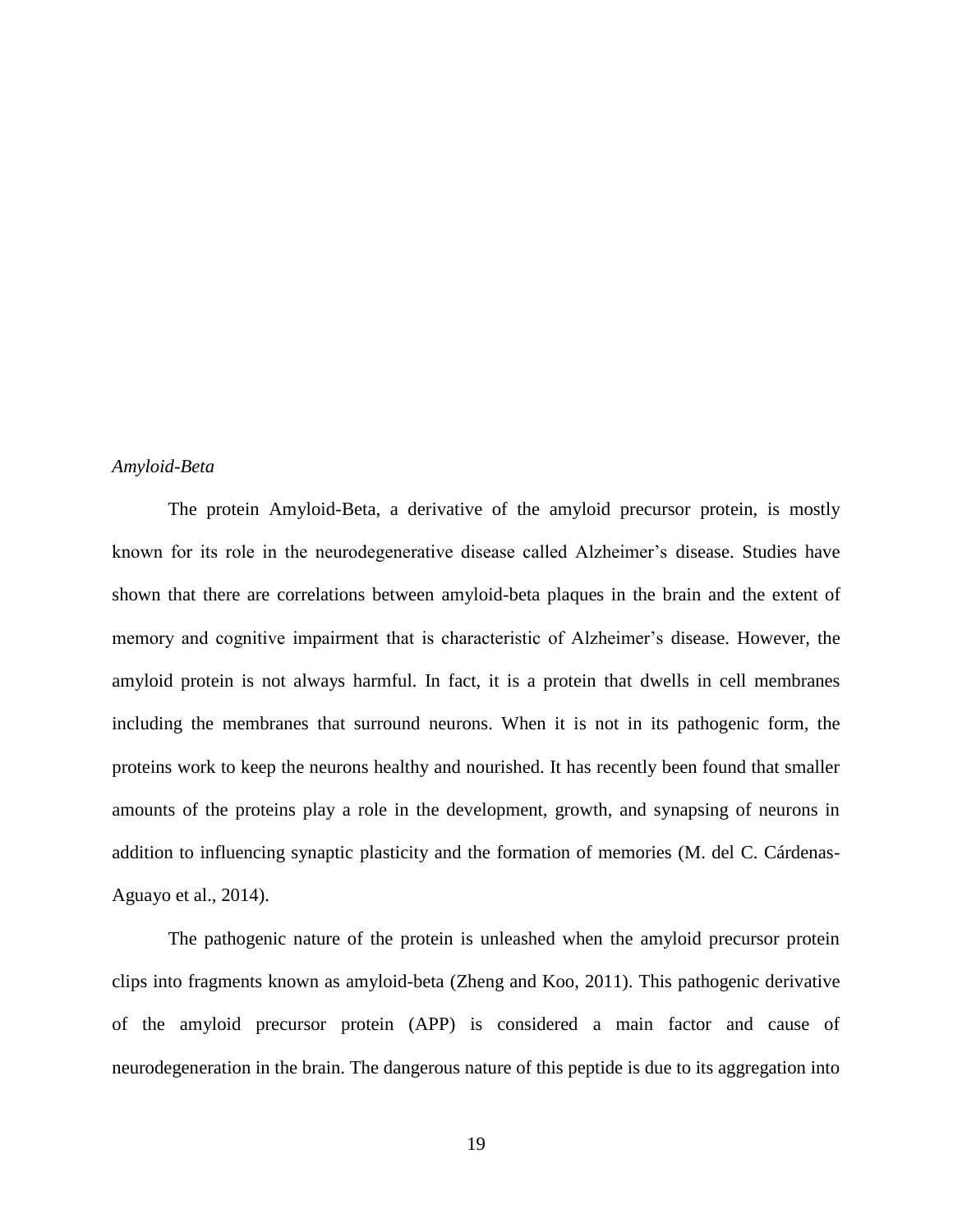long fibrils or depositions, caused by the peptide's adhesive qualities, and the fact that amyloidbeta peptides continuously form in the brain from its precursor protein. Over time, the amyloidbeta deposition slowly grows as more peptides add onto the group of existing ones and eventually, the deposition impedes normal neuronal functioning. O'Brien and Wong (2011) discussed the findings of various studies in order to determine the interaction and effects of amyloid-beta plaques on neurons. They explained that from these studies, they learned that the toxicity of the amyloid-beta fibrils is so severe that neurons exposed to the fibrils degenerate and die within one day's worth of exposure. O'Brien and Wong (2011) also mentioned the negative effects on neuron health and function from being near the peptide fibrils. These in vivo experiments, executed with mice, showed that when amyloid-beta deposition was present, the main changes and observations made were that there was an increase in inflammation in addition to synaptic complications, such as a decrease in working terminals, and abnormal scoring on various cognitive tests.

As mentioned by Roberts et al. (1994), depositions of amyloid-beta are observed in 30% of patients suffering from a head trauma with the severity of the plaques being positively correlated with the age of the injured individual. In addition, according to Gavett et al., (2010), a study on CTE noticed that amyloid-beta proteins were found in approximately 40-45% of the brains of CTE diagnosed individuals. It was hypothesized that head injuries cause the APP to become more reactive, thereby producing more amyloid-beta peptides after a head injury than normal (Roberts et al., 1994). The head injury also leads to an increase in enzymes that play a role in the formation of more beta-amyloid peptides (Mannix and Whalen, 2012). These enzymes include α-, β- and γ- secretases (Santos et al., 2011).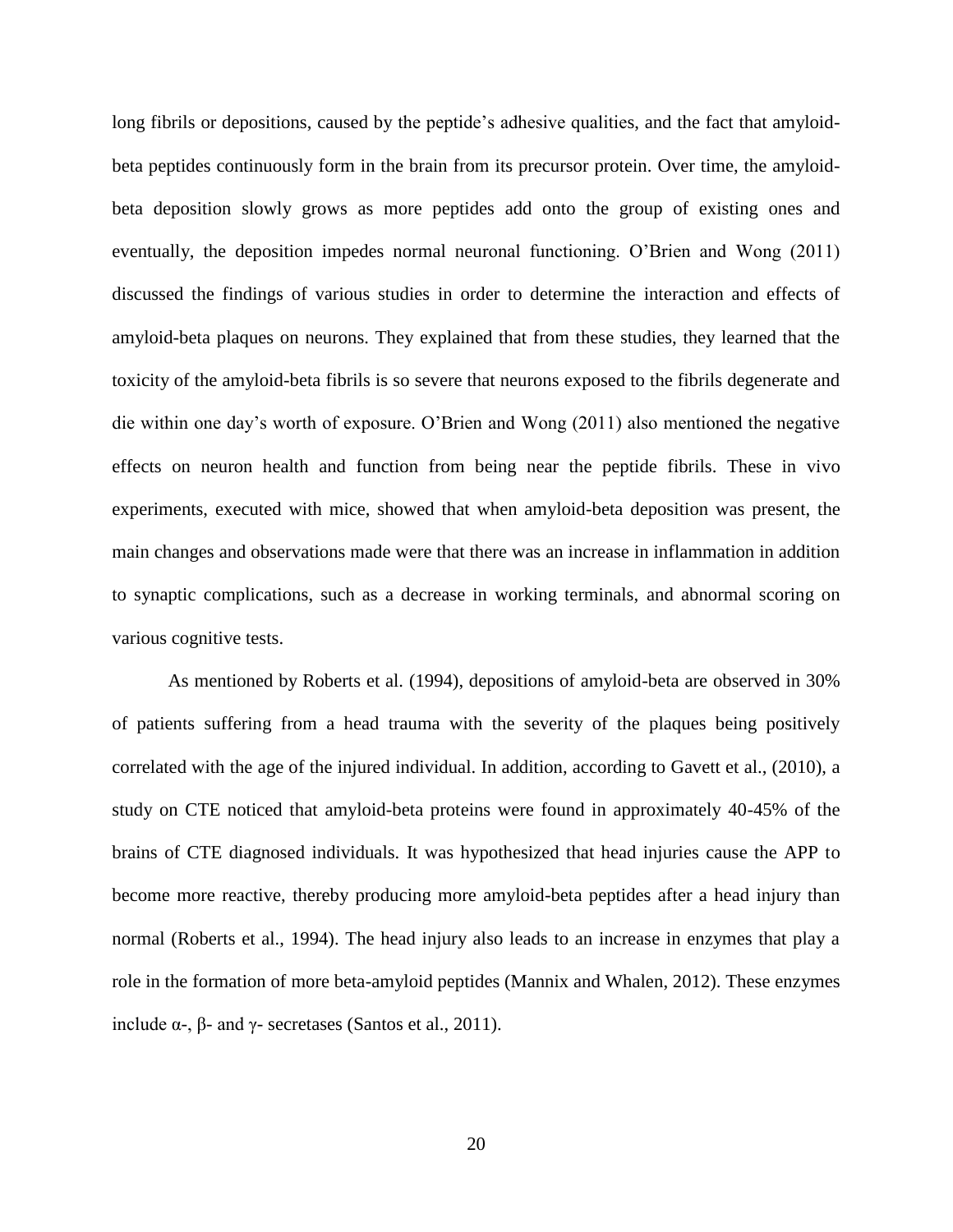While acknowledging the fact that amyloid-beta peptides are a common feature in both TBI's, CTE and AD, Mannix and Whalen (2012), suggested that microglia and inflammation in the brain could also play a role in the development of Alzheimer's. A suggestion is that microglia play a part in the brain degeneration since they are responsible for clearing out the harmful peptide plaques in both the primary and secondary injuries resulting from the trauma. However, Mannix and Whalen (2012) explained that in the process of doing so, the microglia cause inflammation that can harm and possibly even lead to neuronal cell death. This occurs even though they also produce anti-inflammatory cytokines and nerve growth factors. In addition, they mentioned that there was another way in which the microglia could cause harm to neurons after head injuries. This would transpire when the microglial cells produce substances such as nitric oxide and superoxide free radicals, which in turn produce reactive oxygen and nitrogen species.

As explained by Rodolfo et al. (2010), the accumulation of amyloid-beta deposits directly affects the production of reactive oxygen species. They went on to describe that overproduction of the reactive oxygen, or a lapse or breakdown of the protective mechanisms of the mitochondria can result in destruction via oxidative harm to the proteins, DNA, and lipids that reside in and enable the mitochondria to function. The authors also elucidated that the damage to the mitochondria initiates a degenerative cycle by increasing amyloid-beta aggregation in addition to furthering the damage done to the mitochondria. They said that when the mitochondria are harmed, not only is production of ATP effected, but also the intake of oxygen, the membrane potential of the energy-producing organelle, and changes in redox homeostasis. When the amyloid-beta peptide deposits are present in the nervous tissue, nitric oxide forms and is believed to instigate damage as well as a loss of synapses (Rodolfo et al., 2010).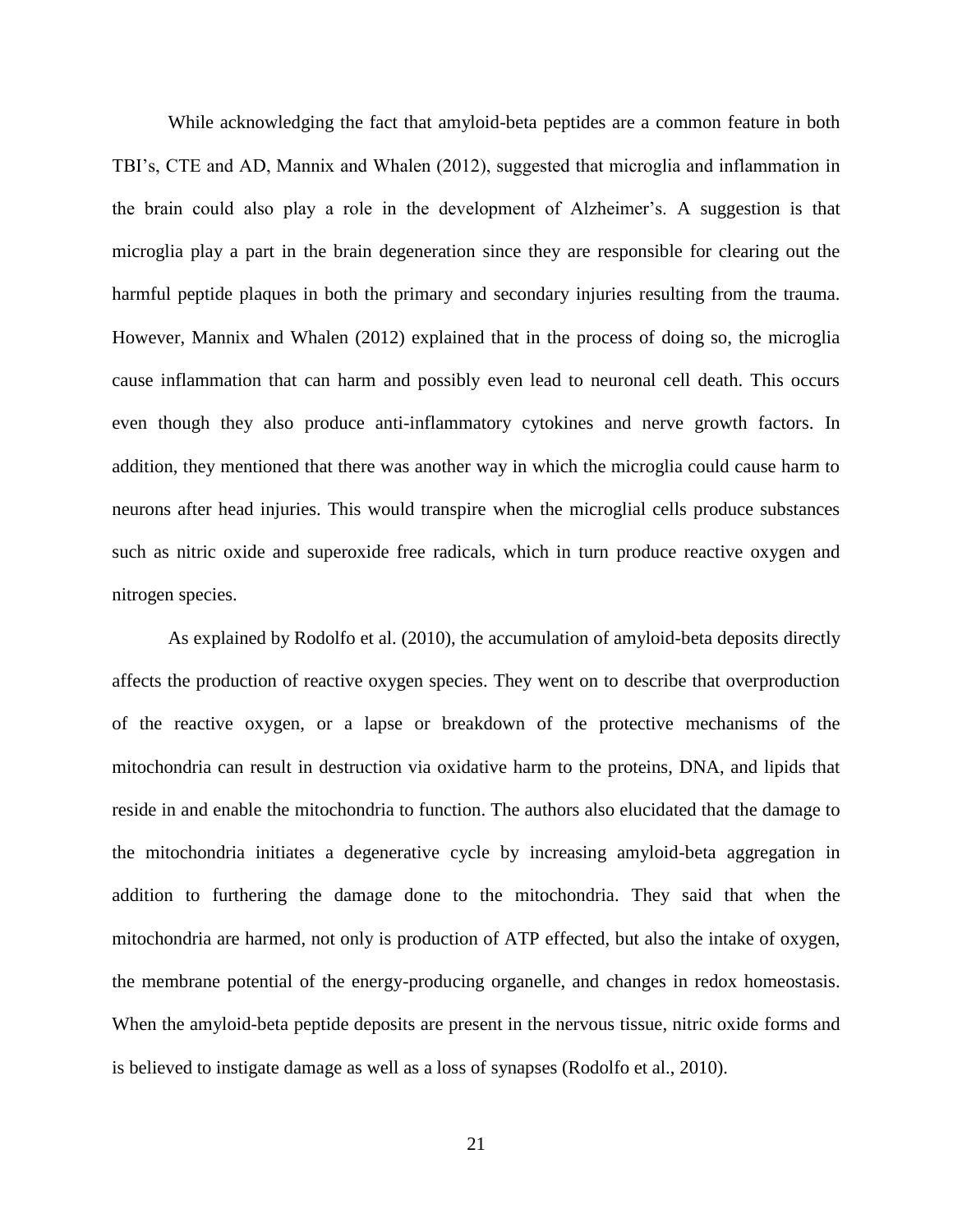#### *Tau Protein*

The tau protein's function is to aid tubulin in maintaining the stability and flexibility of microtubules in neurons. It is also present in small quantities in some glial cells such as oligodendrocytes and astrocytes. As stated by Buée et al. (2000), there are six different forms of this protein, known as isoforms, all of which can be found in the brain and differ from each other in the carboxyl region or the amine group. The authors clarified that the carboxyl groups will either have three or four repeat-regions while the amine groups can differ in that some will either have none, one or two inserts, thereby allotting each of the isoforms with different functions.

Tau plays a vital role in the health and ability of the neurons as the microtubules, which they support, form tracks along the axons. The cell uses these organized and straight pathways to transport nutrients and action potentials throughout the cell. Without proper pathways to deliver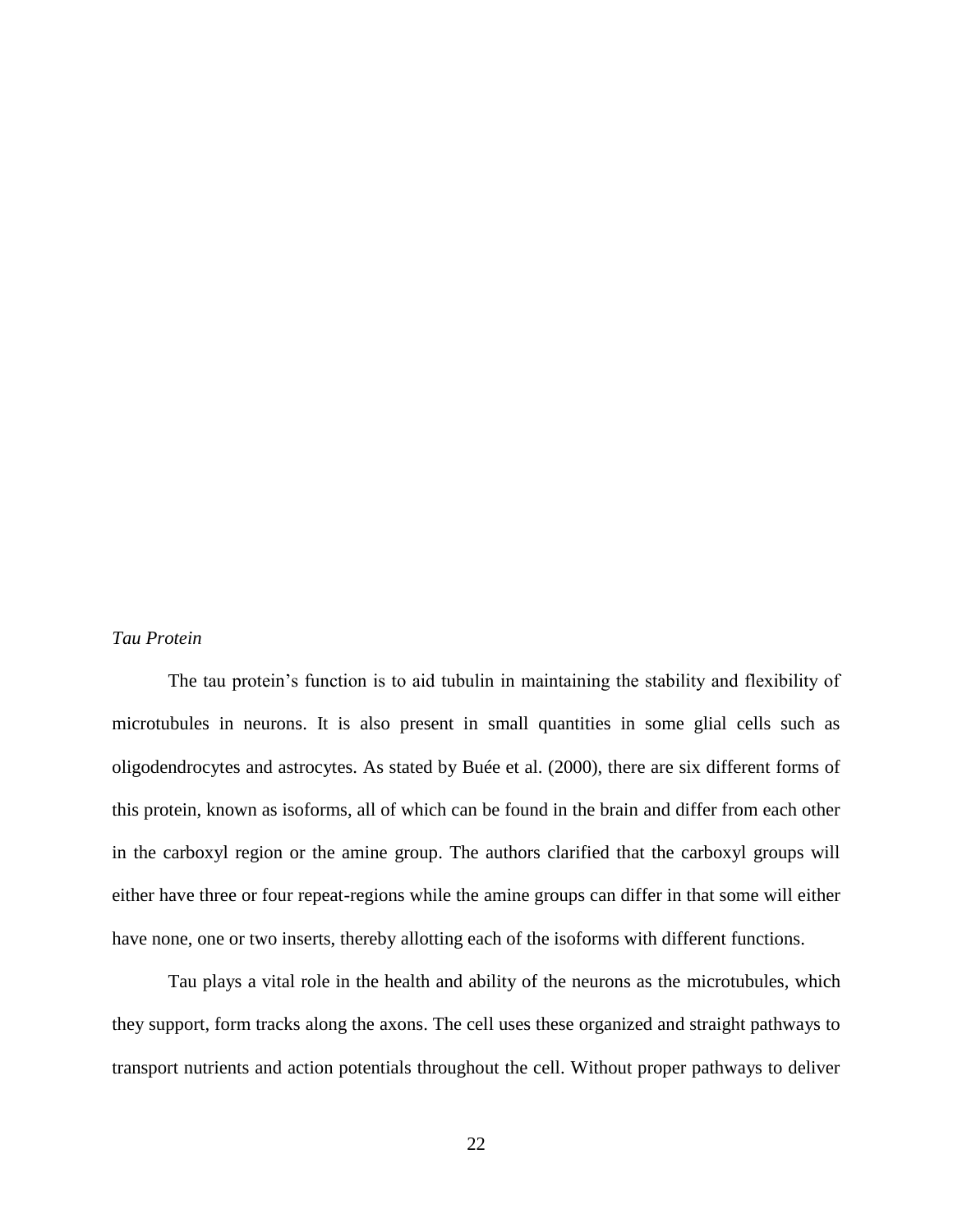the nutrients, the neuronal and glial cells can perish, and the action potentials will no longer travel through the neuron and reach the synapse, or be received by the post-synaptic neuron. This is what occurs when tau degrades and becomes tangled and consequently is no longer able to function as it should. When the tau protein is abnormally processed, it begins to clump together into neurofibrillary tangles, the most common type of inclusion body (Buée et al., 2000; Rodolfo et al., 2010). These tangles, located on the inside of the neurons, disrupt the organized pathways used to carry nutrients and send electrical potentials.

The genetic influence from the  $17<sup>th</sup>$  chromosome leads to the formation of tau protein tangles and the amounts of the abnormal protein that form (Buée et al., 2000). Mietelska-Porowska et al. (2014) explained that the presence of other proteins including amyloid-beta peptides, can cause the tau proteins to aggregate and tangle together, thereby causing difficulties with synapses in the neurons. In addition, the authors discussed how the more phosphorylated the tau proteins become, the more harm they cause in undoing their normal task of stabilizing the microtubules, inhibiting the transport of nutrients and synapses down the axons and causing complications in the post-synaptic cell. Consequently, the phosphorylation of the protein is where problems arise. The attachment of phosphates to tau depends on the protein's structure. The strength and ability of tau to bind to the microtubules and stabilize them depends upon the extent of the protein's phosphorylation (Mietelska-Porowska et al., 2014). Therefore, the structure or formation of tau proteins can directly influence cognitive abilities.

According to Mietelska-Porowska et al. (2014), the tau protein is a dipole and influences the neurofibrillary tangles. The authors explained that tau proteins are able to bind to themselves, and form tangles since each end of the protein are opposites in charge. However, this difference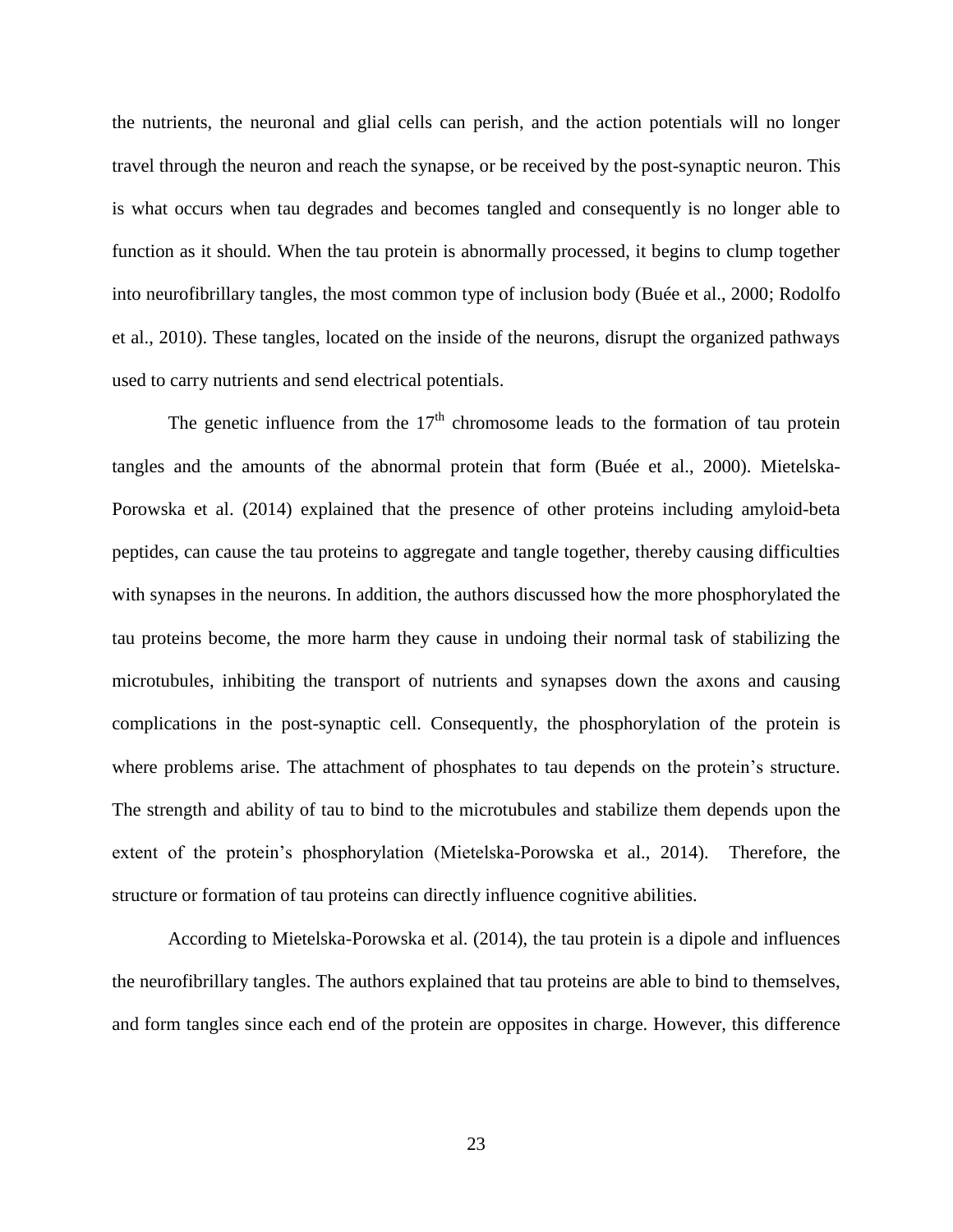in charge is also the quality that facilitates the proteins in stabilizing the microtubules by allowing the tau to bind to microtubules.

Another theory about the denaturation of tau resulting in tangles comes from Binder et al. (2005) who expounded upon the specific states and formations the tau protein takes on as it becomes malformed. They explained that the original and helpful tau conformation would first transform to the Alz50 state where the amine group (N-terminus) binds to the microtubulebinding repeats on the protein. This state of tau allows the protein to begin the unhealthy aggregation that leads to complications within the neuron and eventual cell death. The next formation tau transforms into is what the authors mentioned as the Tau-66 state. They explained that the Tau-66 state forms once the tangle has begun developing, when the N-terminus somewhat overlaps its binding site when binding with the microtubule-binding repeats, and when the amine, carboxyl group, or both groups are severed from the protein. The removal of the carboxyl group triggers more cuts to the protein; this occurs at the  $E^{391}$  and  $D^{421}$  sites on the carboxyl end of the protein (Binder et al., 2005). Therefore, that over time, as tau changes forms and the neurofibrillary tangles progress, the proteins composing the tangles become increasingly cut and condensed.

Studies performed on the mutations causing tau accumulation in the neurons and glial cells showed that there were two main types of mutations: exonic and intronic. The exonic mutations were responsible for an escalation in the filament developmental activity by tau, while the intronic mutations end in an excess of four microtubule-binding repeats compared to the production of the three microtubule-binding repeats (Binder et al., 2005). The authors described another experiment where the testing of tau filament was completed to determine if filament overproduction was the cause of the neurodegeneration or if the presence and formation of tau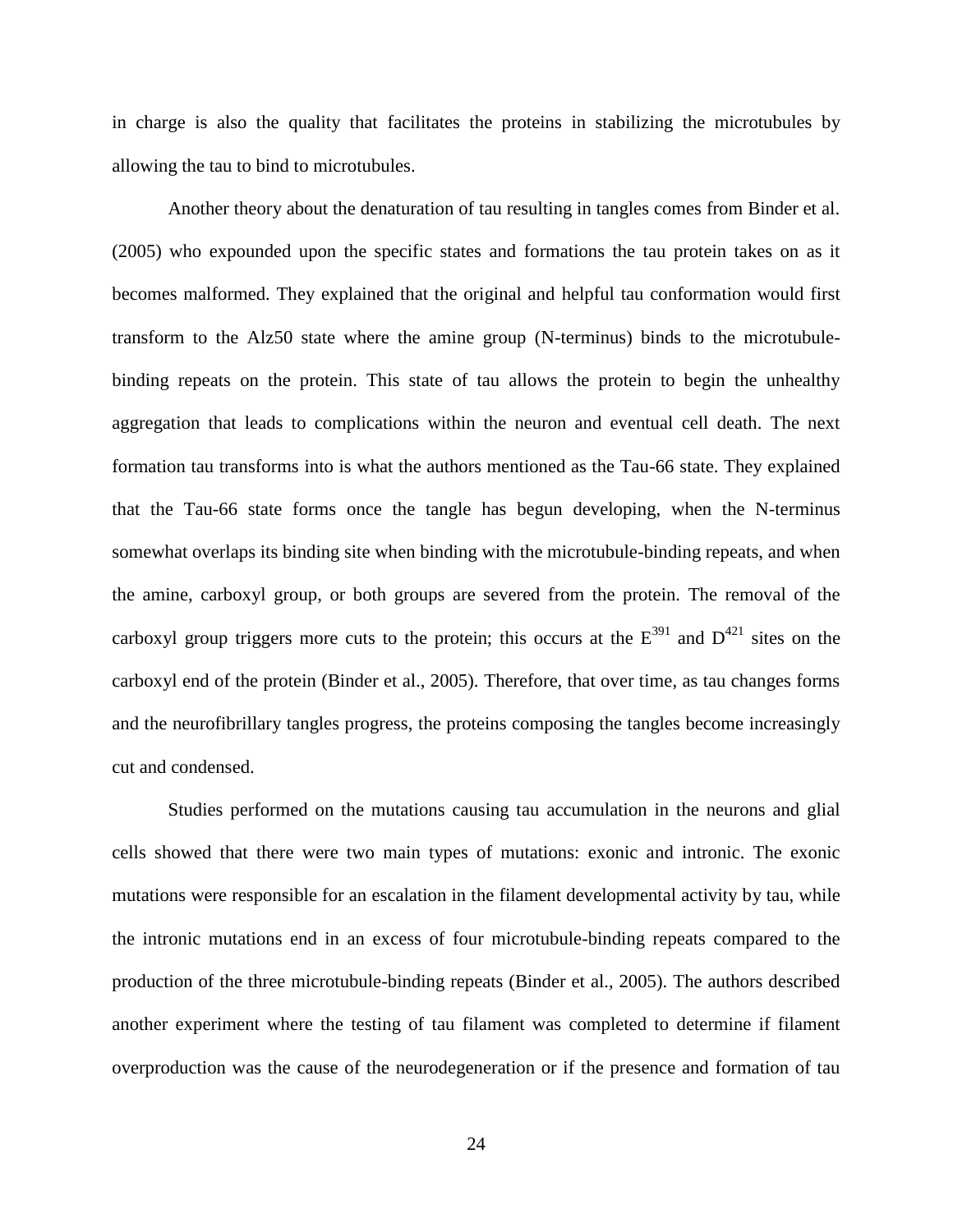proteins was the causative factor of atrophy. The experiment found that it was indeed the formation of the tau proteins that influenced the atrophy of cells as plasmids that contained tau cDNA, after being injected into lamprey neurons, led to neurodegeneration while the overproduction of neurofilaments did not result in any harm to lamprey neurons (Binder et al., 2005).

Since tau proteins effect the health of the neurons by influencing the stability of the microtubules and, in turn, the ability of the neuron to transport substances using the pathways in the axons, malformation of the protein can lead to cell death. This occurs because the neuron cannot move nutrients where they are needed, nor can they properly send signals to the postsynaptic neuron. Without nutrients and proper supplies, the neurons begin to weaken and eventually die. This leaves a gap in that specific neuronal pathway, typically in the CNS, thereby inhibiting the ability of the nervous system to communicate with other areas of the brain and body. When this cycle of neurodegeneration continues, a decreasing amount of neurons are able to properly sustain themselves and complete the sending and receiving of neuronal signals. The neurons cannot replace the gaps the dead neurons create since the majority of neurons do not undergo cell division. Therefore, once the gaps are created, another pathway needs to be located and used in order to obtain the same result as before, if possible. As the process or cycle of atrophy progresses in severity, it becomes increasingly difficult to find alternate pathways. In fact, over time, many of the lost connections are not recoverable since these diseases are incurable. Consequently, the malformed tau proteins initiate cognitive impairments that manifest themselves and gradually worsen over time.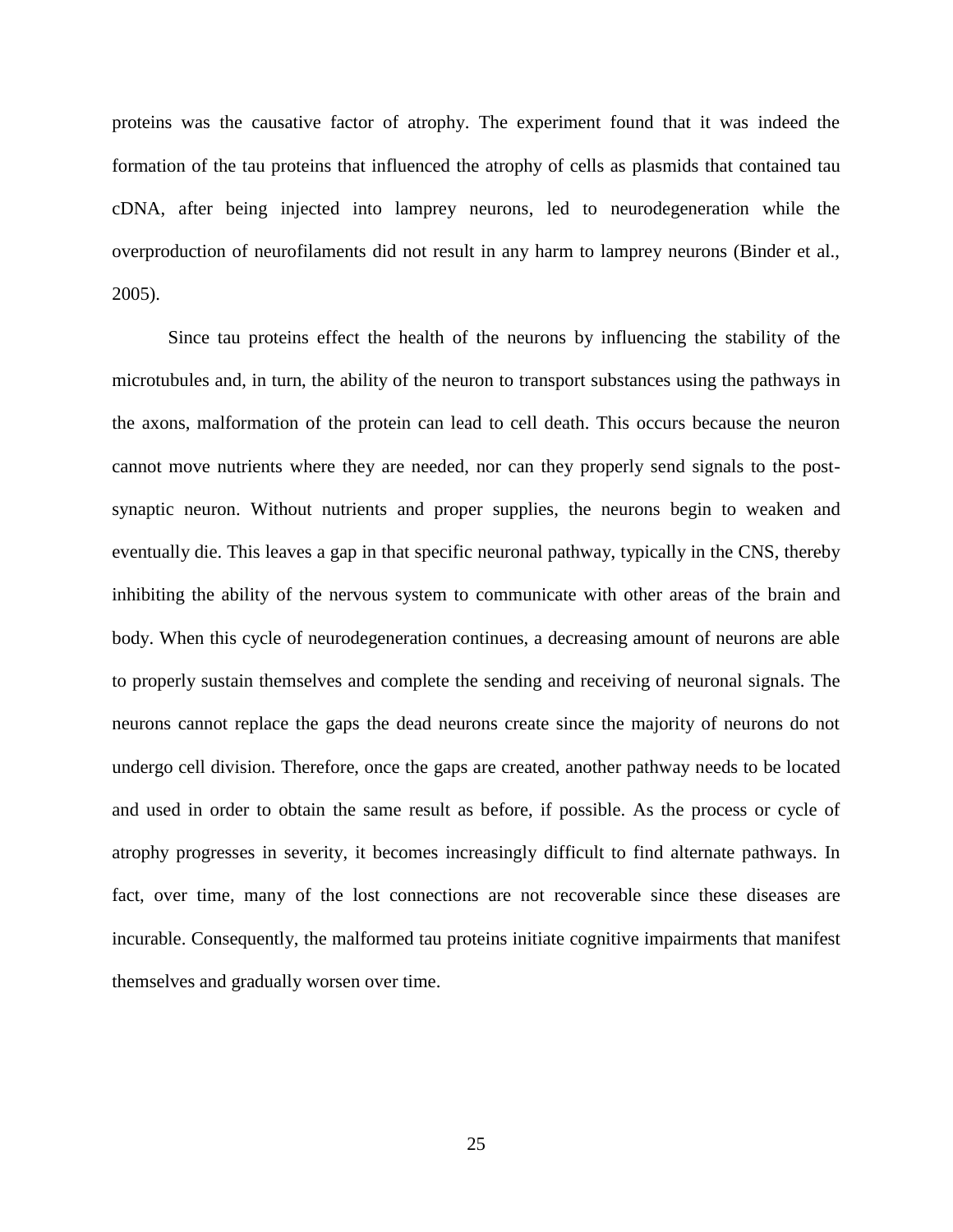## *Alpha-Synuclein*

Alpha-synuclein is a protein most often found in or around synapses located in the central nervous system. In particular, the protein congregates at the axon terminals of presynaptic neurons. Even though the primary location of the protein is known, the role of the properly folded protein has not been fully uncovered. However, possible roles have been deduced using information about α-synuclein's location in addition to the proteins' roles in neurodegenerative diseases (Cheng et al., 2011). Two possible roles include aiding in the formation and functioning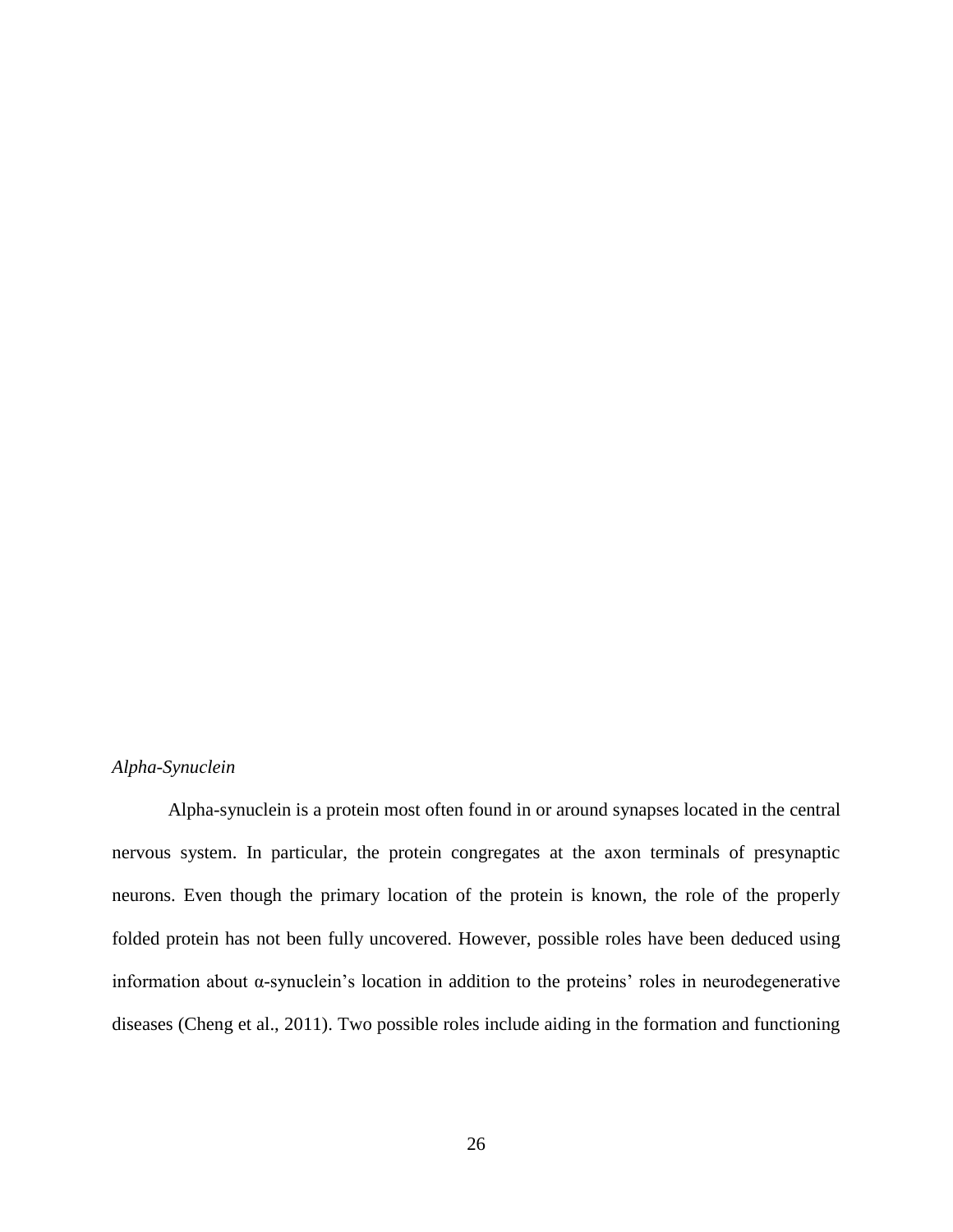of the synaptic vesicles that release neurotransmitters into the synapse, and the release of one particular neurotransmitter known as dopamine.

The SNCA gene produces alpha-synuclein. As explained by Cheng et al., (2011), the protein, also known as NACP, is linked to the amyloid-beta peptides found in AD. The authors also explained that the linkage to amyloid-beta is the result of the fact that both proteins derive from NAC, the precursor for the non-Aβ-component and the suspected cause of toxicity and aggregation of the misfolded  $\alpha$ -synuclein and amyloid-beta proteins. They mentioned that some studies now provide evidence that NAC peptide is inducing the formation of the misfolded proteins, which in turn coaxes the NAC amyloid to form.

The formation of the abnormal  $\alpha$ -synuclein deposits is similar to other proteinopathy mechanisms. Just as amyloid-beta forms plaques, and tau proteins form tangles, misfolded  $\alpha$ synuclein forms Lewy bodies, bundles of proteins inside the cells in the nervous tissue that harm and prevent normal cell functioning. This protein can also be found in the processes of the neurons, the axons and dendrites, and are known as Lewy neurites (Irwin et al., 2013). The bundling of  $\alpha$ -synuclein leads to stress and a reduction in health of the neuronal tissue resulting in cell death since the formation of abnormal protein buildups disrupt transport within the cells, and can disturb other cellular processes in addition to aggravating or overstimulating the pathways that cause proteins to be broken down (Yu and Lyubchenko, 2009). The authors explained that it was not clear as to how the malformations of the proteins is initiated, or is it known how those processes may be inhibited to either prevent or slow down the formation of neurodegenerative diseases. However, as stated by Cheng et al. (2011), there is a link between normal behavior of the protein and the presence of its C-terminal. The authors explained that the C-terminal half of the  $\alpha$ -synuclein protein works to inhibit aggregation and when the C-terminal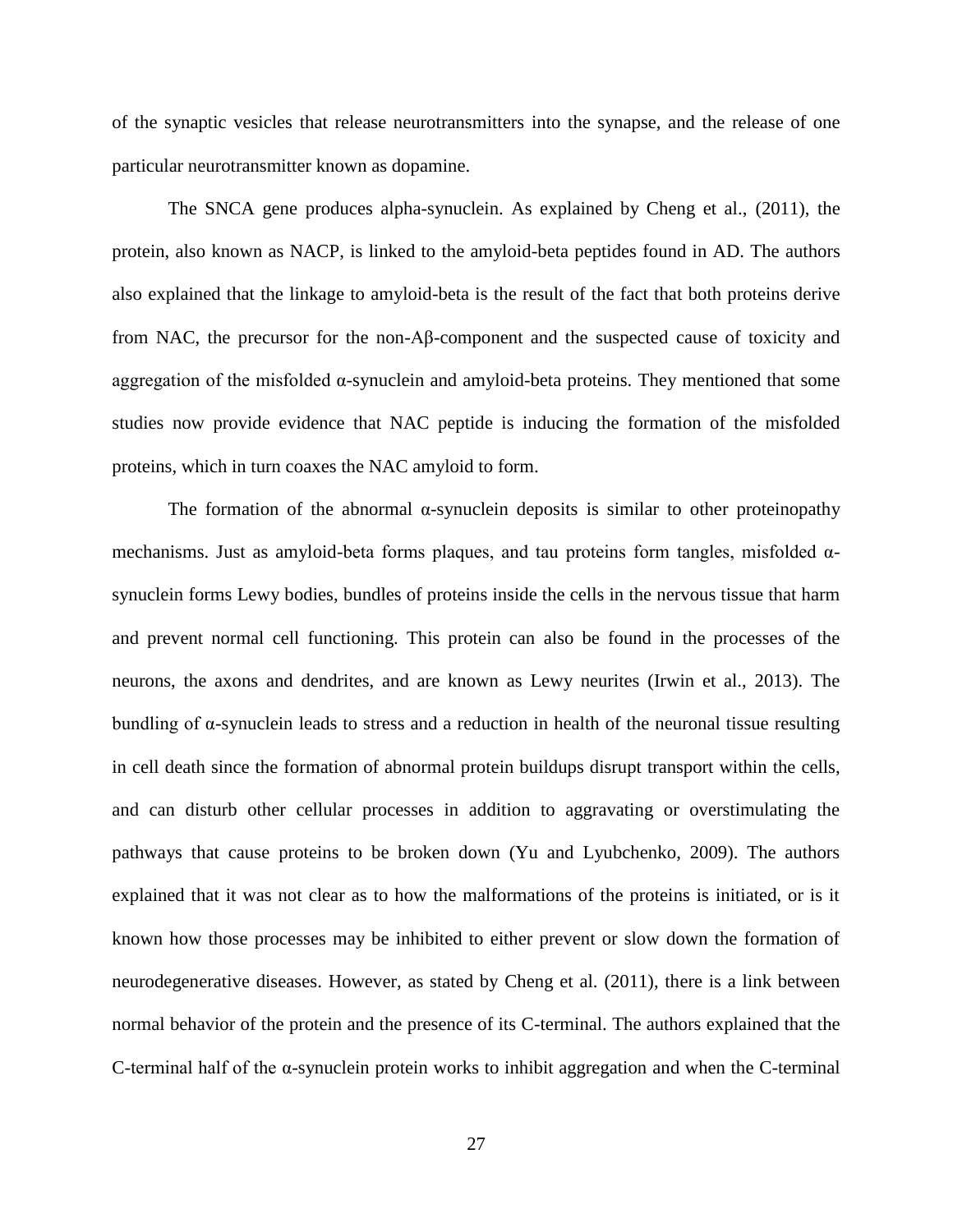is cleaved from the protein, the remaining portion of the protein is more likely to cluster and form deposits or filaments. In addition, the C-terminal assists in the folding and unfolding processes of proteins, lipids, carbohydrates, and nucleic acids in addition to acting as a preventative measure for oxidative stress.

There are different theories about how alpha-synuclein interacts in the neuron and what its function is. The different theories come from the varied and sometimes conflicting experimental results. One theory maintains that the proteins work to regulate the vesicles in the axon terminals of central nervous system neurons. This theory involves the following process explained by Bellani et al. (2010). In the presynaptic component of the synapse, there is a section where synaptic vesicles are retained. These vesicles are not ready for exocytosis, but are being stored in what is known as the reserve pool, until the neuron becomes more active in sending signals to the postsynaptic neuron. Bellani et al. (2010) went on to discuss that when the excitability of the neuron increases, the vesicles are transported, loaded and primed for exocytosis and the release of neurotransmitters. The authors stated that these vesicles are then placed into another area, the readily releasable pool. The influx of calcium into the terminal end of the neuron activates the vesicles to perform exocytosis, sending chemicals into the synapse to communicate and affect the next neuron. The results of knock-out experiments in mice showing a decrease in the size of the reserve pools in the axon terminals led to the belief that  $\alpha$ -synuclein proteins are the managers of this system that work in containing the number of vesicles that are transferred from the reserve pool, primed, and moved on to the next pool to perform exocytosis. This theory also includes the concept that Alpha-synuclein proteins negatively correlate with the rate of firing action potentials and inhibit the priming stage of the vesicles. Bellani et al. (2010) also explained that there are other theories, some of which involve the concept that actin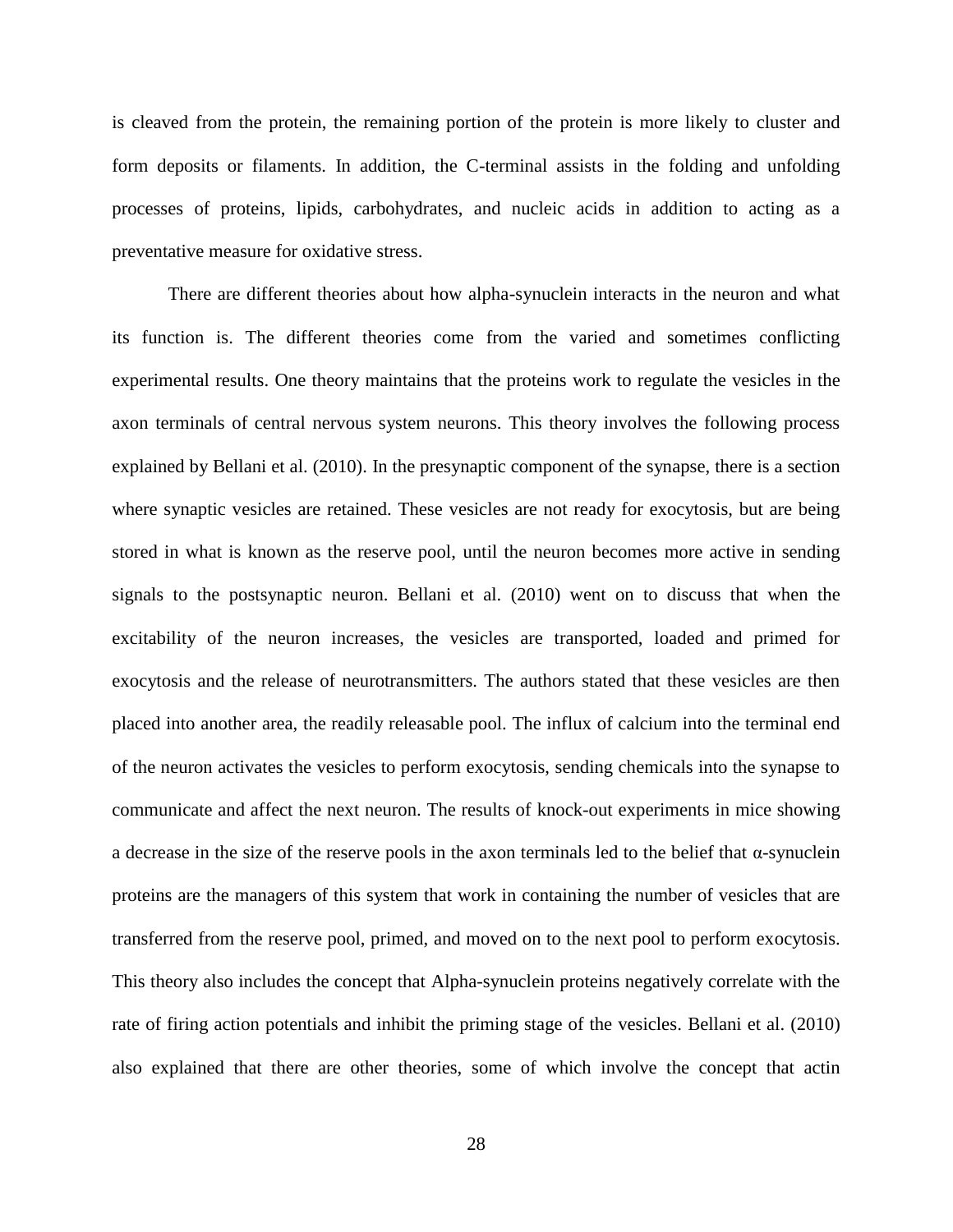filaments essentially bind the vesicles together and prevent them from moving through the process towards exocytosis by reducing their motility. Even though there are differing opinions on the role of alpha-synuclein, many researchers agree that the protein is involved in the maintenance and effectiveness of the synaptic vesicles.

#### *TAR DNA-Binding Protein 43*

TAR DNA-binding protein 43, otherwise known as TDP-43, is a protein coding gene more recently suspected to be involved in neurodegeneration, preventing proper neuronal functioning with the presence of deposits of abnormal proteins. Since this abnormal form of the protein and its frequent presence in the neural tissue of those suffering from a variety of neurodegenerative diseases has been identified more recently, there is little knowledge about the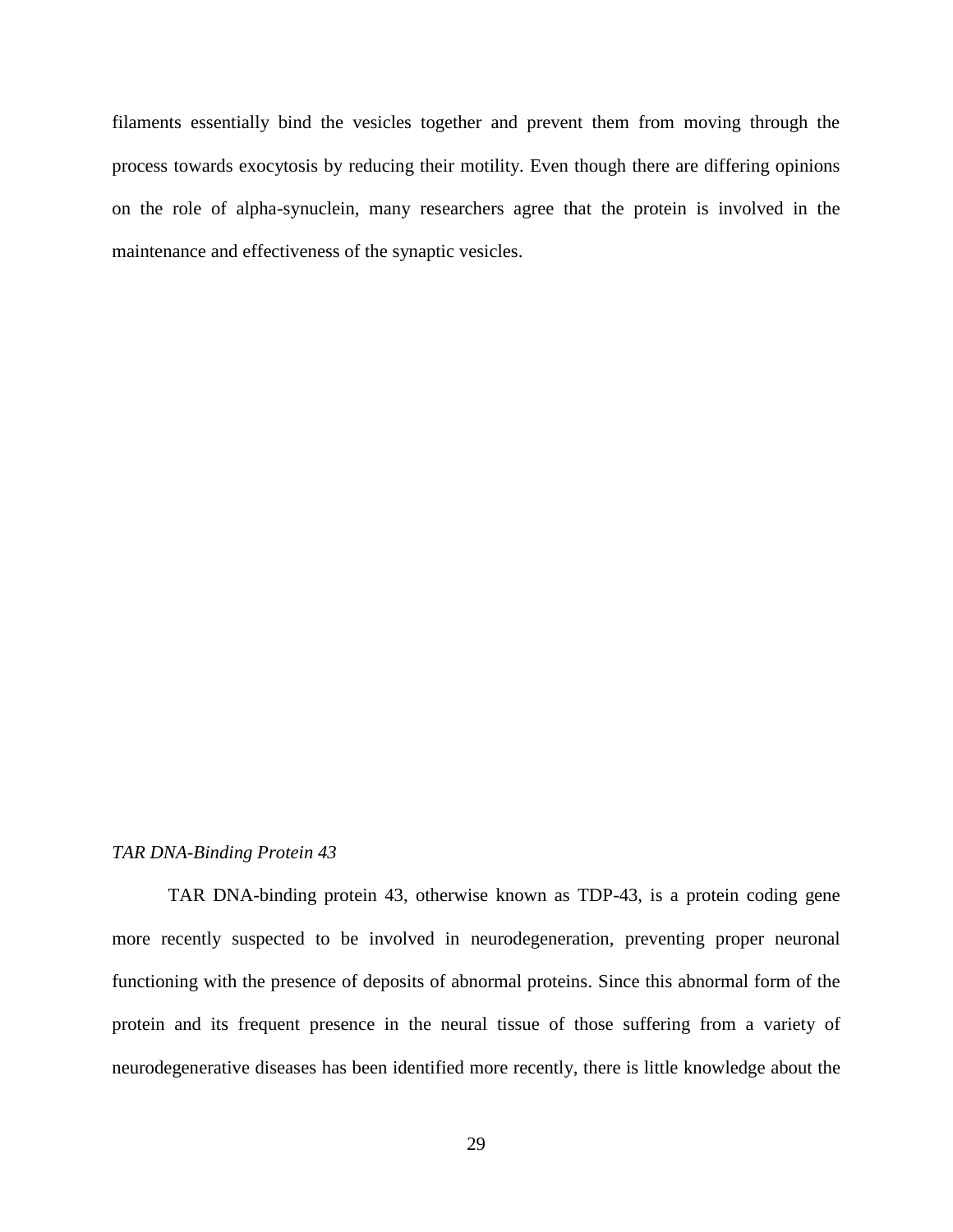protein and the deposits that form when it is malformed compared to the other types of proteinopathy. Scientists know, however, that unlike amyloid-beta and tau whose denaturation and aggregation primarily causing cognitive problems, the effects of TDP-43's toxicity and aggregation can result in neurodegeneration leading to a wider variety of symptoms including cognitive as well as motor complications, paralysis, and eventual death. The aggregation of TDP-43 resides not only neural inclusion bodies, but also glial inclusion bodies and different shaped neurites (McKee et al., 2010). These inclusion bodies and neurites settle in CNS neurons and in motor neurons (Lagier-Tourenne et al., 2010). In a study performed by McKee et al. (2010), TDP-43 aggregation dwelled in the majority of the athletes examined, all of which received TBI's and displayed CTE symptoms. At the end of the study, they surmised that TDP-43 deposits contributed to a portion of the malfunctioning of the nervous systems. For the individuals who displayed weakness and other motor complications, the TDP-43 accumulations were observed in the spinal cord as well as the more common location of deposition in the brain.

The TAR DNA-binding protein primarily resides in the nucleus but also inhabits other areas of the cell, since it is able to aid in the carrying of RNA and protein in and out of the nucleus. As explained by Lagier-Tourenne et al. (2010), the protein, when in its normal state, mostly remains in the nuclei of the cells. They expounded upon that by articulating that once abnormal accumulation of TDP-43 begins, the protein frequently inhabits various inclusion bodies and neurites throughout the neurons and even in glial cells. The protein is involved in many cellular functions from the regulation of RNA splicing to having a role in both dendritic and somatodendrtitic RNA transportation and in the synthesis of dendritic proteins that are important for neural plasticity (Scotter et al., 2015). The authors refer to the discovery that both an increase as well as a decrease in the functioning of the protein can result in malformation and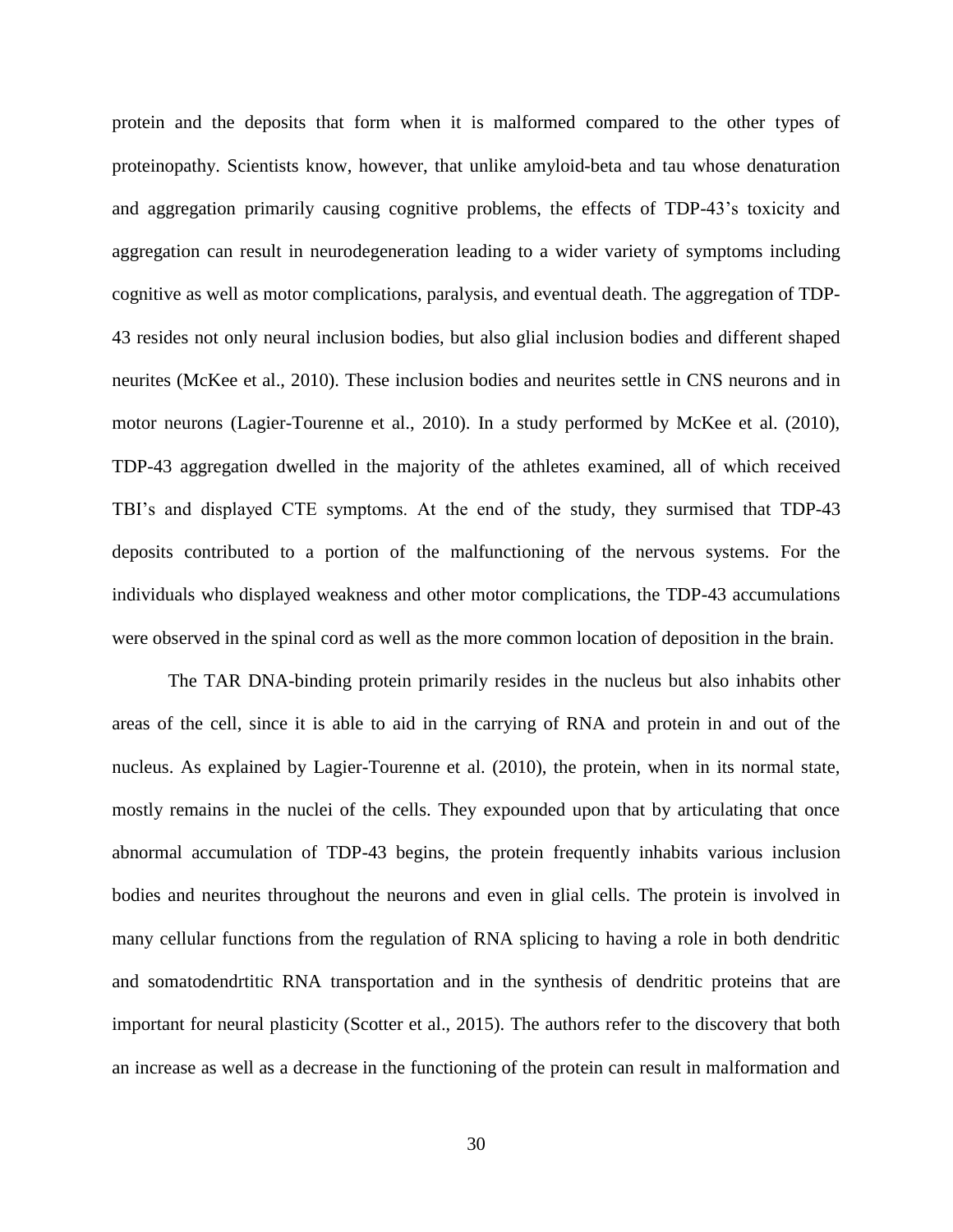aggregation, which in turn, lead to neurodegeneration. The basis of this theory was various experiments that focused on the identification of the qualities and features of TDP-43 that cause aggregation or are linked to its pathogenicity. The results from these studies indicated that a forced, but temporary reduction in the gene expression of the TAR DNA-binding protein led to the denaturation of the protein and consequently, neurodegeneration. Some other experiments that contributed to the theory about the increase and decrease of the protein's functioning discovered that TDP-43 located in muscle cells or glial cell also display similar characteristic neurodegenerative symptoms when TDP-43's gene expression is either exaggerated or temporarily reduced.

#### Neurodegenerative Diseases

Neurodegenerative diseases refer to all conditions caused or influenced by the Nervous system. These diseases increasingly worsen over time and end with severe loss in the function of the Nervous system, or even death. There are various causes of the different diseases including genetic mutations, and the presence of various proteins or chemicals in the nervous tissue.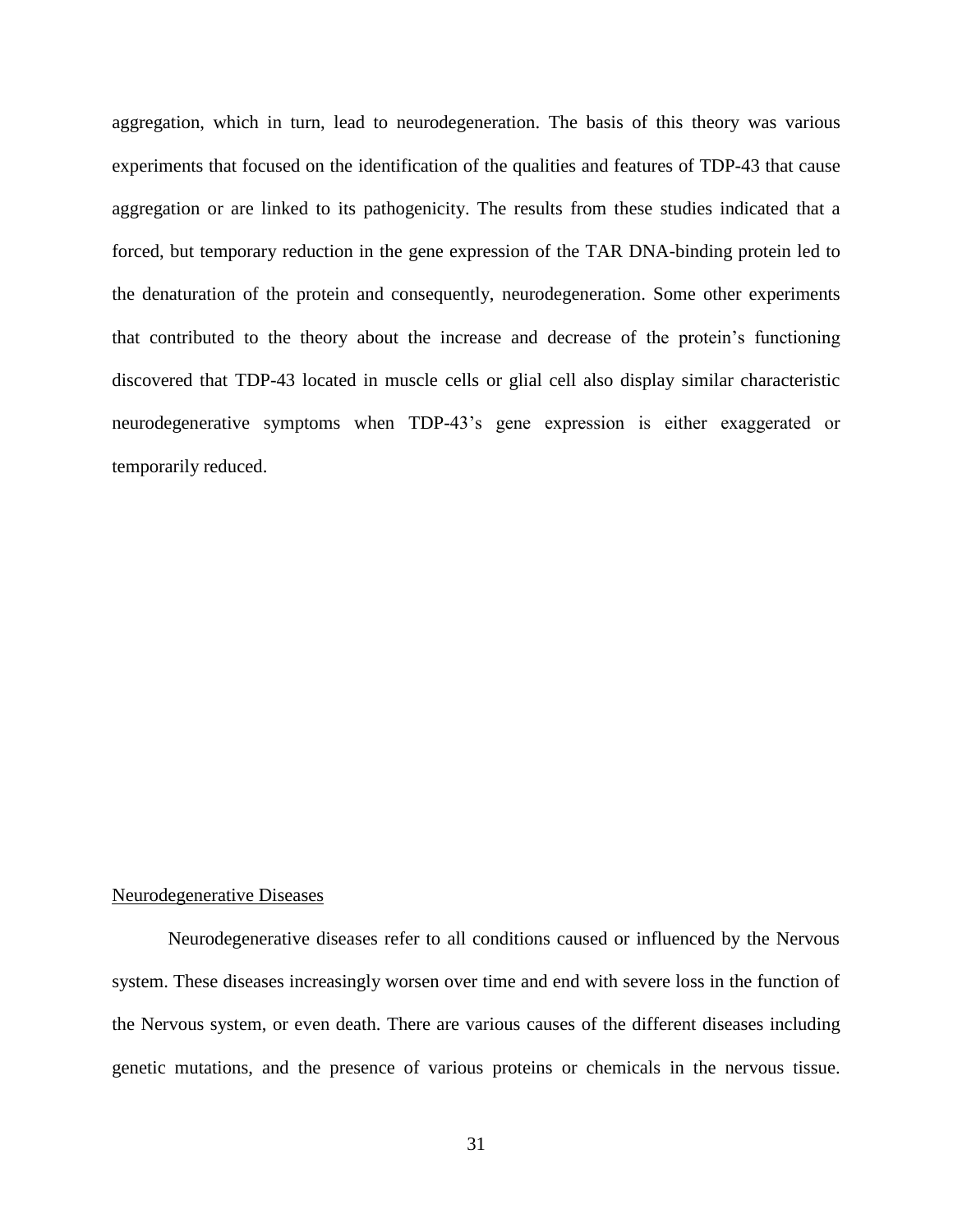However, all of these diseases have deposits of denatured or abnormal proteins, even though in many cases the protein in question is different (Taylor et al., 2002). Some irregular proteins that are involved in causing these diseases are amyloid-beta, tau, alpha-synuclein and TDP-43. The changes that occur in the proteins, making them abnormal, are the factors that result in the atrophy of certain types of cells or neuronal tissues, causing a wide variety of impairments that include motor skills, sensory abilities or cognition. Each disease that falls under the category of a neurodegenerative disease has its own causes and symptoms, thus making each unique. Four diseases or conditions in which the deterioration of nerve cells and tissues have been identified as the cause of the observed symptoms, and that have manifested and progressed in many individuals that have received TBIs are CTE, Alzheimer's disease (AD), Parkinson's disease (PD), and Motor Neuron disease (MND).

#### *Chronic Traumatic Encephalopathy*

It is difficult to diagnose CTE considering that the condition typically results from repetitive or numerous mild brain injuries or concussions. Neither the number of contributing head injuries or the severity of each TBI that will ultimately result in the medical condition diagnosed as CTE has been quantified (McKee et al., 2009). It is also difficult to diagnose CTE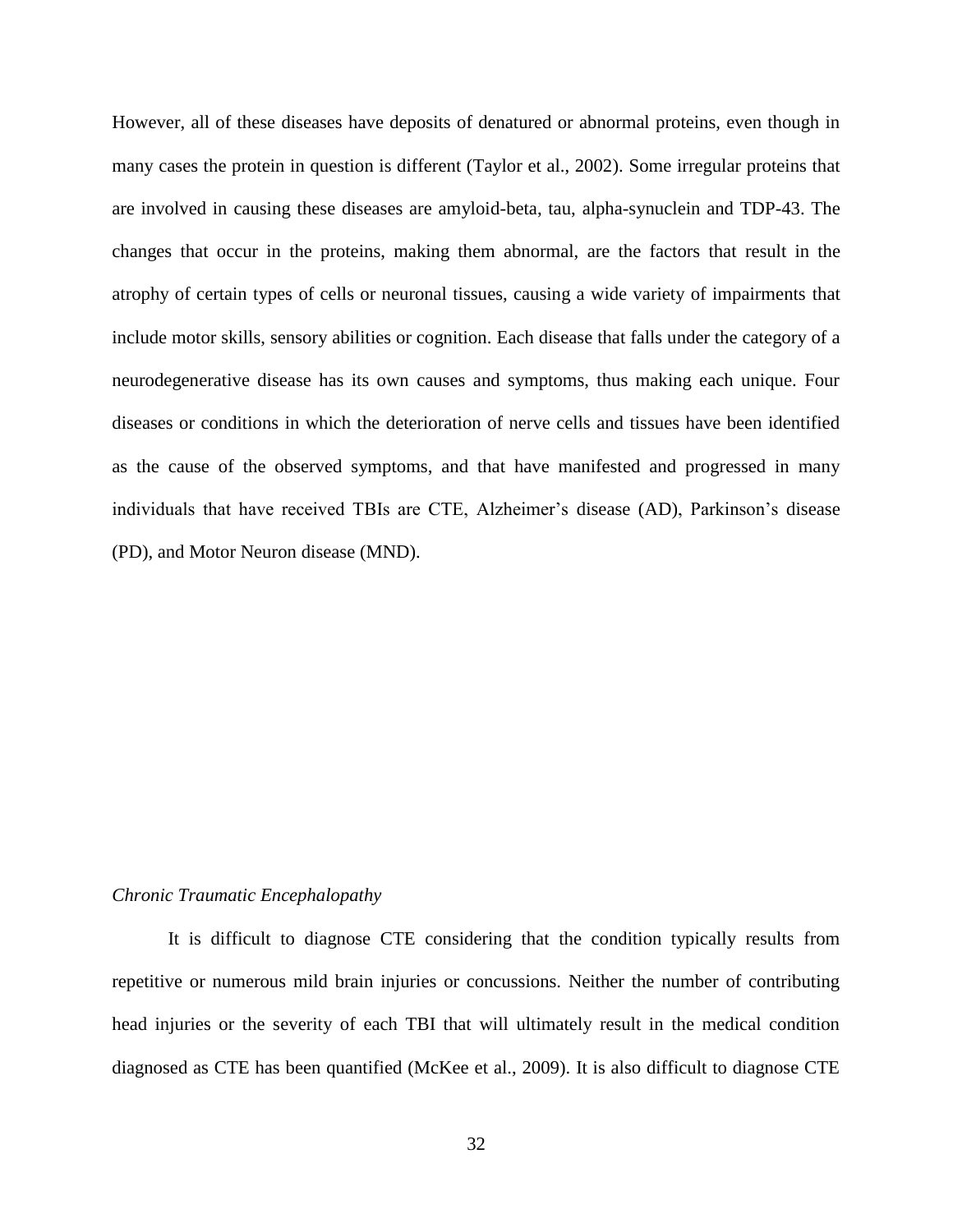because of the latency period that occurs. The latency period can last different lengths of time depending on the person and the injuries they received. Therefore, symptoms for some individuals might begin to become noticeable to the patient a few weeks later, or many years, even decades later. After the patient passes away however, an autopsy can conclusively determine whether the individuals were suffering from CTE or not (Jordan, 2013). Risk factors for CTE have been determined to be continued sports involvement and an increase in age (Jordan, 2013). Several more factors contributing to CTE is the individual's head trauma history, the age at which the injury occurred, participating in collision and/or contact sports, being a member of the military, genetic variations, other health conditions such as epilepsy, and being the recipient of physical abuse (Saulle and Greenwald, 2012).

As time passes, many former athletes experience some small symptoms that gradually increase over time, becoming more and more severe. This is due to the neurological degeneration in the brain. The examination of individuals with CTE indicates that a reduction in the weight of the brain occurs and that an expansion in the ventricles of the brain, specifically the lateral and third ventricles, also occurs (McKee et al., 2009). Specific areas of the brain have been found to thin or shrink (atrophy) more frequently than other areas. Several areas commonly impacted are the frontal lobe, cerebral cortex, amygdala, and the hippocampus. However, this is not a comprehensive list, and many other brain structures undergo a significant amount of atrophy.

The symptoms resulting from CTE are not restricted to one aspect of mental functioning; instead, they invade multiple areas including cognition, mood, and behavior (Patel et al., 2013). Some examples of symptoms that fall beneath these three categories are memory and judgement impairment, decreased ability to concentrate, depression, aggression, and increased violence (Patel et al., 2013). The initial most common symptoms experienced by individuals suffering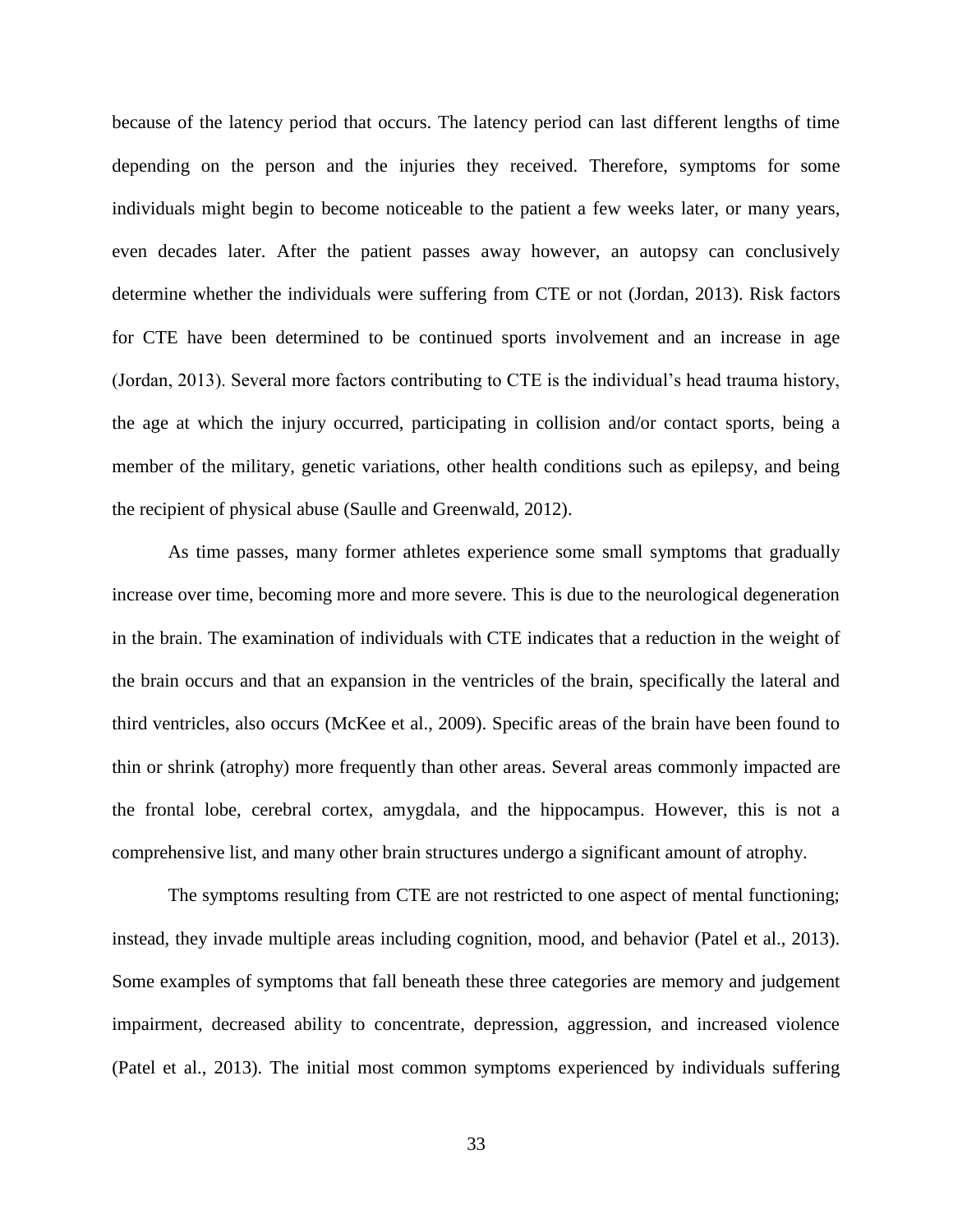from CTE are complications involving the memory, mood and executive functioning as well as the appearance of Parkinsonian signs (Gavett et al., 2010). Athletes that have experienced severe or multiple TBI's and/or CTE also have a higher likelihood of developing neurodegenerative diseases during their lifetime (Jordan, 2013). Some neurodegenerative diseases that have been associated with TBI's and CTE especially in athletes, are mild cognitive impairment, dementia, Alzheimer's disease, motor neuron disease (a couple common examples of which are ALS or Lou Gehrig's disease, PLS, and progressive muscular atrophy), as well as Parkinson's disease (Jordan, 2013). It is controversial whether the suicide attempts observed in many CTE-diagnosed individuals are a direct effect of the proteinopathy attributed to CTE (Iverson, 2013). Iverson (2013) stated that based upon the information divulged, in the only published source of epidemiological data, NFL players are actually at a decreased risk for suicide when compared to the risk for the general population. However, many others still believe that CTE is a valid explanation for the rate of suicide attempts amongst individuals living with CTE. In many of those who develop CTE, the behavioral and cognitive changes that occur contribute to this belief.

As described by Gavett et al. (2010), the symptoms associated with CTE result from the tangling of astrocytes, a type of glial cell that provides support and nutrition to the Central Nervous System (CNS) and aides in the removal of neurotransmitters from synaptic clefts, in addition to the tangling of neurofibrils throughout the frontal and temporal cortices of the brain. Next, they explained that these tangles typically organize themselves in a patch-like and superficial arrangement with their epicenters being located near the sulci of the brain. Gavett et al (2010) also mentioned that the patches tend to congregate in areas where small blood vessels are in higher concentration. Iverson (2013) added another common symptom of CTE by including the observance of abundant neuropil threads in the brains of those diagnosed with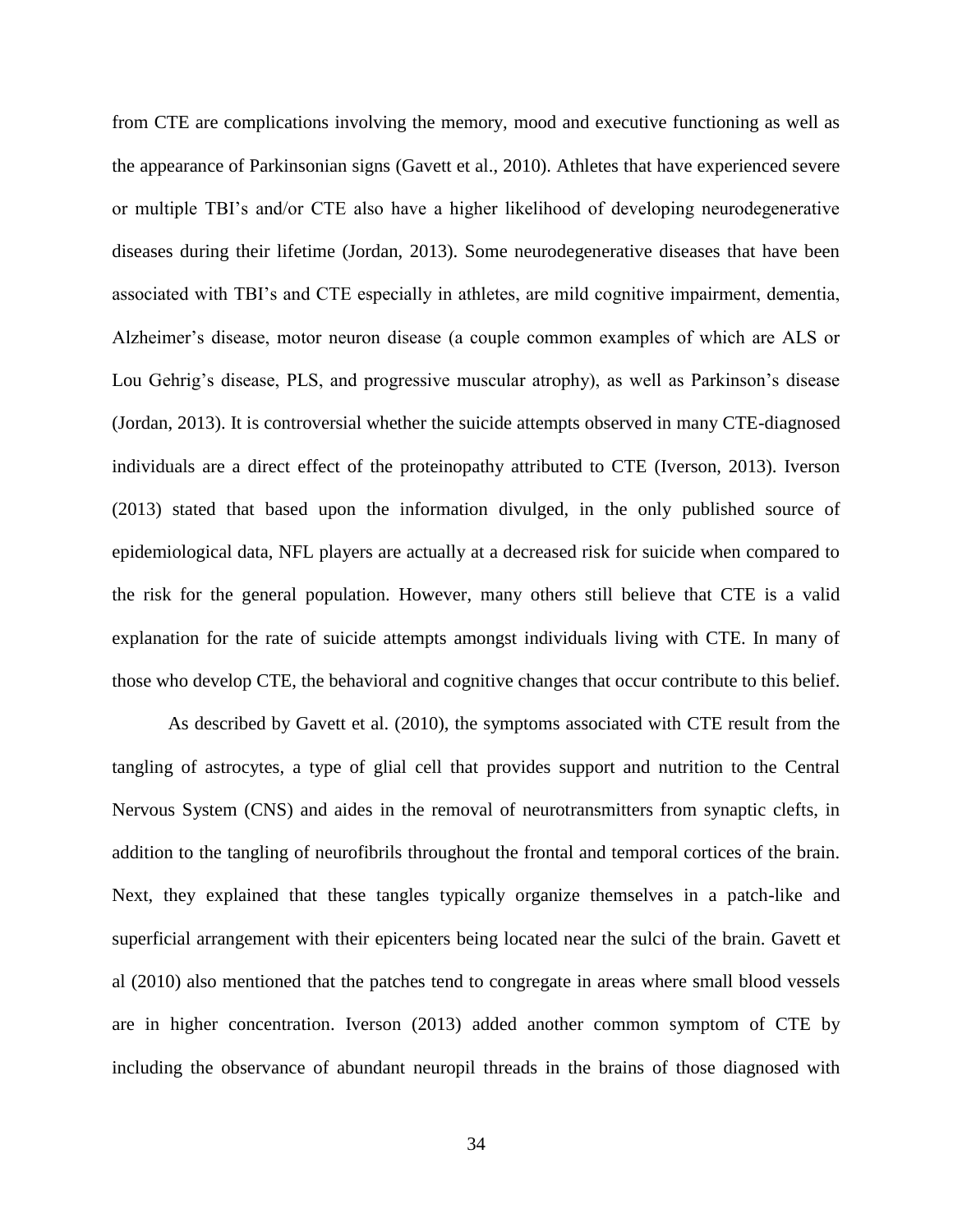CTE. These threads are composed of axons, dendrites, and glial cells and reside in the gray matter of the CNS. The three proteins that play an important role in the creation of the neurofibrillary tangles and neuropil threads are the tau protein, the amyloid-beta protein, and TAR DNA binding protein (Gavett et al., 2010).

#### *Alzheimer's Disease*

Alzheimer's disease (AD), is a progressive, neurodegenerative disease that typically presents itself in the elderly and always results in the death of the individual. It is responsible for more than half of the cases of dementia observed in elderly individuals. Common symptoms of AD include confusion, difficulty remembering newly acquired information as well as old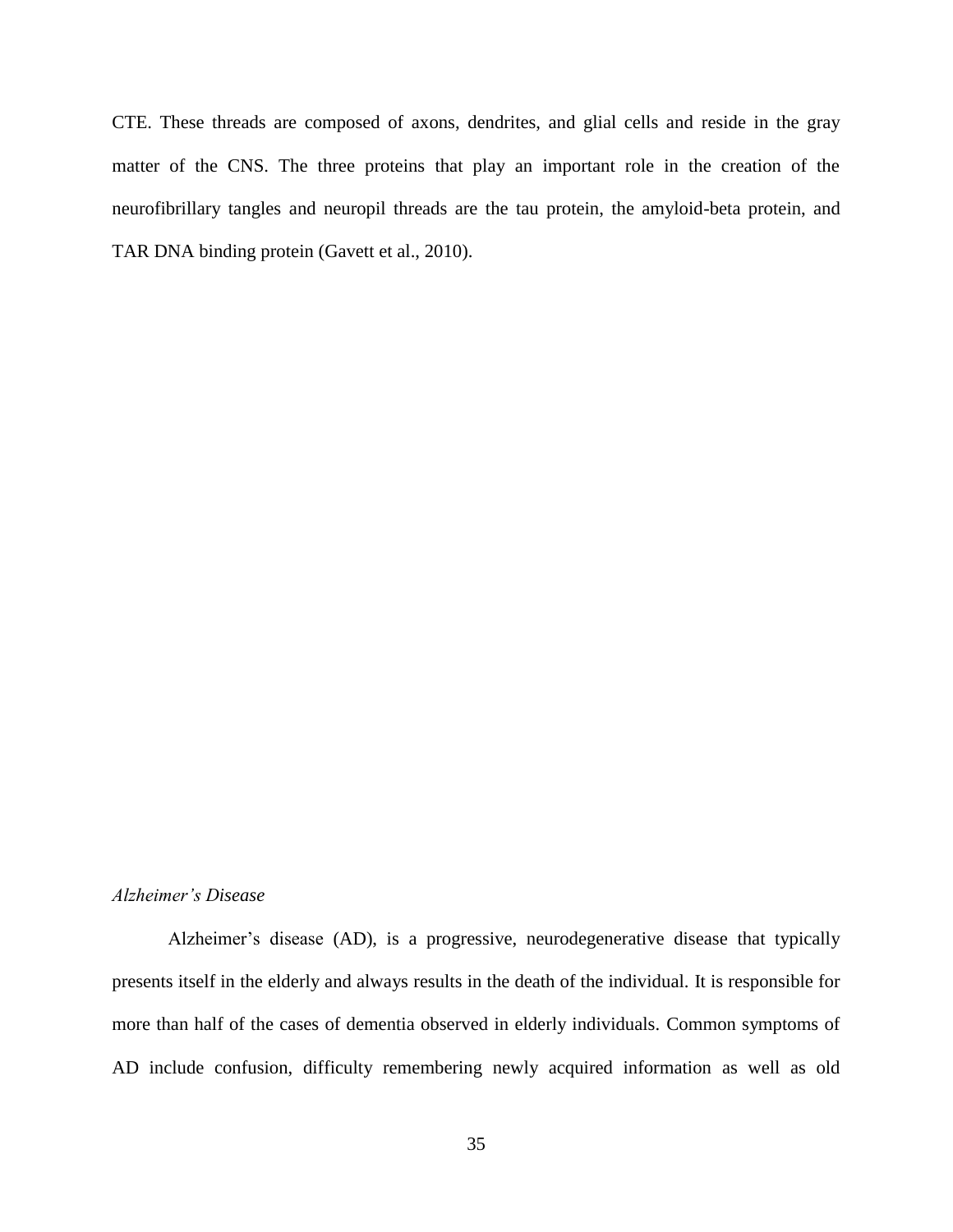memories, disorientation, difficulty to keep track of place and time, alterations in mood, behavior, and independence level as the disease progresses. The neurodegenerative disease primarily affects memory and cognitive abilities, resulting in an alteration in the individual's exhibited behaviors. In addition, this disease is particularly devastating because the damage and progression of neural atrophy cannot be reversed. Symptoms as well as the features of the disease through which it develops are similar for the two main types of AD: sporadic and familial (Eckert et al., 2003). As explained by Eckert et al. (2003), the sporadic version of AD is the type most often observed as it is the type that is characterized by its presence in elderly individuals compared to the familial version of the neurodegenerative disease which is influenced by mutations in genetic material.

However, the symptoms associated with the neurodegenerative disease do not present themselves as soon as atrophy in the brain initiates. Instead, the symptoms gradually appear as the damage in the brain progresses and accumulates, a result of the gradual loss of synapses and neurons in the brain. However, in the beginning of the progression of AD, the deterioration that occurs in the brain is relatively slow, and does not increase until the middle stages of the disease has been reached (Ito et al., 2011). As stated by Zheng and Koo (2011), two main attributes of Alzheimer's disease, besides the characteristic decrease in functioning neurons and synapses in the brain are the neurofibrillary tangles and beta-amyloid accumulations in the brain. As noted by Andrade-Moraes et al. (2013), the initial symptoms of cognitive impairment are the result of the production of the amyloid-beta peptides from the amyloid precursor protein, as well as the phosphorylation of the tau proteins. These malformed proteins create the tangles and plaques commonly found in the brains of AD patients, and are the secondary named cause of the dementia-type symptoms that evolve from the disease.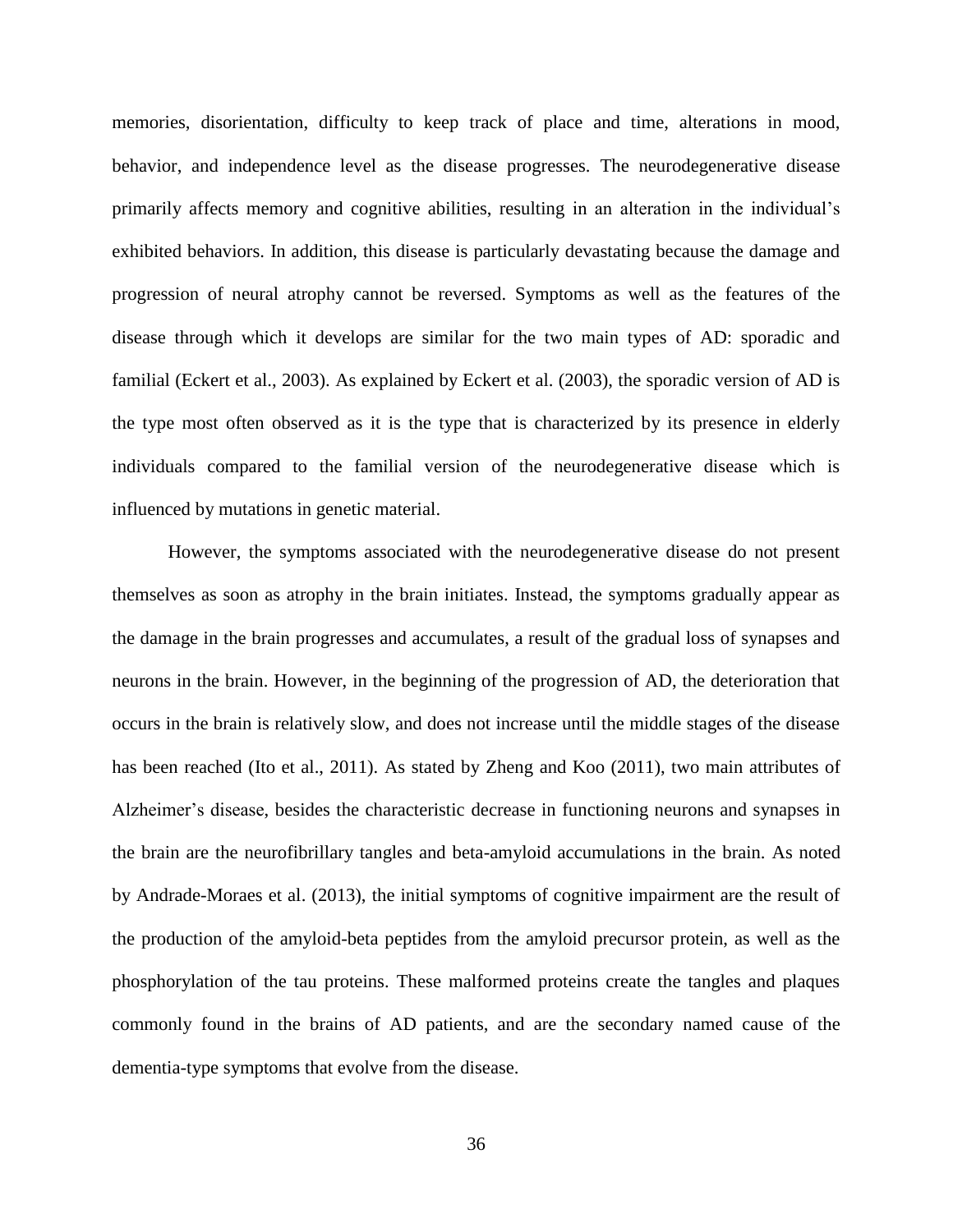The neural tissue is attacked from two fronts: the exterior of the cell as well as the interior. Plaques, composed of the sticky amyloid-beta peptides, compose the assault coming from the exterior of the cells. Tau, the main component of the tangles, is located on the interior of the cells as it is responsible for the transport of substances throughout the cells when properly formed. These plaques and tangles accumulate over time, even in individuals that are not diagnosed with AD, but as the amount and concentration increases, the atrophy and cognitive impairment resulting from the neurodegenerative disease ensue.

According to Eckert et al. (2003), there is evidence that the primary area of degeneration is in the synapse. As explained by the authors, this theory is supported by the fact that both glutamate and calcium receptors are highly concentrated in these regions and that the synapse is the recipient of elevated stress, both oxidative and metabolic. Oxidative stress, the disruption in balancing between free radical production and antioxidant defense, is high when neuronal membranes depolarize and action potentials are sent down the axons to the terminals and synaptic clefts (Eckert et al., 2003). Mitochondrial stress however, is when a lack of glucose causes a reduction in the rate of metabolism. Consequently, large numbers of mitochondria are needed in the synaptic clefts to control and provide sufficient amounts of energy so that the ion channels are able to work properly.

Eckert et al. (2003) went on to explain that apoptosis is a frequent occurrence in neurons with exposure to amyloid-beta deposits as it is correlated with oxidative stress, which in turn can allow and cause damage to the dendritic membrane of the postsynaptic neuron in the targeted synapse. In addition, the authors mentioned that caspases, which lead to DNA damage are activated, harmful substances such as nitric oxide and reactive oxygen species are produced and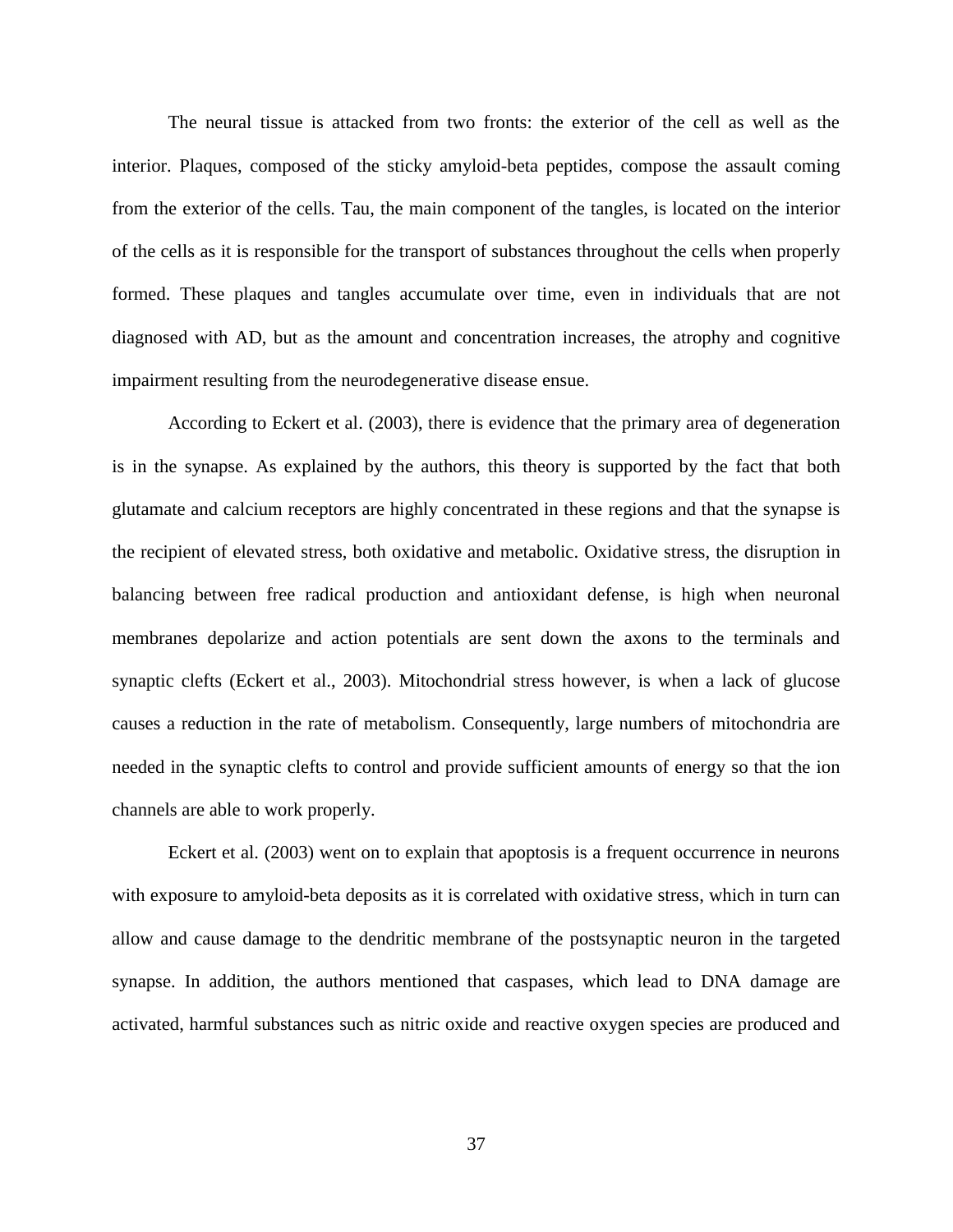inflammation occurs. All of these factors contribute to the damage and death of the neuron, the loss of which creates atrophy in the synapse and gaps in that particular neuronal pathway.

Most consider mild cognitive impairment to be the transition state between a normal or average cognitive state and a significantly impaired state that typically is found in dementia patients. The transitioning from the normal cognitive state, following deterioration and proteinopathy until a severe impairment is apparent, is explained by Jedynak et al. (2012). They explained a theory of AD progression proposed by Jack et al. (2010). The theory stated that the first protein to alter and accumulate in the brain is the amyloid-beta peptide. The next step in the model is the denaturation and tangling of tau proteins followed by structural changes and the reduction of gray matter in the brain. The development of the plaques, tangles, and changes that occur in the brains of those with AD lead to the transformation in memory, cognition, and overall functioning which is characteristic of the neurodegenerative disease (Figure 1).

Even though more significant and rapid degeneration occurs after these changes, Jedynak et al. (2012) noted that subtle declines in memory may be observed before the official diagnosis of the disease. This means that the reduction in brain function can transpire earlier on while the amassing of the harmful and abnormal amyloid-beta peptides and tau proteins and the structural changes are taking place. Once more of these factors have contributed to the deterioration and neuronal deaths, the noticeable and more drastic features of the disease are easily observed. These findings support the theory previously cited on the slow, initial progression followed by the increased rate of degeneration found in the middle stages of the disease mentioned by Ito et al. (2011).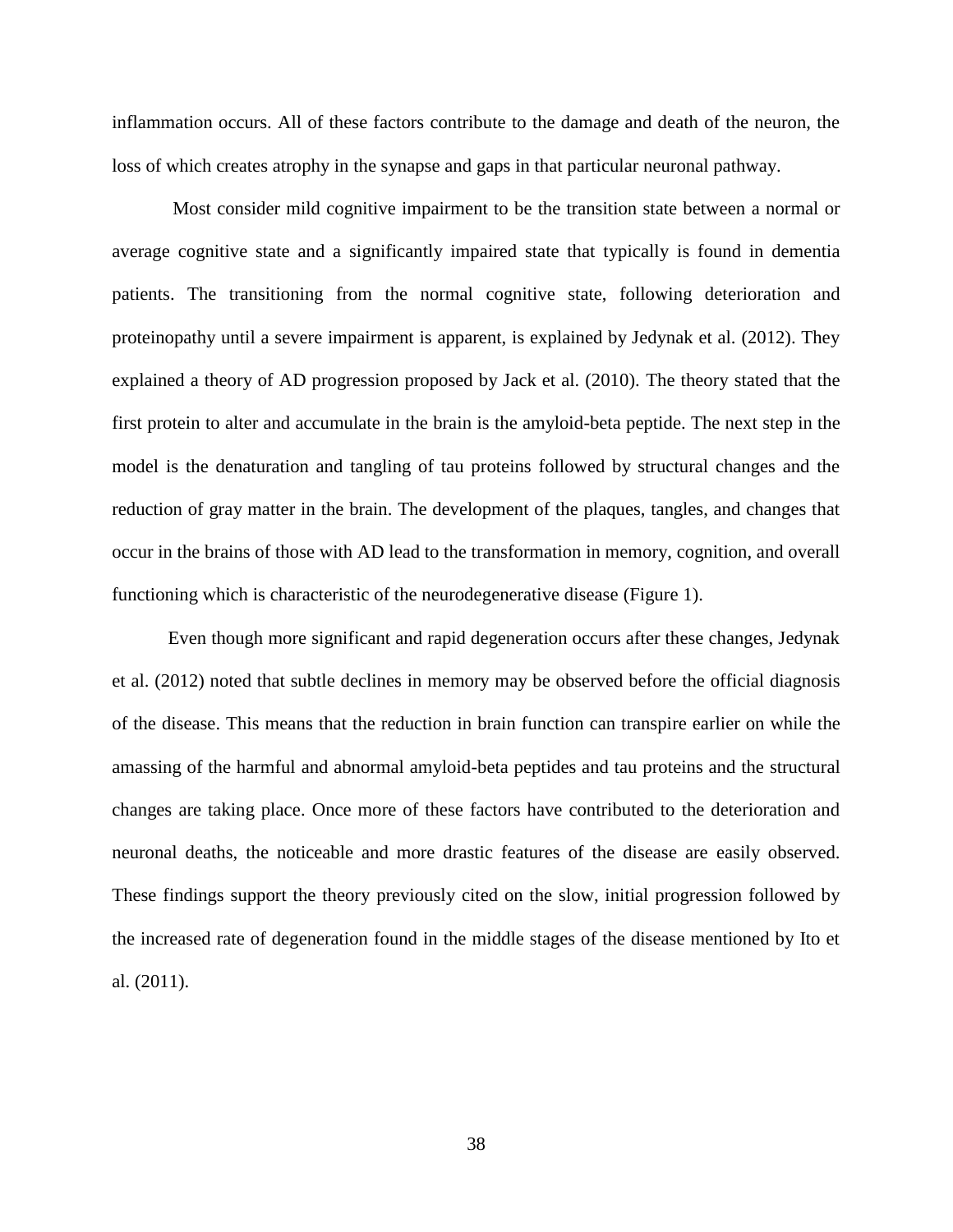#### *Parkinson's Disease*

Parkinson's is a disease marked by gradual atrophy and a progression of symptoms as the condition advances. However, in PD, impairment and death affects specific neurons, in particular those that are responsible for releasing the neurotransmitter known as dopamine. The symptoms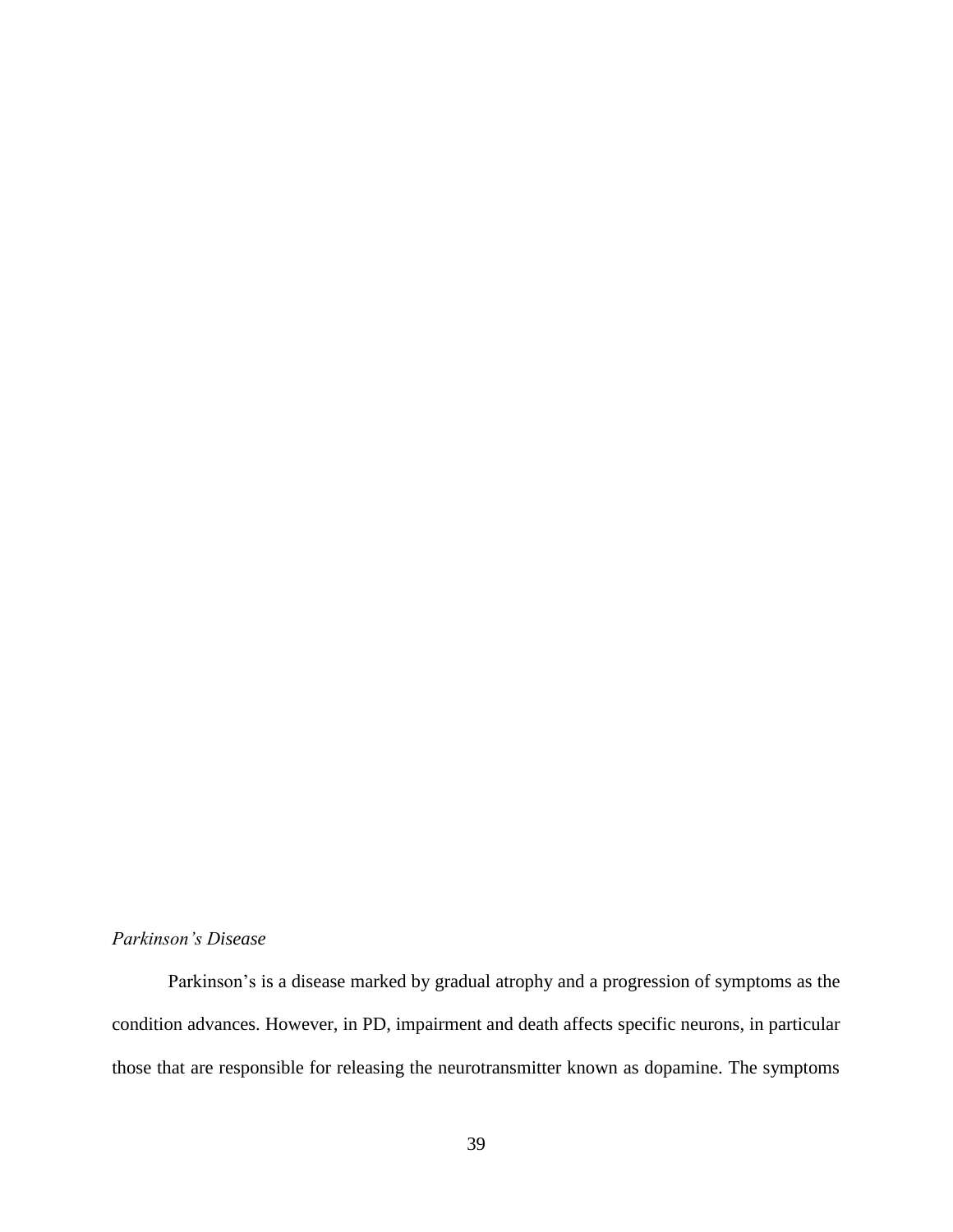associated with PD are the result of the decrease in dopamine levels in the brain. Since dopamine is involved in both movement and emotional states, these two areas are most affected when low amounts of dopamine are available. As the most severe stages of the disease are reached, other parts of the brain are affected, since delusions and hallucinations can occur.

According to Huang et al. (2007), PD can differ in the rate of progression and its separation into two groups based upon which symptoms are predominantly displayed, and can be influenced by factors such as the age of the patient when onset of the disease transpired. The two subsections of PD mentioned by the authors are identified based upon whether tremor or gait complications are predominant. In fact, Huang et al. (2007), explained that these two subsections also differ from each other based upon how much cognitive impairment develops in the individual over time.

PD is considered to have five stages of development that most patients experience. As PD differs for each individual, however, the disease progression can travel through the various stages at a different pace, or evolves so quickly that it essentially jumps ahead and skips over a step. Khaindrava et al. (2011) stated that the time prior to the appearance of symptoms is known as preclinical or asymptomatic PD, but once symptoms begin to appear, the disease is considered to have entered the clinical (symptomatic) stages. The authors also stated that it typically takes about 20-30 years for the preclinical PD to advance enough that clinical PD is reached. Their data was able to support the statistic that by this time symptoms are displayed, approximately 70- 80% of the dopamine neurons in the brain have been disturbed by abnormal α-synuclein collection or have died. The authors deduced that a reduction of 72% of the dopaminergic neurons in the substantia nigra occurred by the time locomotion related symptoms were observed; whereas a dopamine decrease in the brain of 45% occurred when neural plasticity was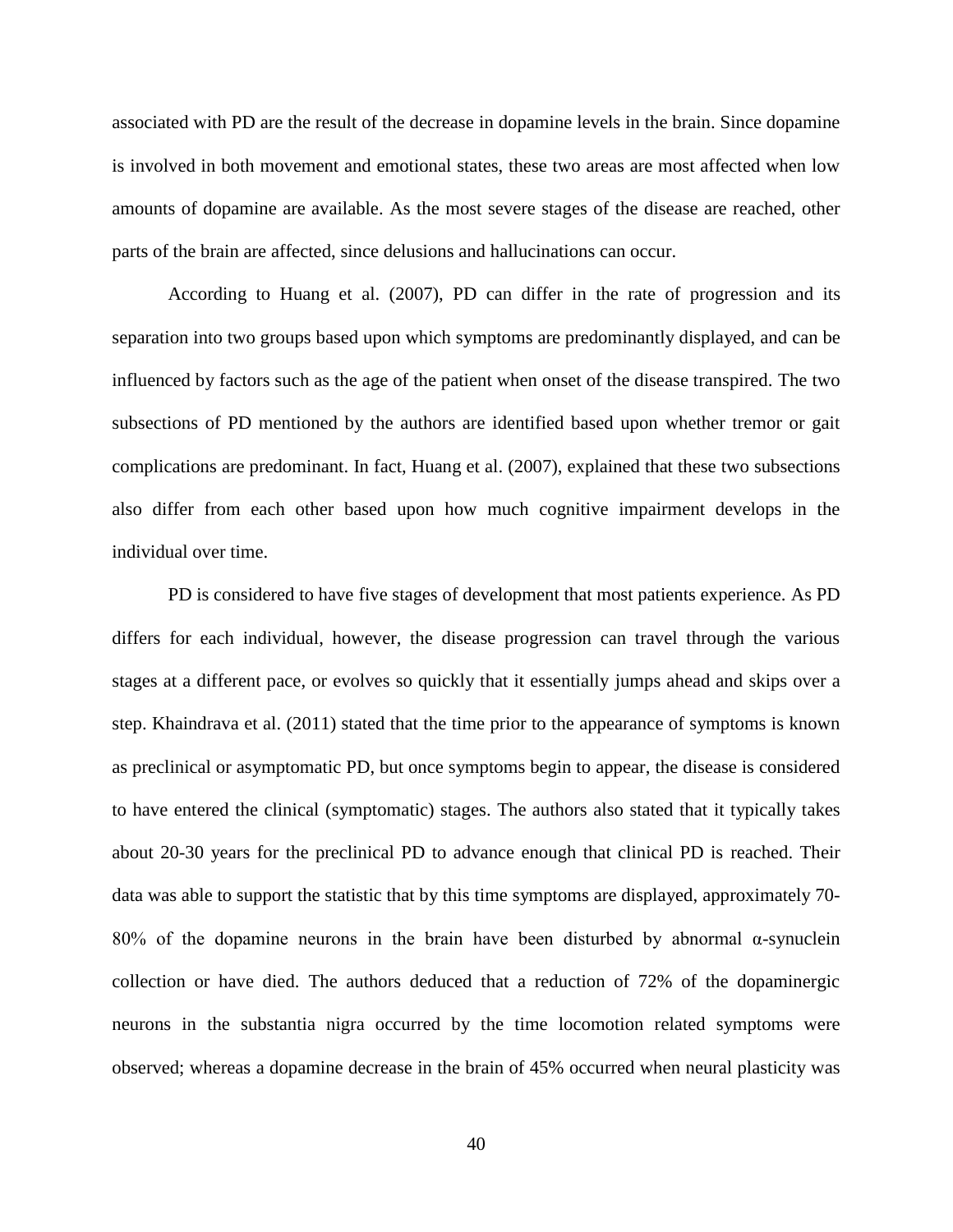the contributing factor. They conjectured that neural plasticity was the element that enabled other neurons to compensate for the massive loss of dopaminergic cells in the brain.

However, the five stages used to categorize the severity of PD observed in an individual only apply to those with clinical PD as the first stage is categorized by mild symptoms. The symptoms that develop begin as mild and over time, increase in severity. They include a slight stooping in posture, locomotion complications such as a reduction in balance and incomplete control over facial expressions as well as dementia. As the neurodegenerative disease advances, the symptoms become more apparent and the patient has difficulty taking care of his or herself. Walking is reduced to a shuffle while balancing, posture, coordination, speech and rate of movement decreases. In addition, some cognitive and personality changes may be observed.

A difference between the first and second stages of PD is that the symptoms present in the first stage are typically unilateral, but switches and is present in both sides of the body (bilateral) in the second stage. In the second stage, performing everyday activities begins to pose a challenge, and by the third stage, the patient may need a longer amount of time in which to complete them, or even some assistance. By the time the fourth stage is reached, the individual's independence is more significantly affected since many activities cannot be accomplished without help. Consequently, at this stage, the individual diagnosed with PD most likely will not be able to live alone.

The fifth stage is where the most severe symptoms is observed. In this stage, the individual cannot live alone and needs constant care as the muscle stiffness experienced to lesser degrees in previous stages is severe and can cause the individual to fall when attempting to stand or walk. In addition, it is not uncommon for hallucinations and delusions to occur at this point in the progression of the disease. As mentioned by Irwin et al. (2013), the majority of PD patients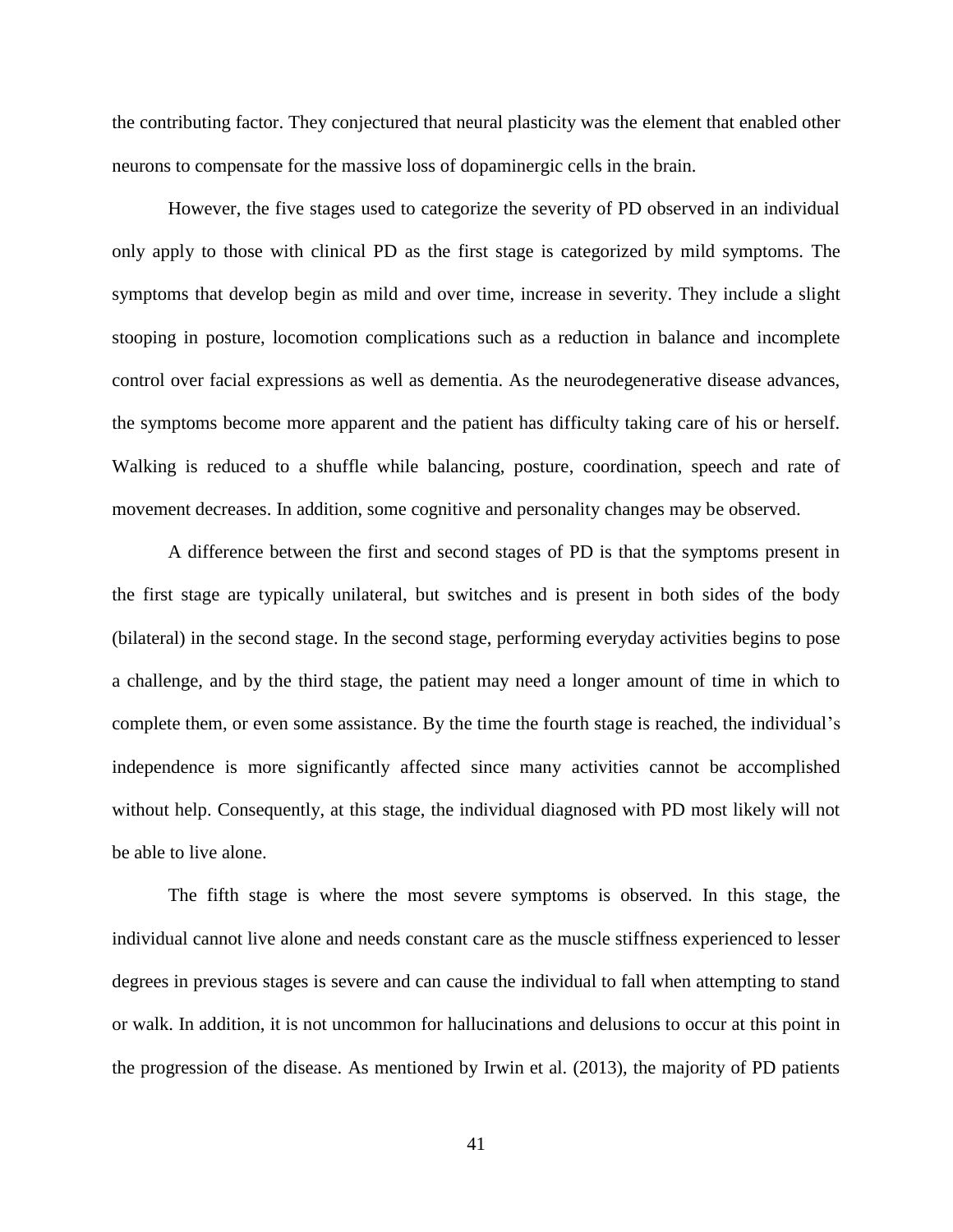develop dementia and show discrepancies in cognitive abilities for the greater part of the disease progression, with about a quarter of the patients displaying these deficiencies as early as their initial diagnosis of PD. The authors confirmed that the decline in the patients' cognition may impact their independence and prognosis negatively, leading to a precipitated mortality.

# *Motor Neuron Disease*

A large subset of neurodegenerative diseases comprise the Motor Neuron diseases category, including Lou Gehrig's disease (ALS), bulbar-onset MND and primary lateral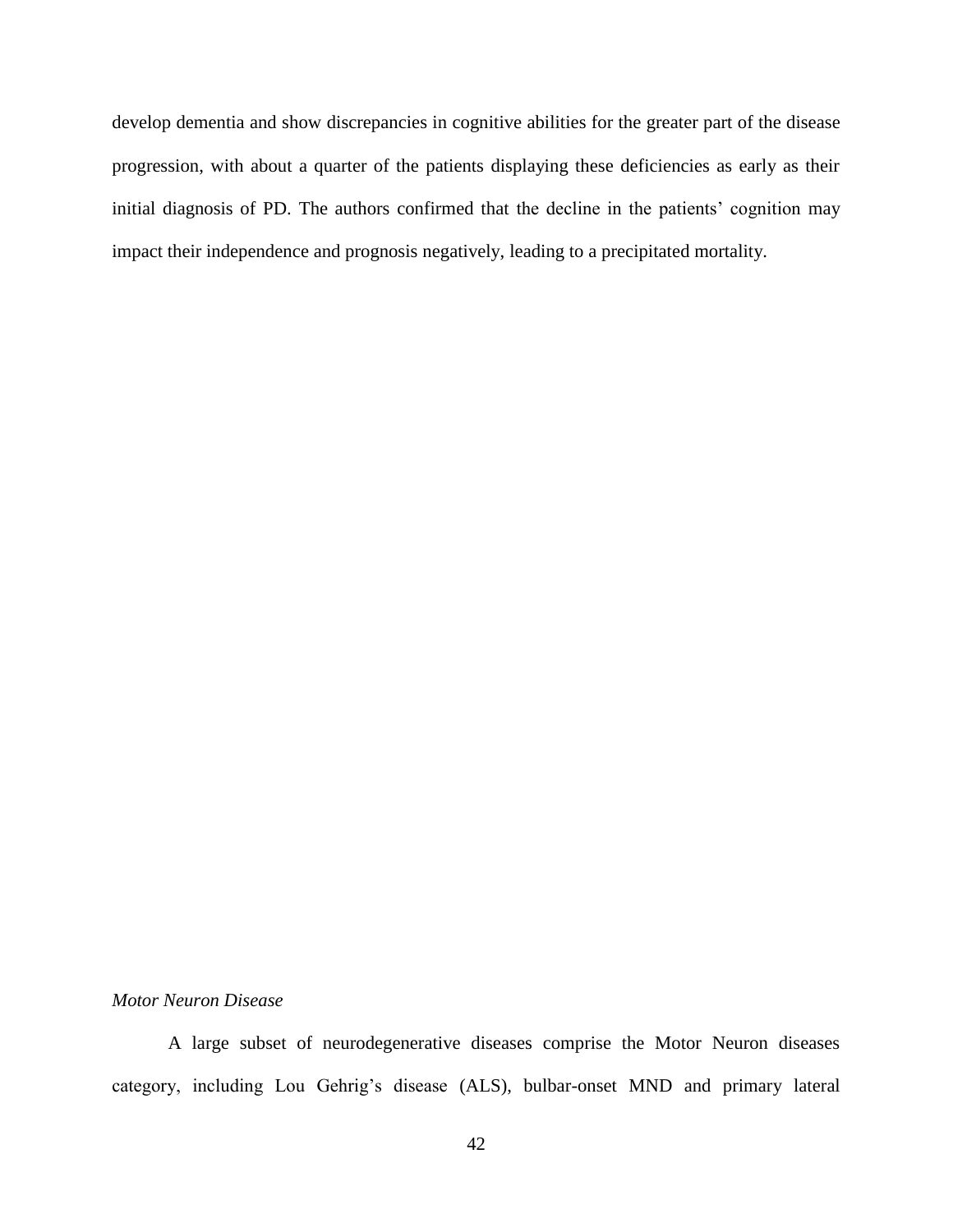sclerosis, although many consider ALS and MND to be synonymous. Motor Neuron diseases all have one common theme: the neurodegeneration that progressively occurs is selective for all motor neurons. Consequently, motor neurons in both the CNS and the peripheral nervous system (PNS) may be affected by the disease. The upper level of motor neurons typically refers to those that originate in the brain and pass through the medulla down to the spinal cord, while those in the lower levels typically consist of those that travel down and innervate the muscle cells. Symptoms found in these two levels of motor neurons help diagnose MND since there are no definitive tests that can be performed.

As mentioned by Winhammar et al. (2005), the upper level signals that aid diagnosis of MND include spasticity, stiffness of muscles due to continued contractions, weakness and hyperreflexia when the autonomic nervous system is hypersensitive. The authors also specified that lower body signs include fasciculation, quick muscle contractions like twitches, wasting or atrophy of muscle cells, weakness, and hyporeflexia, a reduction in the functioning of the autonomic nervous system, the opposite of hyper-reflexia. As motor neurons are responsible for muscle contractions, the symptoms that result from the atrophy that occurs affects movement, but also affect swallowing, speech and breathing. As a result, the patients' independence is affected as their muscles become atrophic and their eventual inability to perform essential tasks requires them to ultimately need full care. The highest cause of death in individuals diagnosed with MND is complications involving the heart (Winhammar et al., 2005).

As with many other neurodegenerative diseases, the symptoms do not become apparent until a significant number of motor neurons have degenerated. In MND, as motor units are lost by a reduction in the number of properly functioning and healthy motor neurons, other motor neurons re-innervate those muscles fibers (Winhammaer et al., 2005). This enables the units to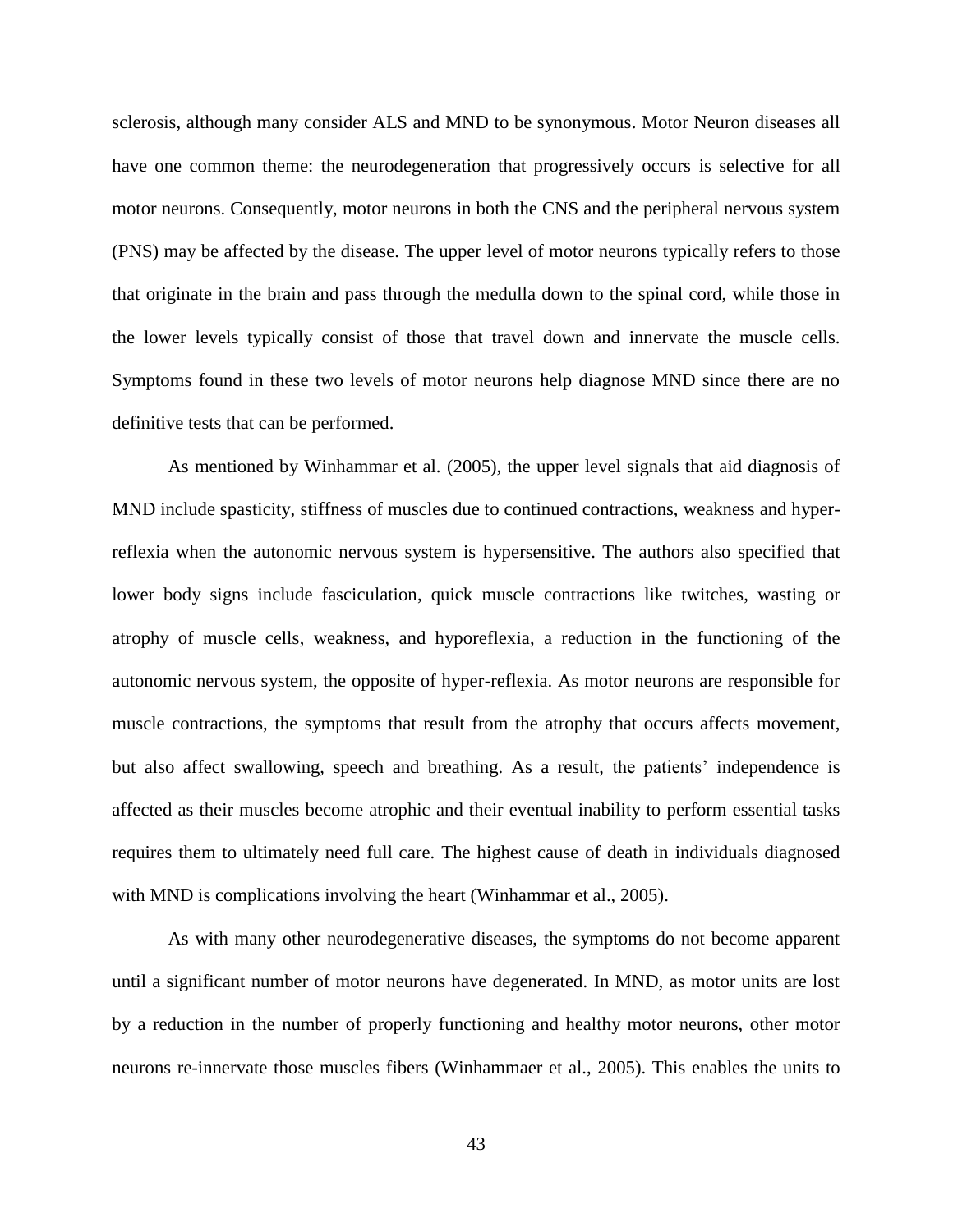keep functioning as normally as possible until a larger number of motor neurons have been lost, causing the symptoms to become increasingly noticeable. In addition, as the progression of neurodegeneration indicates, the length of the time since an individual's diagnosis is positively correlated with the severity of atrophy or neurodegeneration in the precentral gyrus and the corticospinal tract (Winhammar et al., 2005).

Tar DNA binding protein is commonly found in the brains of those who were diagnosed and lived with MND. In addition, this type of proteinopathy is observable extending from the brain down to the spinal cord, which is consistent with the findings that MND affects both the upper level and lower level motor neurons, not just those in the upper level that originates in the brain. This is unlike the other neurodegenerative diseases and proteinopathies such as amyloidbeta and AD. However, like the other neurodegenerative diseases previously discussed, there are only treatments that can delay the progression of the disease and alleviate some symptoms, but there is no current cure for MND, and death is the outcome for those who are diagnosed. It was mentioned by Carra et al. (2012), that the length and polarization of the motor neurons contribute to the way they are affected by various threats, especially the deposition of the malformed proteins formed or accelerated by oxidative damage in the neuronal tissues. The misfolded proteins are harmful to the motor neurons and affect them in a fashion similar to the way the abnormal formations and aggregates of amyloid-beta, tau, and alpha-synuclein affect the cells. These abnormal formations block transports of nutrients and signals, as well as inducing oxidative stress thereby causing harm to mitochondria and other parts of the cell necessary for proper functioning.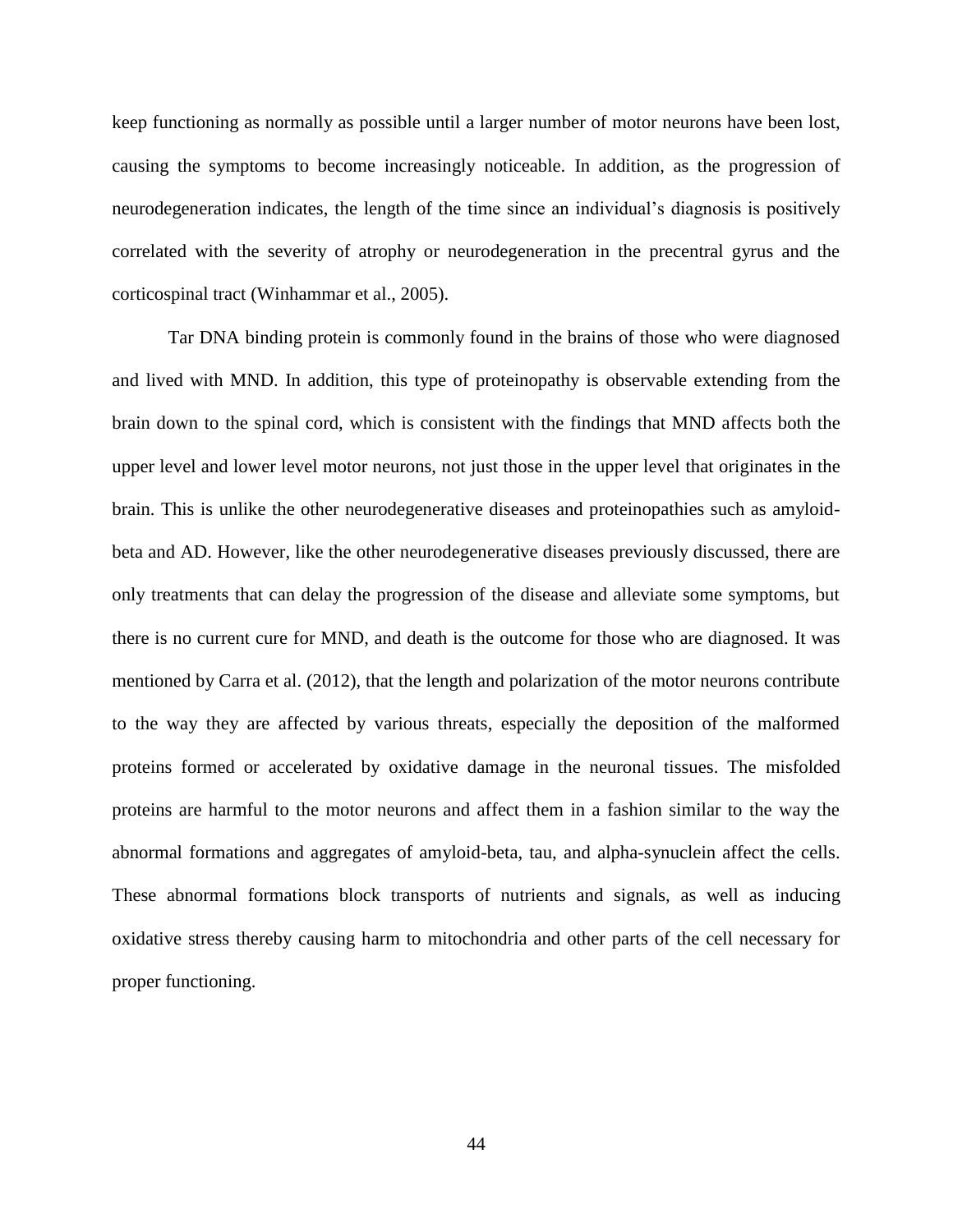# Psychological Changes

Emotional stability and personality changes have been identified in many individuals post-TBI. Some of these changes may be small enough that only close family and friends may notice the differences, while other changes may be large and obvious to many people. Some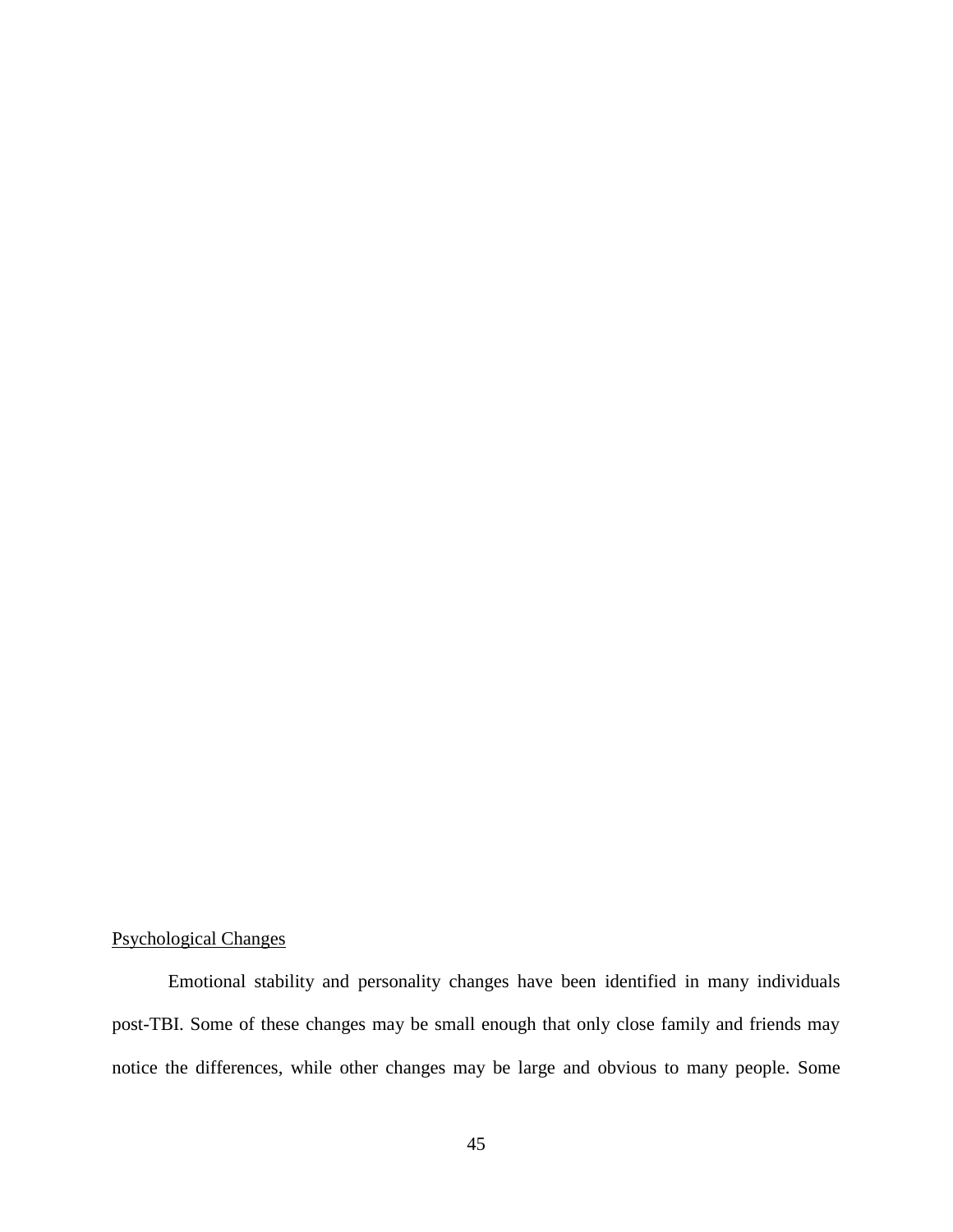differences that are typically observed are depression, anger, and anxiety. These, along with the physical abilities of the individual, influence social interactions. Lezak and O'Brien (1988) completed a longitudinal study by examining each participating TBI patient six times over a fiveyear interval.

When studying the identified emotional, social and physical changes, they found that a few patterns emerged. The first pattern noted in seven different categories, the difficulties many of the individuals voiced did not abate, but rather remained consistent. These categories included problems with anger, anxiety, significant relationships, social contacts, work/school, driving, and appropriate social interactions. While a trend of significant improvement in categories such as independence of living and initiative over time was identified, there were also other categories where the trend of improvement was much slower or changed over time, but did not necessarily decrease. The authors mentioned that inappropriate social interaction was one of the categories that decreased at a slow but relatively constant rate while anxiety and depression problems, which were evidenced following the injuries, also increased in severity before it improved and even had a difference that was statistically significant.

Lezak and O'Brien (1988) also mentioned that the reactions of the TBI patient's family for the first four years after the injury, influences the patient's rate of recovery or improvement in dealing with emotional, behavioral, physical, social and cognitive difficulties. In addition, they mentioned that anger problems were long-lasting as 40% of the observed individuals still had moderate or higher difficulties when the TBI incident was five years prior.

Anger, apathy and aggression issues are one of the more prevalent psychiatric complications experienced by TBI patients. These issues also tend to exacerbate or lead to other complications since they indirectly affect life satisfaction. Aggression and anger can prevent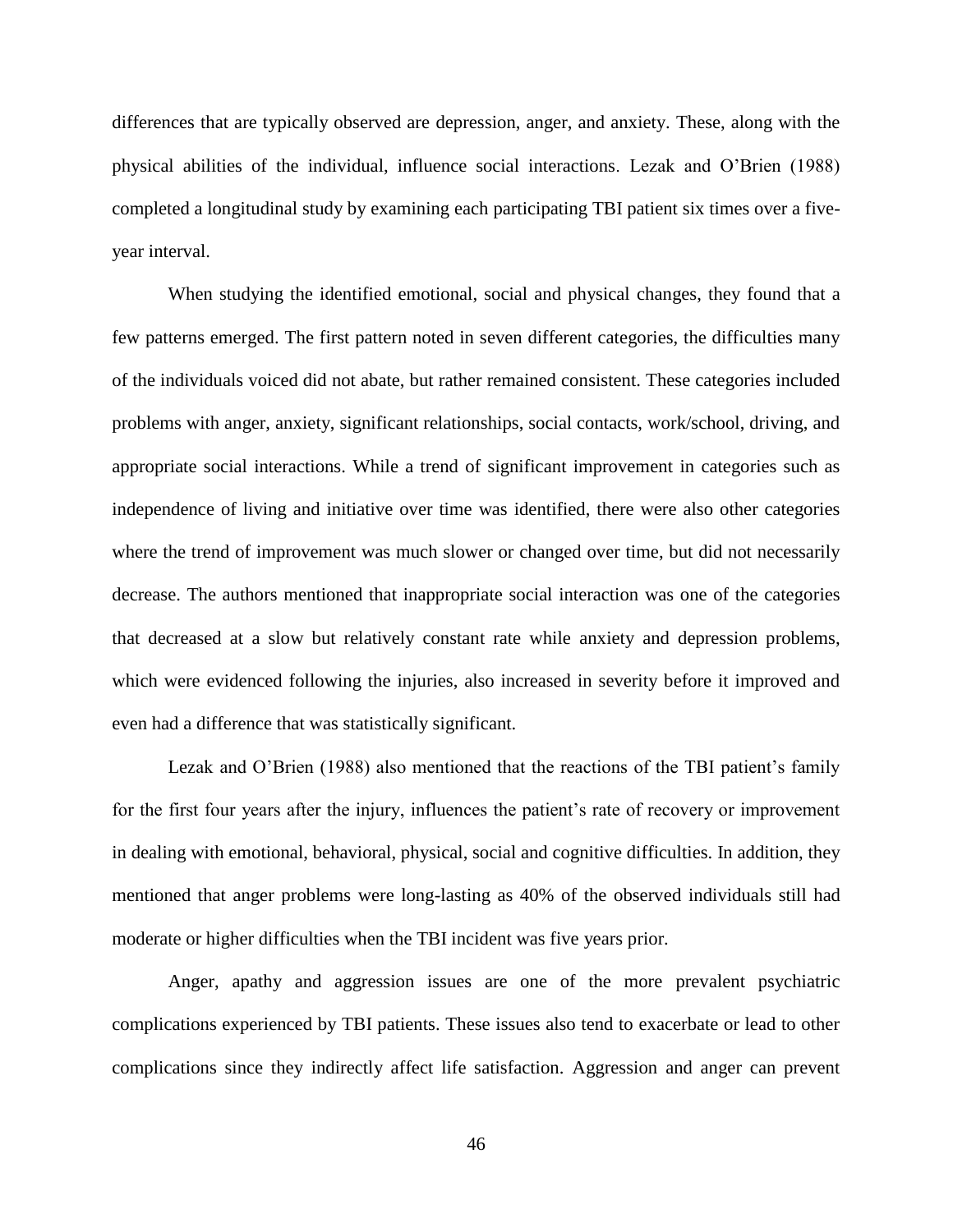proper and healthy interactions with other people, can affect the individual's career, independence and social life (Conneeley, 2002). Consequently, over time, the TBI patient can become isolated and more dependent on family members. However, there are many other factors at play including the stability of the patient's family and the strength of their relationship, in addition to changes in memory, physical ability, as well as beliefs and quality of life before the brain injury.

Another complication that has a high prevalence rate amongst TBI patients is depression. Due to the many conflicting experimental results linking damage to a specific area of the brain to depression, a theory has been formed stating which brain structures, when injured, might influence the development of depression. These brain structures, as specified by Schwarzbold et al. (2008), include the prefrontal cortex, amygdala, hippocampus, thalamus, and the basal ganglia. The damage to the neurons during and after the TBI are blamed for the changes in temperament in addition to the development of various psychological and psychosocial complications since synapses, the release of neurotransmitters, and the communication between neurons and areas of the body are compromised. It was also mentioned by Schwarzbold et al. (2008) that alcohol and anxiety addictions or issues are two frequently observed problems that are comorbid with depression. Similar to aggression and anger control issues, these problems can have a significant and negative impact on the patient's life satisfaction.

### **Recovery and Injury Factors**

47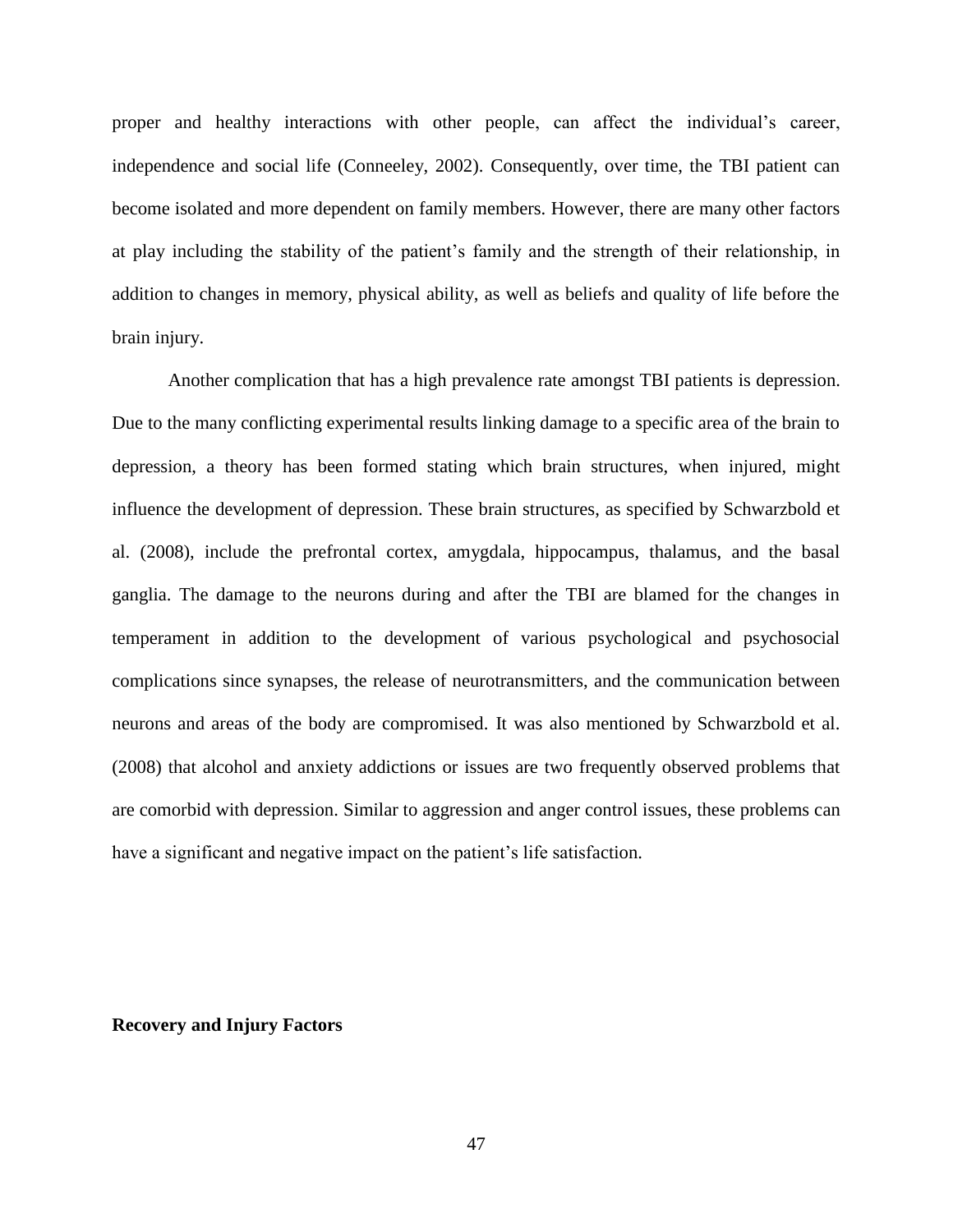Numerous modifications occur in the body and the nervous system from the time a person is born, until they are elderly. The short and long-term injuries received after a TBI as well as the length of the recovery period following the injury and the extent of the recovery may be influenced and explained by different age-related factors. If a head injury disrupts or inhibits proper brain development including the modification of the neurons and synapses in the brain that occurs as children progress through adolescence and teenage years, then this could cause serious implications for their future. The brain is an essential organ that is responsible for countless aspects of a person's life from their personality and sense of humor to their abilities to remember past events, move, recognize faces, and acquire new information. Consequently, when there is a disruption in the development of neural tissue or development of certain areas of the brain, the individual could face large consequences. These changes include the pruning and amendment of neurons and synapses, the anatomy of the body and the head, and the abilities and development of the brain.

Neural Plasticity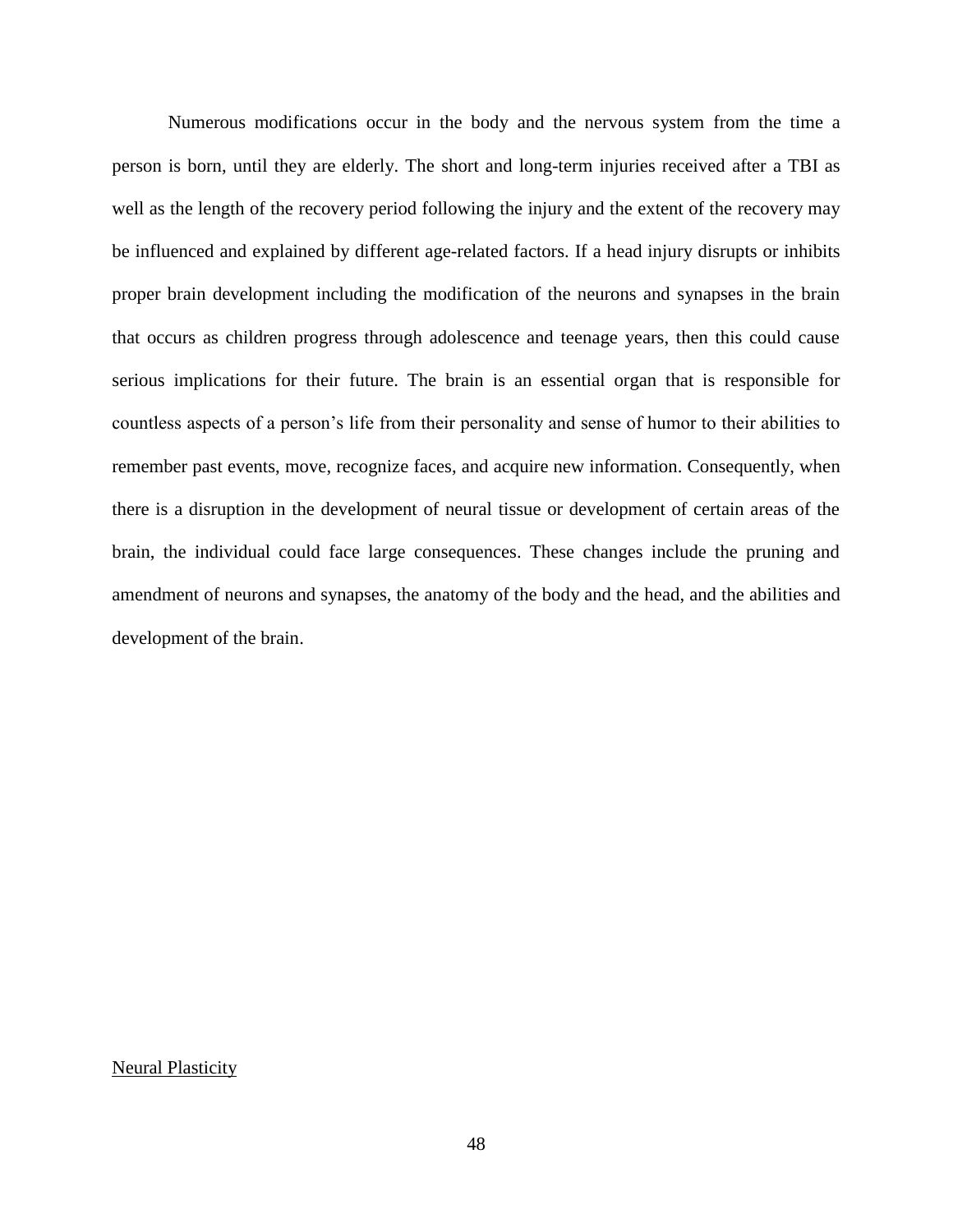Neural plasticity is the ability of the brain to form new neurons plus new pathways and connections between neurons that were not previously linked. These synaptic changes, or the remapping of the brain, therefore, have implications for memories and learning. The plasticity of the brain is a quality that lasts throughout an individual's lifetime, but was previously believed to primarily occur in children, adolescents, and teens. This theory is based upon the knowledge that many changes in the synapses are due to learning and memorization of new information. There is evidence supporting the concept that neurogenesis and the formation of new synapses or connections between neurons can still occur in adults and in the elderly even though it is known that neural plasticity is a large and important event in the young.

It was previously believed that all neurons present in the brain were formed prior to birth since neuronal cells, unlike glial cells, are post-mitotic, meaning that no new neurons could be formed after birth. This, if true, would cause serious implications for those that sustained head injuries. However, recently, evidence has been found to the contrary, that some neurons, in particular those that are found in the subventricular zone of the lateral ventricles as well as the subgranular zone of the hippocampus's dentate gyrus can actually be formed during an individual's lifetime from neural stem cells (Zhao et al., 2014). This process, the creation of new neuronal cells, is known as neurogenesis, and has three main steps: cell proliferation, cell migration, and cell differentiation. The first of the three steps, proliferation, is when progenitor cells divide horizontally, producing another progenitor cell as well as a new neuron. This new neuron already has been given its function, but waits until it is in the proper location to differentiate, develop and begin working.

The synapses between two neurons are formed after the axons of the new neurons grow with the help of growth cones and the axon guidance molecules that direct where the axon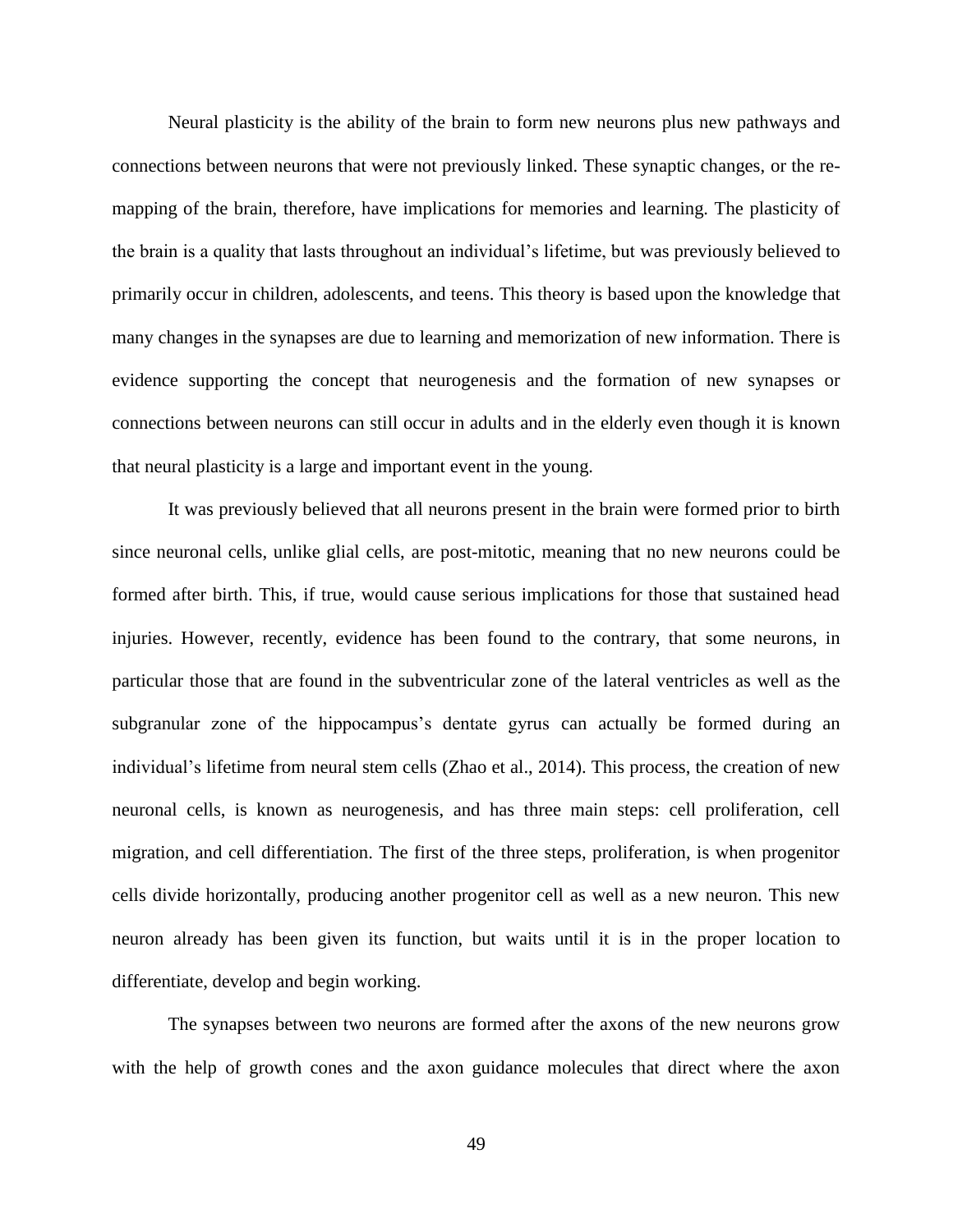travels. After this step is completed, the synapse can be formed. This occurs when the dendrites of a neuron reach out towards and contact the axon of another neuron. This results in the surge of synaptic vesicles and active zone proteins the axon of the latter neuron, forming the presynaptic component of the new synapse. The neuronal cell that approached the axon of the second neuron, forms the postsynaptic component when receptors form and accumulate. The large number of neurons that are present in the brains of babies and children undergo a reduction process where many neurons are removed. This modification process is normal and is essential for proper brain function. The neurons that are more active and therefore have stronger synapses and connections to other neurons are favored over those that are weak and used either very little or hardly at all. Another method of neuronal refinement is when certain neurons are pre-programmed to die at a certain age. Lastly, some neurons are chosen based upon how much of a limited supply of nutrients or neurotrophic factors they receive, such as nerve growth factor; those that are able to obtain sufficient amounts of the nutrients live while those that are not able to attain the nutrients die.

Plasticity of the brain is defined as the formation of new neurons and synapses to form new pathways and connections in neural tissue leading to the ability to learn new information, retain memories and adapt from life experiences. The strength of some of these pathways depends on how often that particular pathway is utilized; the more often a synapse is used, the stronger the signaling between the two neurons become. This reinforcement process is known as long term potentiation (LTP). The changes that are made to the synapse primarily occur on the post-synaptic component and result in increasing the speed and the efficiency of the communication between the two neurons, and therefore as learning and experiences. The cellular and molecular changes that occur enabling the LTP process are with the two glutamate receptors: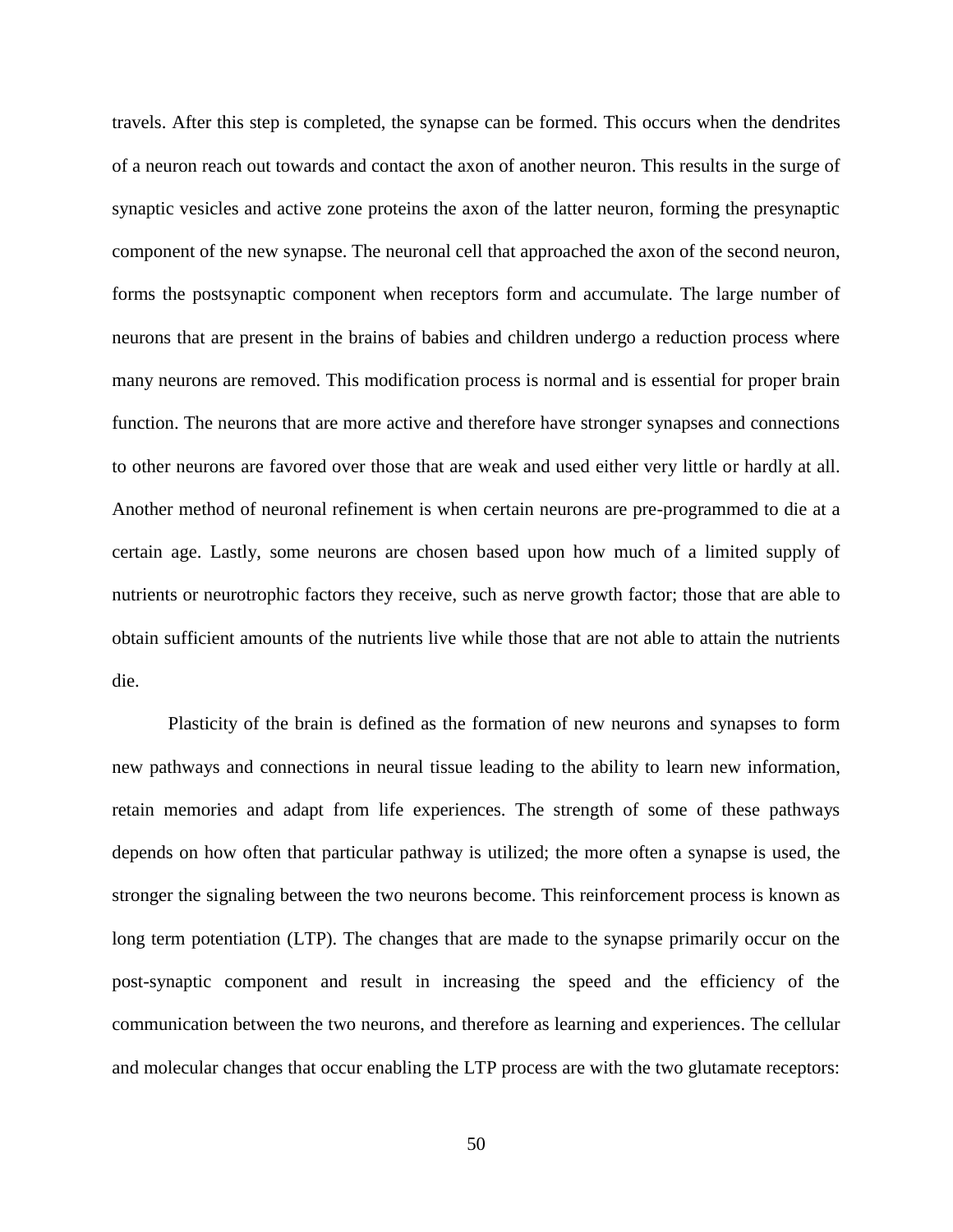AMPA and NMDA. As stated by Bliss and Collingridge (1993), the NMDA receptor has a voltage dependent magnesium block which can be removed, allowing an influx of sodium and calcium ions, if glutamate binds to the AMPA receptor and triggers an influx of sodium. In the earlier phases of calcium influx, an insertion of AMPA receptors occurs allowing a faster response and strengthening for a period lasting about a few hours. However, as the synapse is used more repeatedly and calcium influxes more often (late phase), alterations are made to protein synthesis via the influence of transcription factors. This change can last a long time, anywhere from 24 hours to a lifetime.

The decline noted and previously believed to be linked to an inability for neurogenesis to occur was, in reality, the functional decline primarily noticed in those over the age of 65 (Cai et al., 2014). However, the authors stated that neural plasticity has a close and interconnected relationship with both motor skill attainment and cognitive capabilities in elder adults, as evidenced by the increase in the amount of gray matter in particular areas of the brain being used during different types of activities. They mentioned that when testing activity-dependent plasticity by performing a novel, complicated task involving the visual system and motor skills, an increase in excitability and size of the gray matter in the parts of the brain used in performing the task was observed in both younger and older participants.

Greenwood and Parasuraman (2010) mentioned that if an elderly person is successful and healthy, then they can still adapt to various stimuli that come their way using different plasticity factors such as promoting neurogenesis in a specific location of the brain based upon where more synapses or neurons are needed. They mentioned that in an experiment studying the brain plasticity of rats, those that were exposed to novel stimuli more frequently or on a day-to-day basis displayed a larger response to new stimuli and situations. Therefore, they were able to learn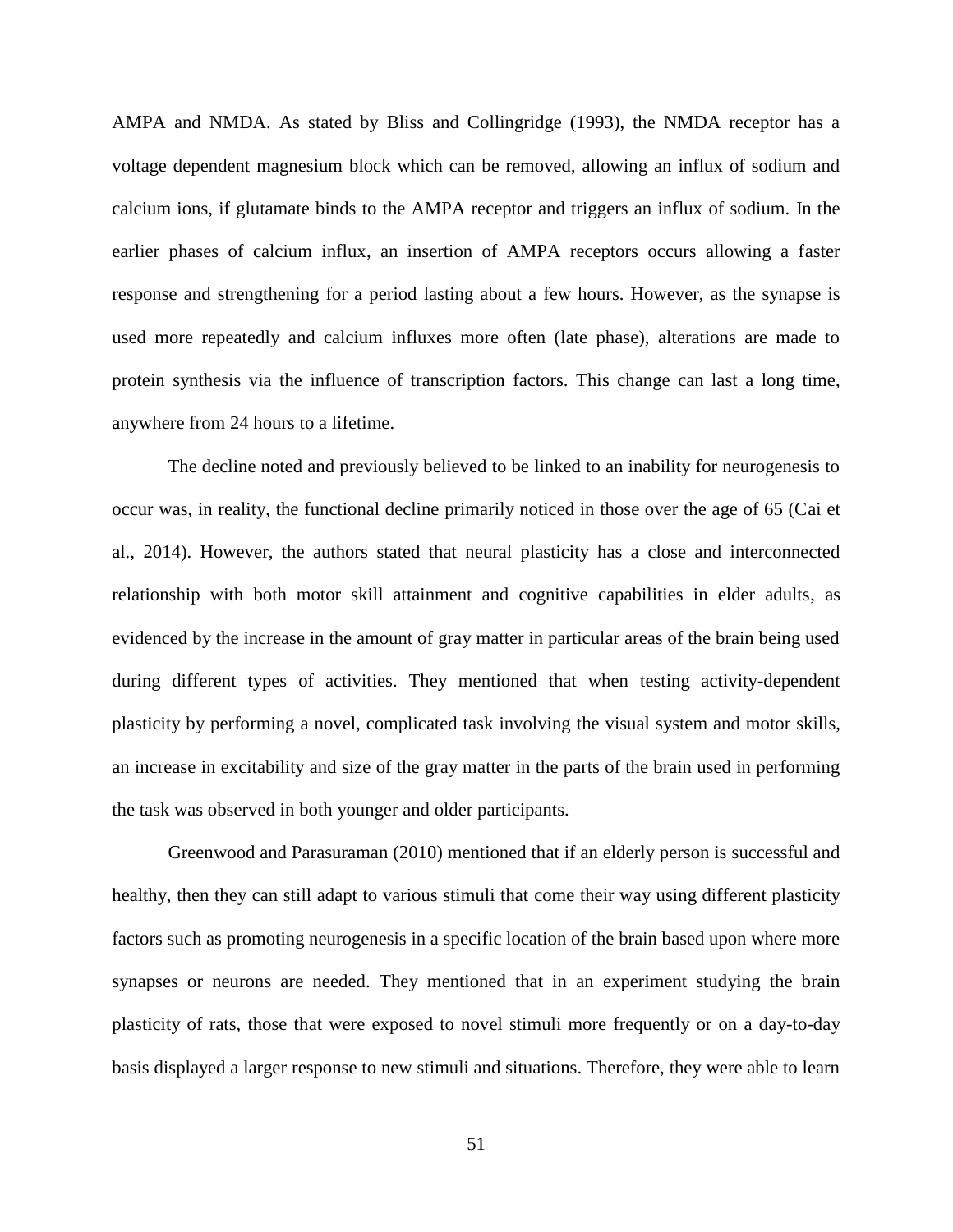and remember better than those that did not explore as much. This ability can be linked to the resilience of children. Since, as a whole, they have learned and experienced less than adults and elderly individuals, it can be inferred that the children have a better ability to absorb and retain new concepts and information as well as adapt to new situations and stimuli than adults who do this less frequently.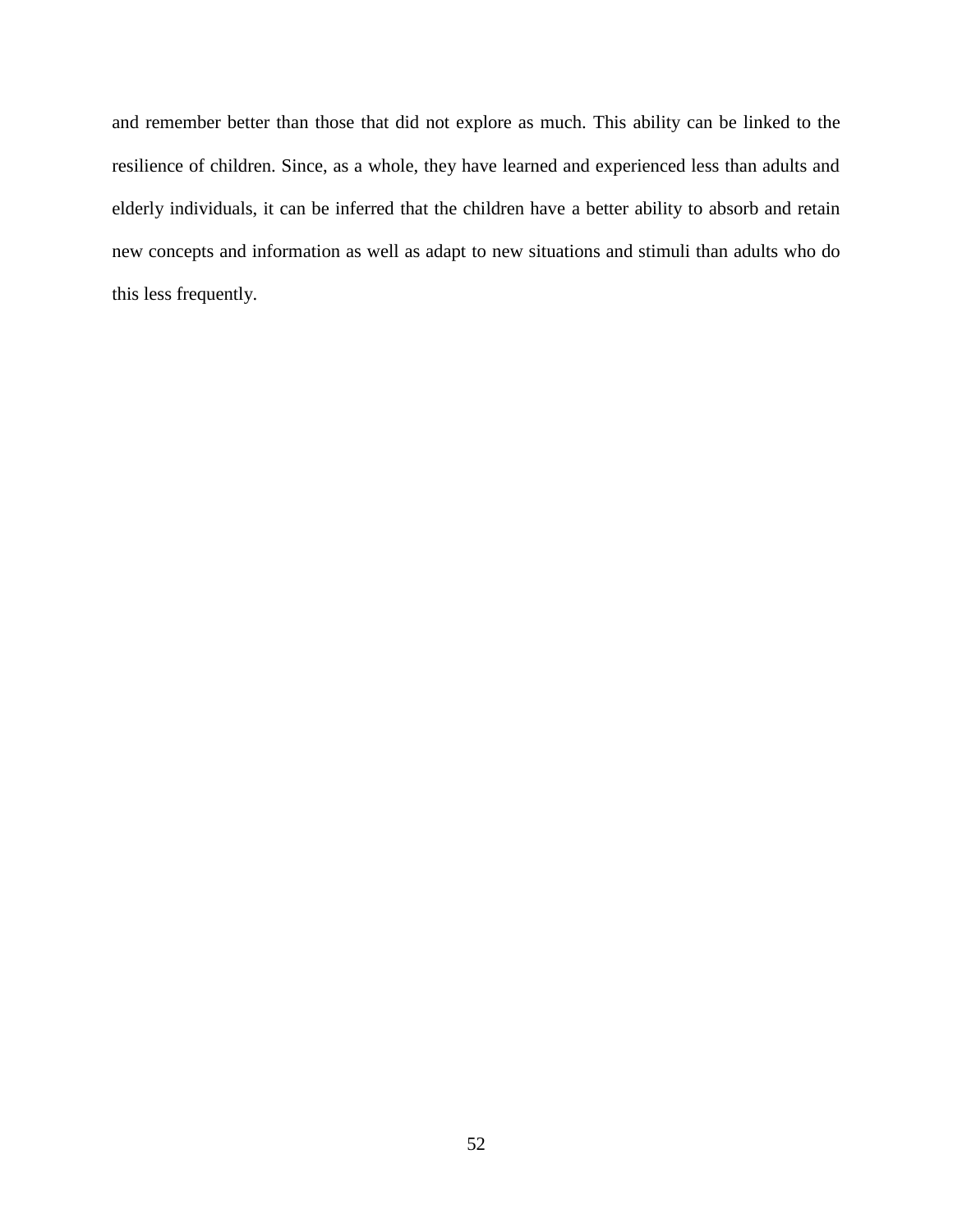#### Brain Development

Brain development roughly follows the same timeline in different individuals even though the stages of neuronal development and the health of the neural tissue produced is influenced by many factors, primarily, genetics and the environment. Studies of the development of the brain using MRIs and other brain-imaging techniques have found that different areas of the brain have unique developmental rates (Lebel et al., 2008). It was also mentioned by Lebel et al. (2008) that MRI studies have provided evidence that the volume of certain brain tissues alters throughout an individual's life even though the overall brain volume remains constant.

Brain development begins approximately four weeks after conception, but the majority of brain development occurs after birth. Neurogenesis is one of the stages that occurs during the pre-natal stage with the help of progenitor cells. This means that almost all of the neurons the individual is born with are already present at birth. The progenitor cells are also involved in the formation of the neural tube that evolves into the spinal cord and the brain. The rostral end of the neural tube that contributes to the formation of the brain then divides into three brain regions: the forebrain, midbrain and hindbrain (Houston et al., 2014). As the majority of the neurogenesis and migratory stages occur during pre-natal development, some neurogenesis and neural migration still occurs after birth and throughout post-natal life, contributing to brain development and plasticity.

The glial cells that contribute to the health, myelination, and the organization of neurons, are not post-mitotic and consequently, divide throughout the post-natal life of the individual. The myelination of neurons by oligodendrocytes and schwann cells continues throughout adolescence and teenage years into adulthood, and does not stop until the individual has reached their twenties or thirties (Lebel et al., 2008). This results in an increase in white matter over time. In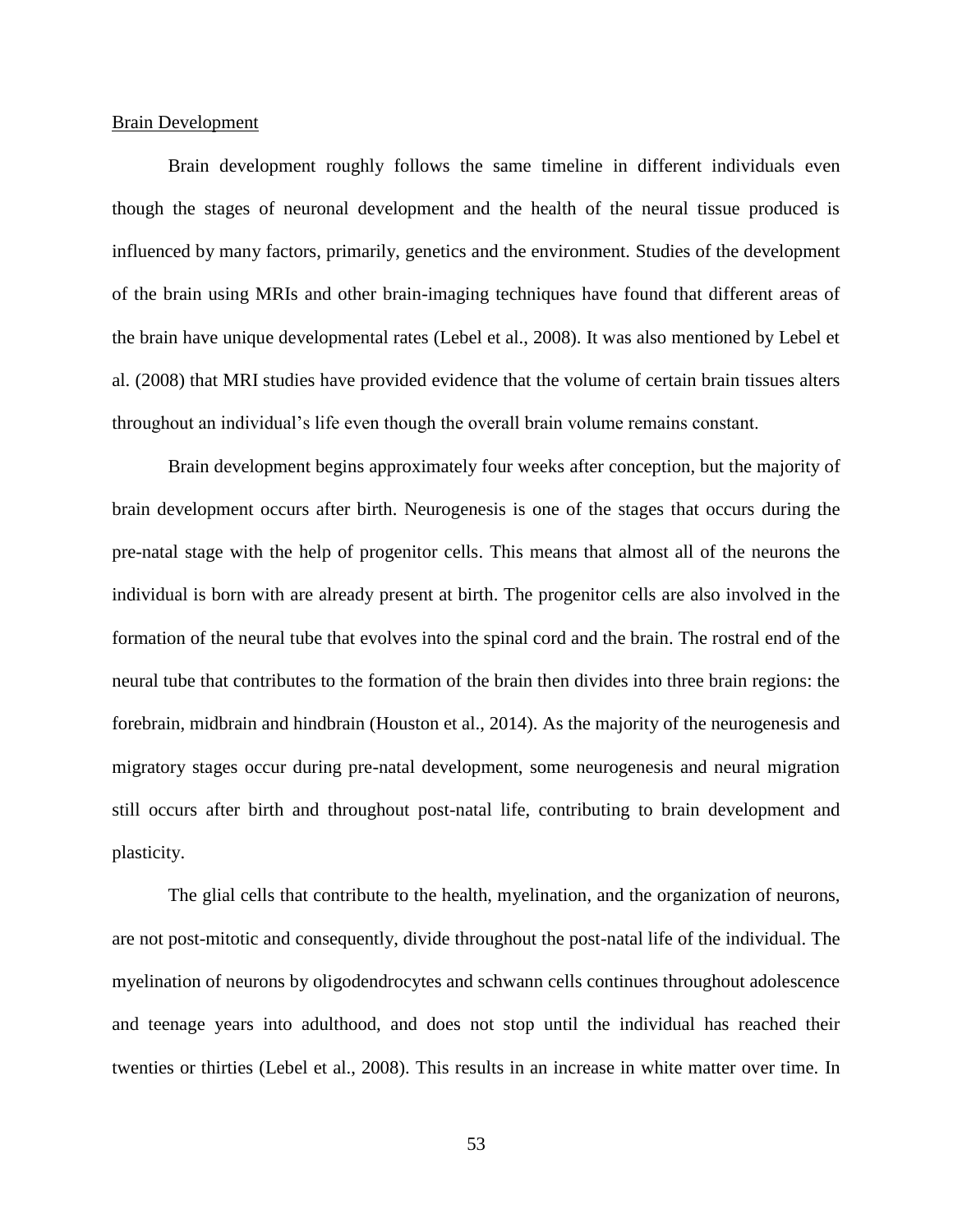addition to brain-wide alteration in both gray and white matter, post-natal development is characterized by the evolution of brain structures. In fact, Lebel et al. (2008) mentioned that the results of their experiment provided support of brain structural maturation and discrepancies amongst the developmental rates of various structures, and explained that these results indicated that areas of the brain with connections via white matter tracts, and areas with gray matter, to the frontal and temporal regions, took a longer time to mature than other areas.

Adolescence was not always associated with changes in the brain as a result from synaptic pruning and brain rewiring. In fact, the realization that brain development occurs past birth and extends throughout adolescence occurred within the past 50 years. When describing the history behind the awareness and knowledge regarding brain development during adolescence, Blakemore and Choudhury (2006) stated that at that time, research revealed that many alterations occur within the prefrontal cortex during this stage in life. Supporting the conclusions of Lebel et al. (2008) regarding the increase in white matter and decrease in gray matter during adolescence, Blakemore and Choudhury (2006) mentioned that myelination, the wrapping of the neurons in a fatty layer providing both insulation for the neuron and an increase in the speed of the conduction of action potentials, occurred in the frontal region of the brain both before and during adolescence, and can continue during adulthood as far as ages between twenty or thirty. However, in other areas of the brain devoted to the senses and motor abilities, the myelination transpired during the years following birth.

In addition, Blakemore and Choudhury (2006) explained that the discovery of adolescent brain development did not just involve the process of myelination of neurons. They explained that the other change in brain matter was synaptic pruning, or the elimination of synapses. It is known that the density of synapses in children greatly exceeds the density in adult brains. The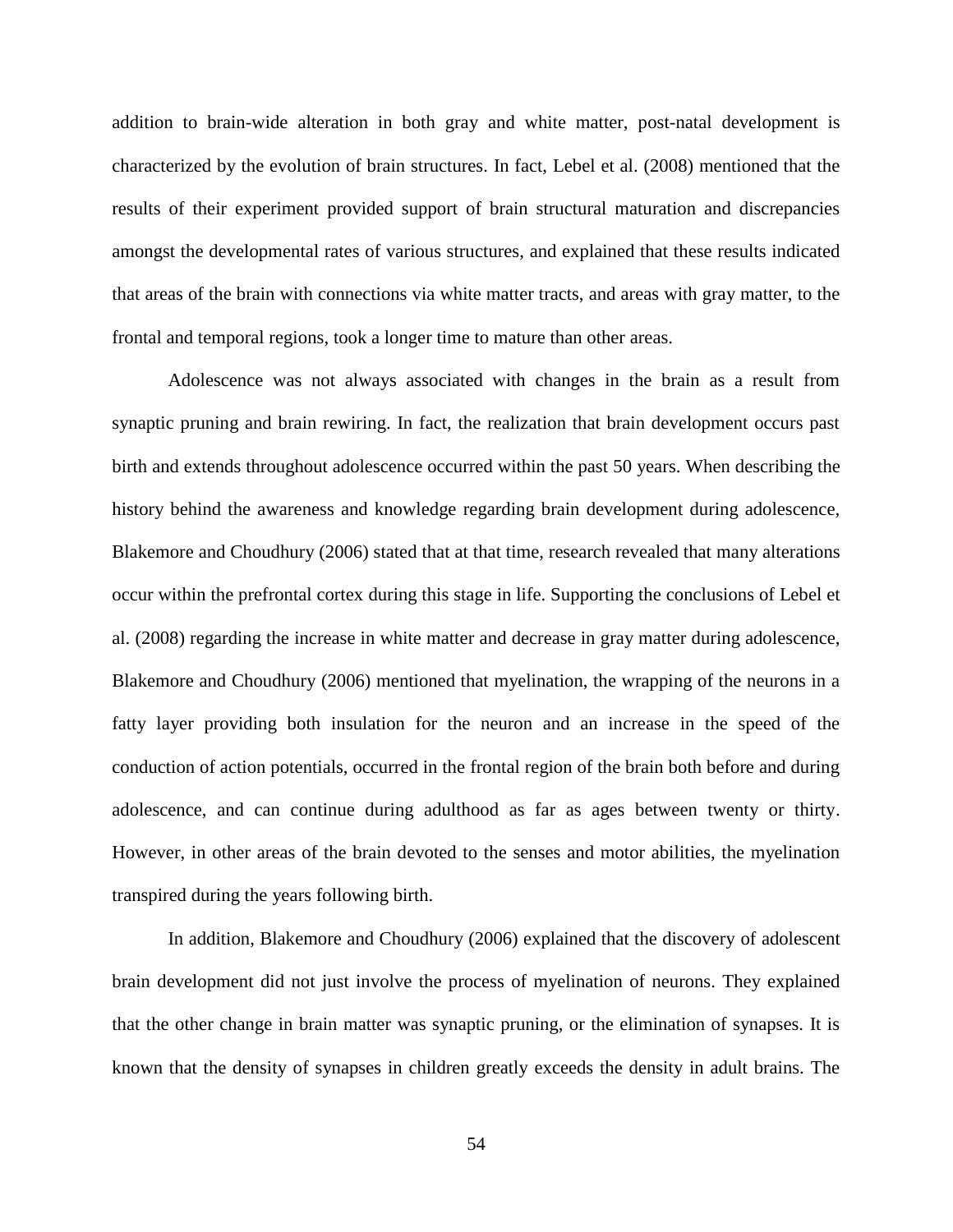high level of neurons in the brain of a child is due to synaptogenesis, the stage where synapses are created. Following this stage is the elimination of those neurons that are weak or not often utilized. According to Blakemore and Choudhury (2006), there are two waves of synaptogenesis in the prefrontal cortex that transpire during childhood and later during puberty. However, they explained that following both periods of synapse creation, there is a short pause where there is no net creation or destruction of synapses, and then neuronal pruning begins, a process associated with increasing the efficiency of the CNS.

Blakemore and Choudhury (2006) focused on development of the brain in regards to executive function and social cognition. After stating that the prefrontal and parietal cortexes are the two regions of the brain that have consistently been found to undergo changes after puberty, they discussed how executive functioning forms in individuals of this age group as well as what the term executive functioning includes. As they explained, this is an umbrella term encompassing many different skills including decision-making, attention, working memory, multitasking as well as designing and carrying out plans. The other component, social cognition, covers higher-level cognitive abilities including the formation of beliefs and desires, and can be influenced by different experiences. As a whole, the formation of the brain and the changes that occur over time all play a role in the variability found between individuals (Lenroot and Giedd, 2006).

Experiences, knowledge gained, pathways formed and removed, and the development of various regions of the brain all influence these differences even though the same overall processes occur in the brain throughout life during the same age ranges. This was mentioned by Lenroot and Giedd (2006) when they provided an example of how London taxi drivers tend to have larger hippocampi than the average person who does not require as extensive of a mental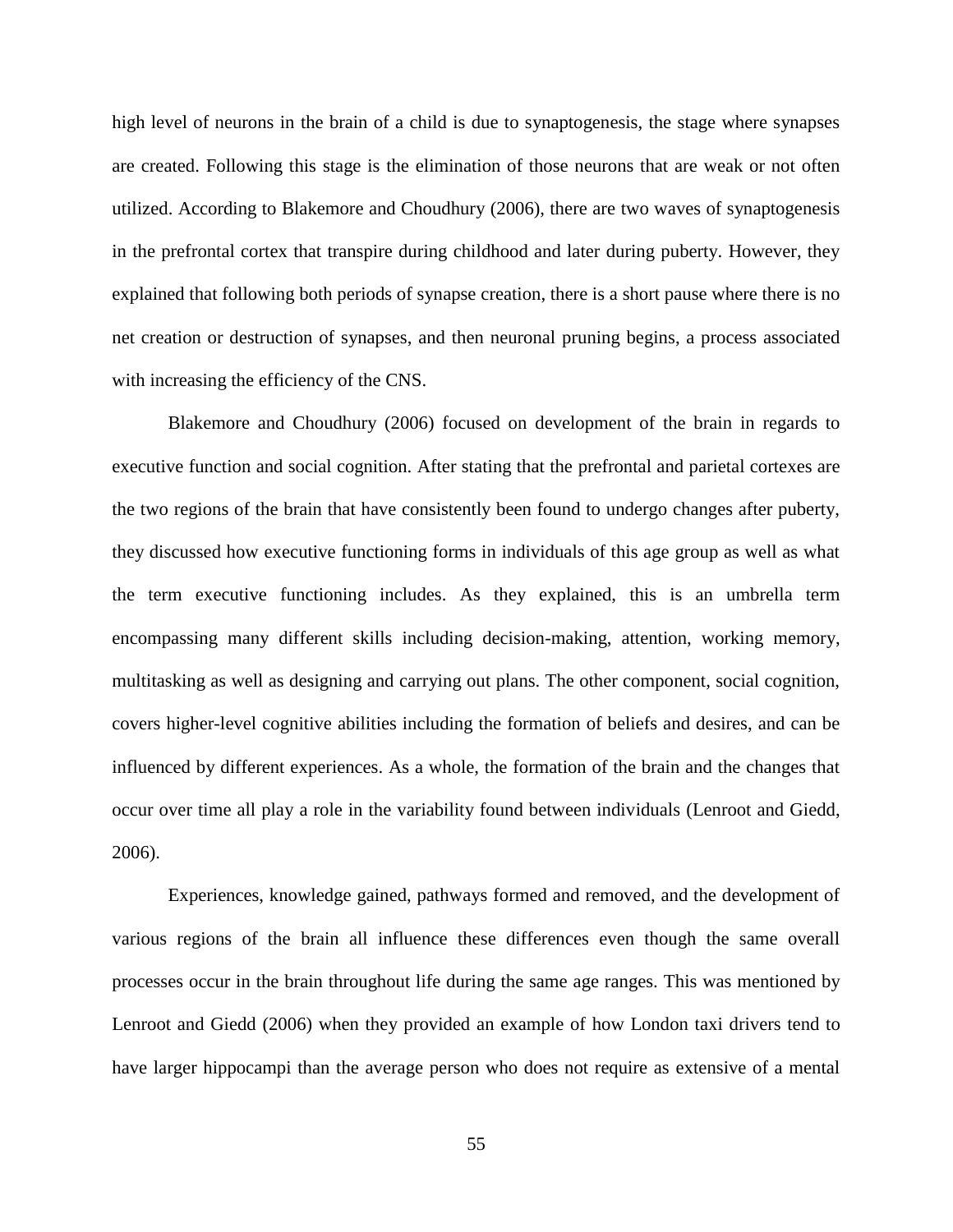map as the taxi drivers do. They stated that the resulting brain structures often used in an individual's life, depending on the sports or instruments they play, the job they have, and other different activities, are typically larger than when compared to someone who does not commonly partake in those activities. This demonstrates how vital brain development is to the creation of an individual's identity as well as being the key to a functioning mind and body. If this process is disrupted, any range of negative effects on the individual in the short and long-term could develop.

As stated by Ewing-Cobbs et al. (2008), TBIs are responsible for causing much damage to both white and gray matter in the brain. Broglio et al. (2012) stated that youth athletes playing contact sports have an increased risk in sustaining a TBI compared to adult athletes. The authors hypothesized that while aging, those with a history of TBIs would display a more extreme, and quicker decline in addition to the deterioration occurring at an earlier age than those without a TBI history. Not only were these trends observed, but the authors also noted the occurrence of neuronal death in specific brain areas in those individuals with TBI histories. The brain structures Broglio et al. (2012) specifically mentioned displaying cell death after injury was the pyramidal region and the hippocampus. The occurrence of abnormal protein deposits commonly found in the cerebral cortex, within sulci and around the vasculature located in the cerebrum leading to a wide variety of neurodegenerative disease and symptoms was also mentioned.

Broglio et al. (2012) discussed that in normal aging, structural changes occur in the brain such as a reduction in synaptic plasticity and calcium homeostasis in addition to alteration in the expression of neurotrophic factors, and changes in the levels of dopamine, serotonin, acetylcholine and glutamate resulting from changes in the neural pathways involving and utilizing these neurotransmitters. The authors, when studying the effects of concussions on the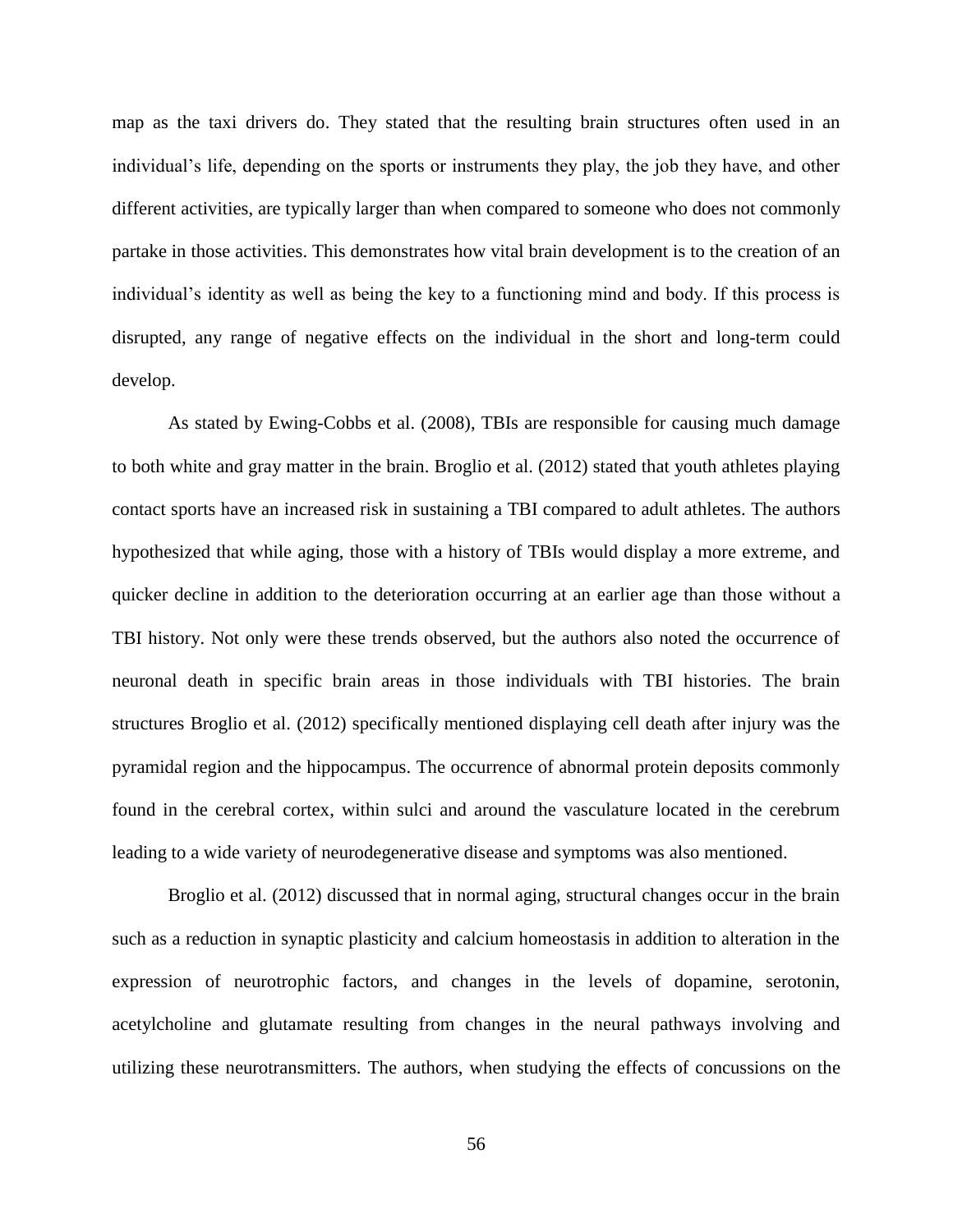brain and normal functioning, determined that there were decreases and complications in both cognition and motor skills displayed in those individuals that sustained the head injury. However, they mentioned that there is evidence that young individuals with a history of a single concussion have displayed minute, but noticeable declines in cognition and motor skills. They asserted that some have progressed to develop severe symptoms and mental declines over time while others show few to no negative effects over time. However, it was acknowledged that in either case, those in early adulthood have the ability to uphold or sustain an increased level of functioning that could essentially hide or dampen the decline observed. However, high functioning wears off with age, and many symptoms from sustaining head injuries do not present themselves until a later period.

The brain's ability to retain high functioning through brain plasticity despite the existing and accumulating damage, due to the nature of malformed proteins and the cascade of brain damage, was one reason why it was previously believed that children and young athletes were to have a better prognosis than an adult who received the same injury (Daneshvar et al., 2011). However, Daneshvar et al. (2011) hypothesized that the damage to a young developing brain from a TBI is different, if not more severe than that which occurs to an adult brain in the same condition. A comparison of long-term consequences in young versus adult athletes who sustained TBIs would take many years to complete, especially considering that in many cases, the long-term symptoms and conditions sometimes take decades before they become apparent.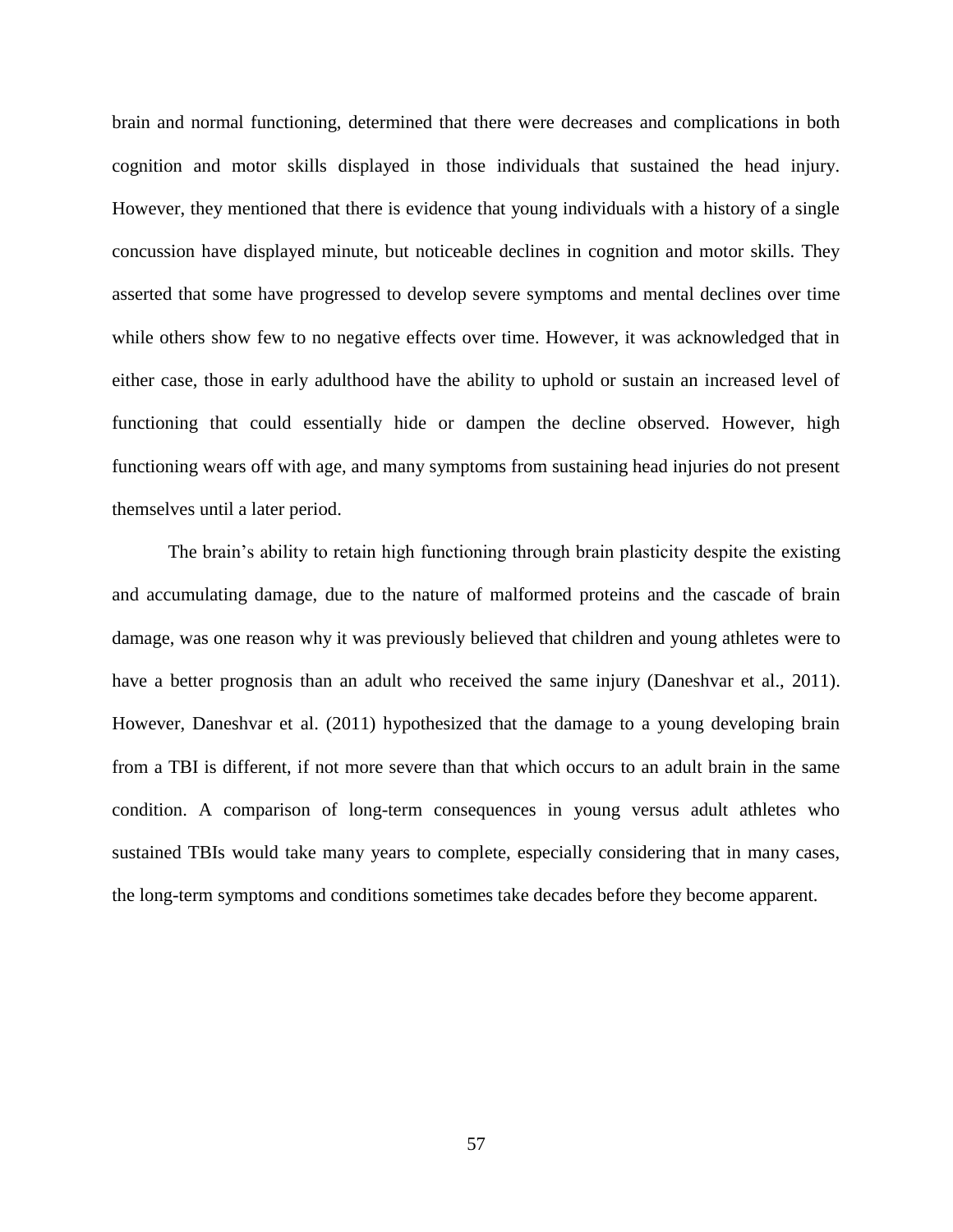### *Hypothesis and Conclusion*

Developing a generalized theory on brain injuries in different age groups is difficult since many factors compose and influence a single individual's situation and condition (Table 1). In addition, it is difficult to assess the extent of damage resulting from a TBI because of the latency period that may last any number of years before the long-term consequences and symptoms begin to appear. The goal of this review of literature regarding TBI's, long-term consequences and their development, as well as normal brain development and activity, was to hypothesize as to whether the consequences of a TBI is more severe for young and adolescent athletes as opposed to adult athletes.

The information collected and assessed indicated that young athletes were previously believed to have a better prognosis compared to adult athletes who were also thought to have a longer recovery in addition to a worse prognosis. This theory was based upon young athletes having more neurons and increased neural plasticity enabling them to compensate for their injuries compared to adults with already developed brains, longer persistence of initial symptoms, and observed complications later in life even though they have less susceptibility for these types of injuries than young athletes. The study of brain development from childhood to adulthood revealed that both high levels of brain plasticity and brain development primarily occur throughout childhood and adolescence, but do extend, in some aspects, into early adulthood. This indicates that if a brain injury were to impair these important processes, the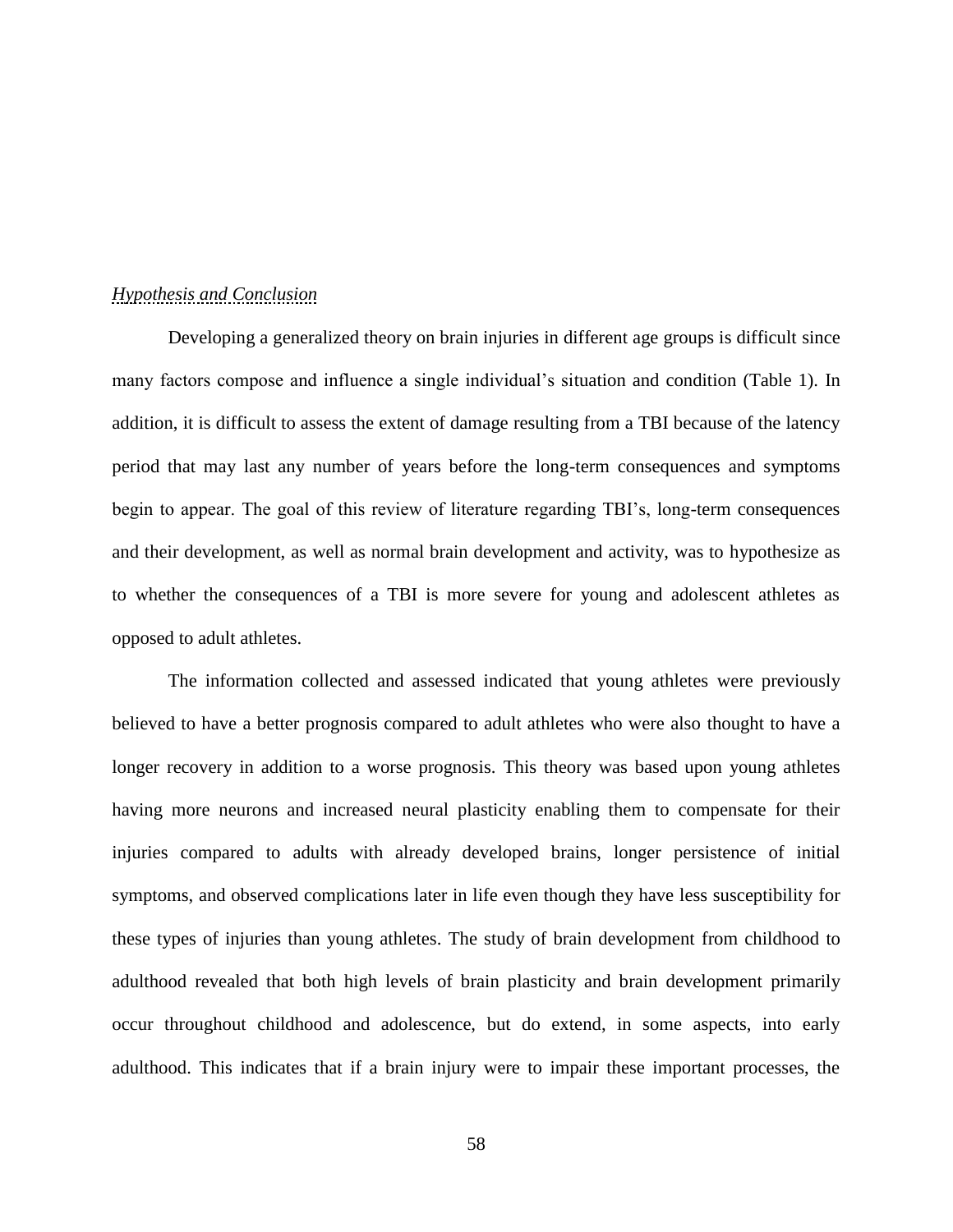individual and the individual's quality of life could suffer as a result. However, the fact that the brain's plasticity and level of functioning is at its highest in younger individuals, enables those who are young to show resilience and a quicker recovery to baseline compared to an older athlete. This does not necessarily mean that the older athlete incurs more damage and consequences from the injury. It might mean that the recovery leading to the latent period occurs at a faster rate in young athletes, but if damage is done to brain structures and interferes with brain development, the athletes could face more severe consequences in the long-term. It could also mean that the higher level of functioning in the younger athletes makes the injury and symptoms less apparent. As a result, it is hypothesized that the injuries have the potential to be more severe for young athletes than for adults whose majority of brain development has been completed without interruption. Even so, the injuries all athletes face are severe, and minimization of these injuries would be beneficial in both the short and long-term, not to mention, improving their quality of life by preventing events that could potentially disrupt their lives by affecting their health, mental state and independence.

It is currently difficult, if not impossible to test or provide enough evidence to either refute or support this hypothesis as sports-related TBIs are a relatively recent discovery and topic of interest with information relating to the brain being challenging to obtain. These factors inhibit the identification of undiscovered concepts that are integral to the hypothesis. In order for it to be tested, more information about the brain, the impact to the brain from TBIs as well as the significance of age on TBIs must be collected. In addition, more knowledge must be gained pertaining to the pathways involved in the misfolding and aggregation of proteins, in the development and activity of the brain and in neural plasticity. In order to specifically determine whether young athletes potentially have more severe long-term consequences as a result of their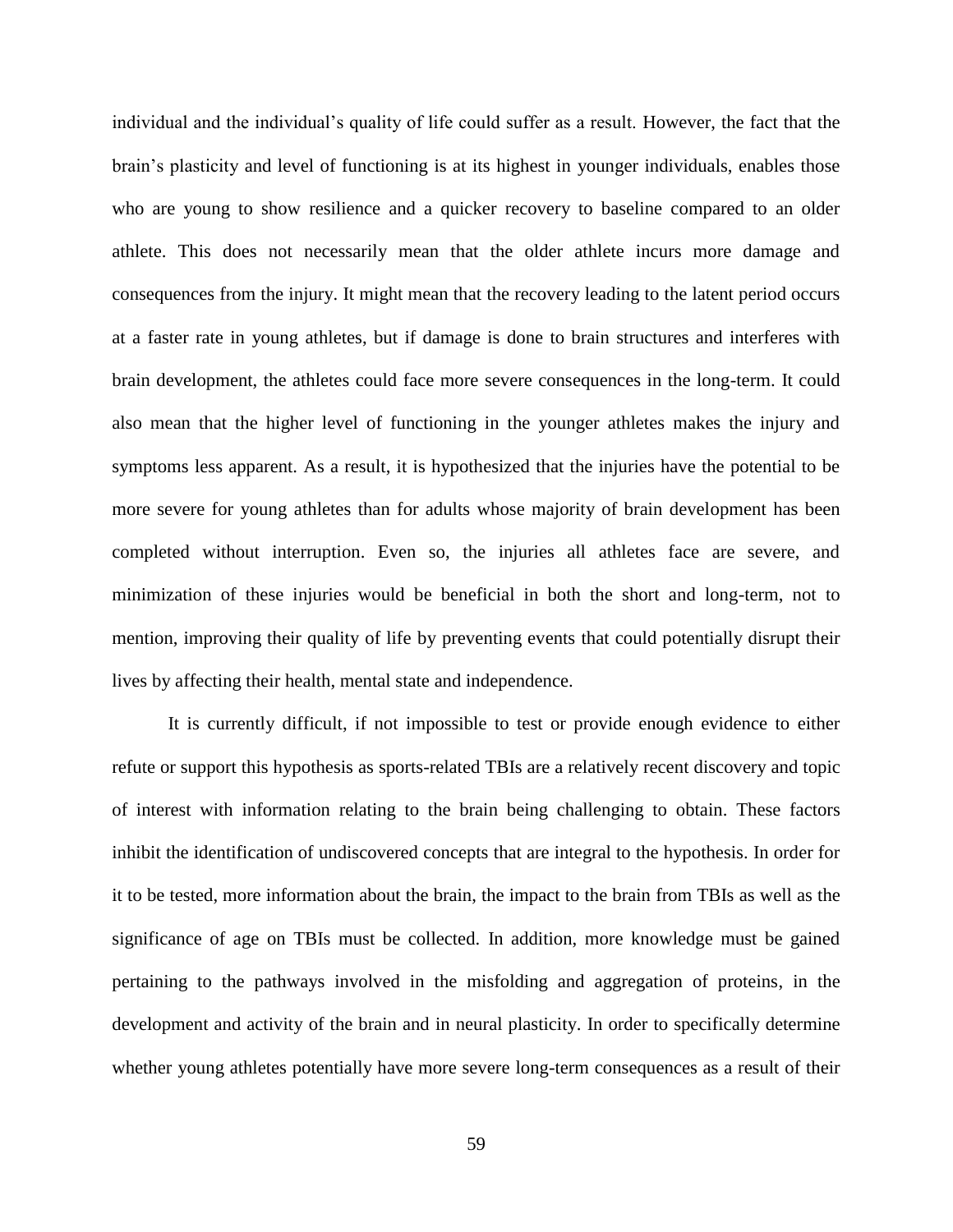sport-related TBIs, longitudinal studies must be completed. However it will take many years to collect sufficient data for this type of study as decades will have to be spent tracking and analyzing the lives of the athletes who participate in the studies. In the meantime, sports and organizations should take as many precautions as possible to aid in the prevention of Traumatic Brain Injuries amongst their players in all age groups as well as develop ways of ensuring that symptoms have dissipated before re-entry into play.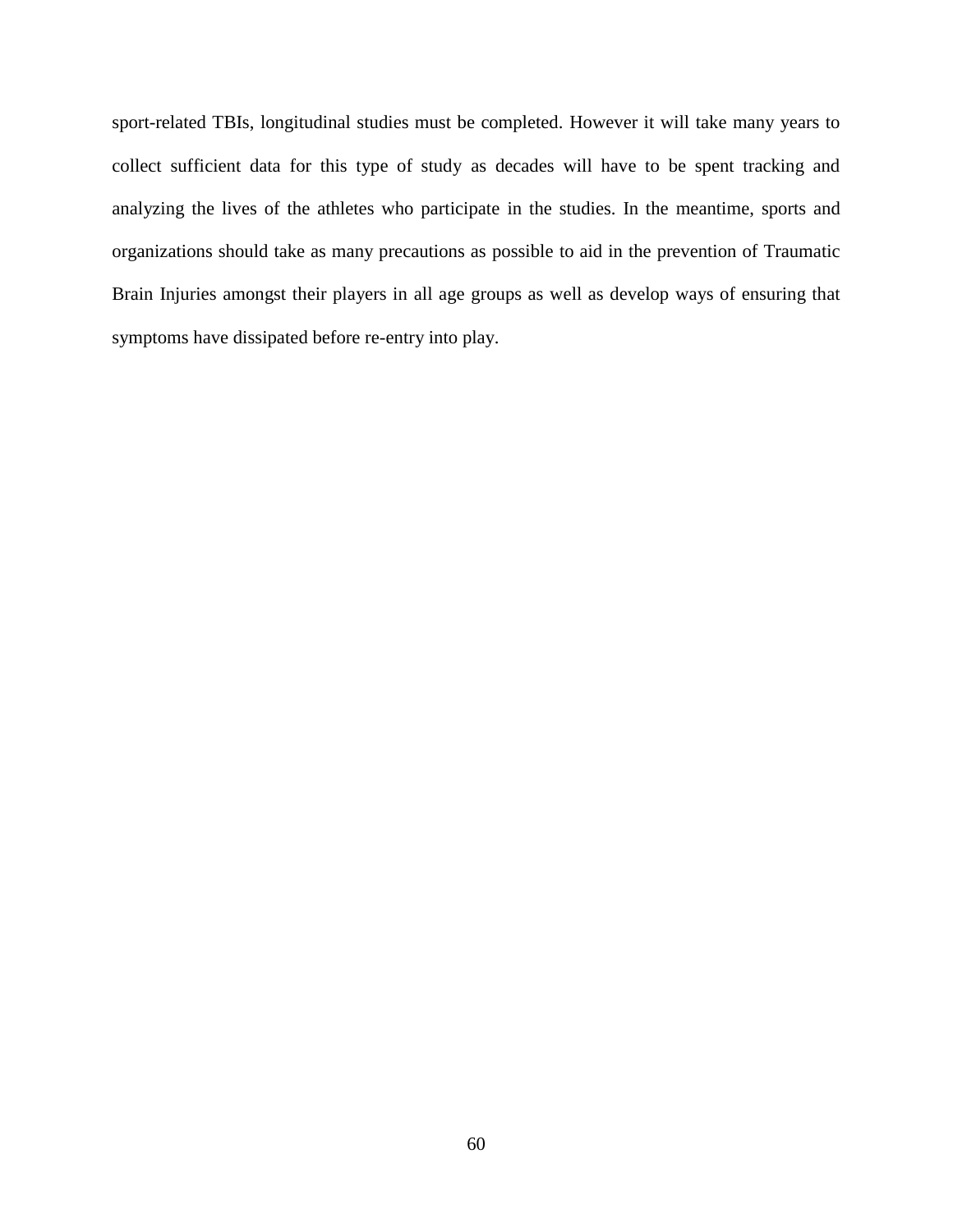

Figure 1. Biomarkers in the cascade leading to the onset and presentation of Alzheimer's disease (Jack et al., 2010)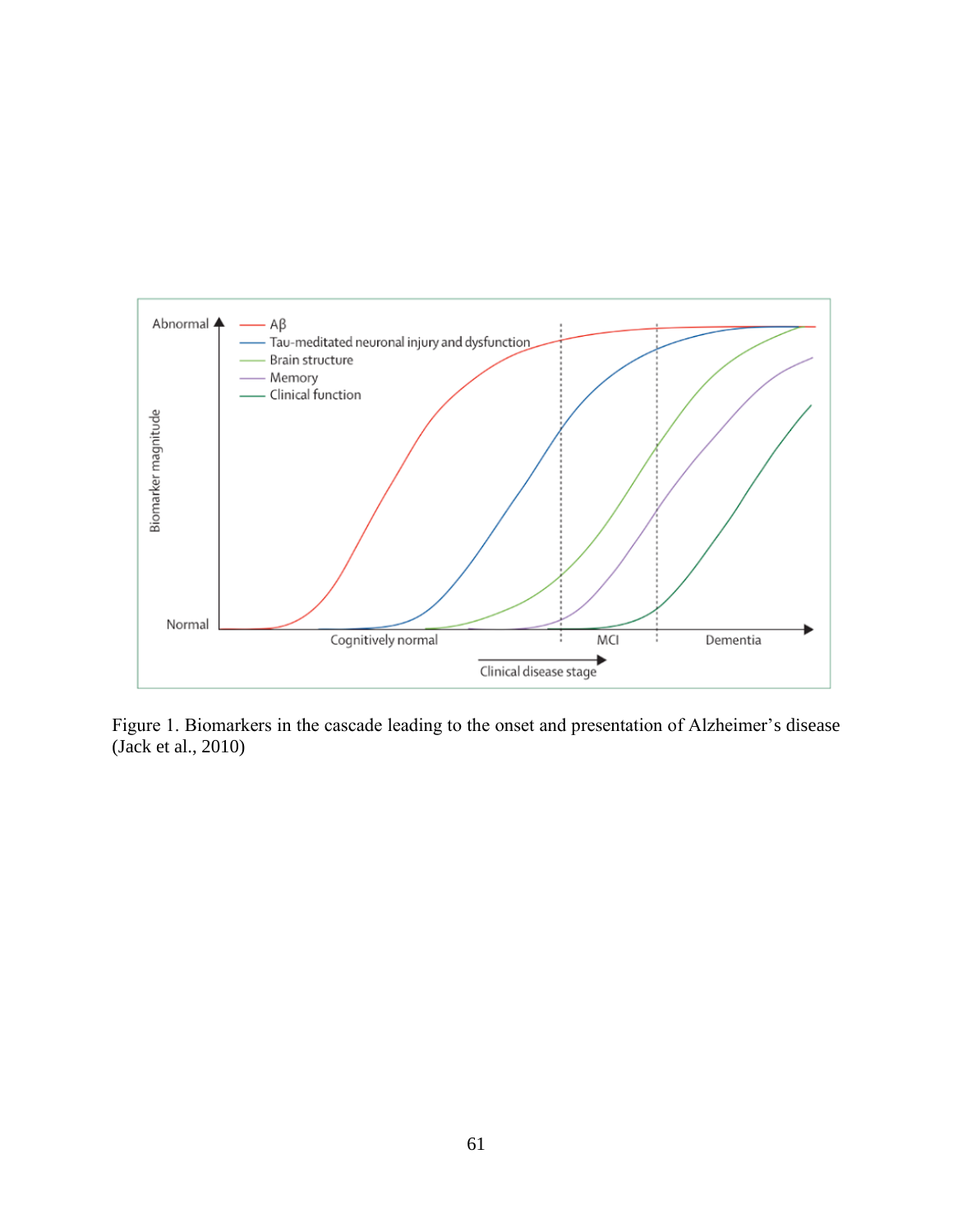

Figure 2. Diagram explaining theory on axonal injury, neuronal degeneration, and the cascade of proteinopathy. (Bigler and Maxwell, 2012)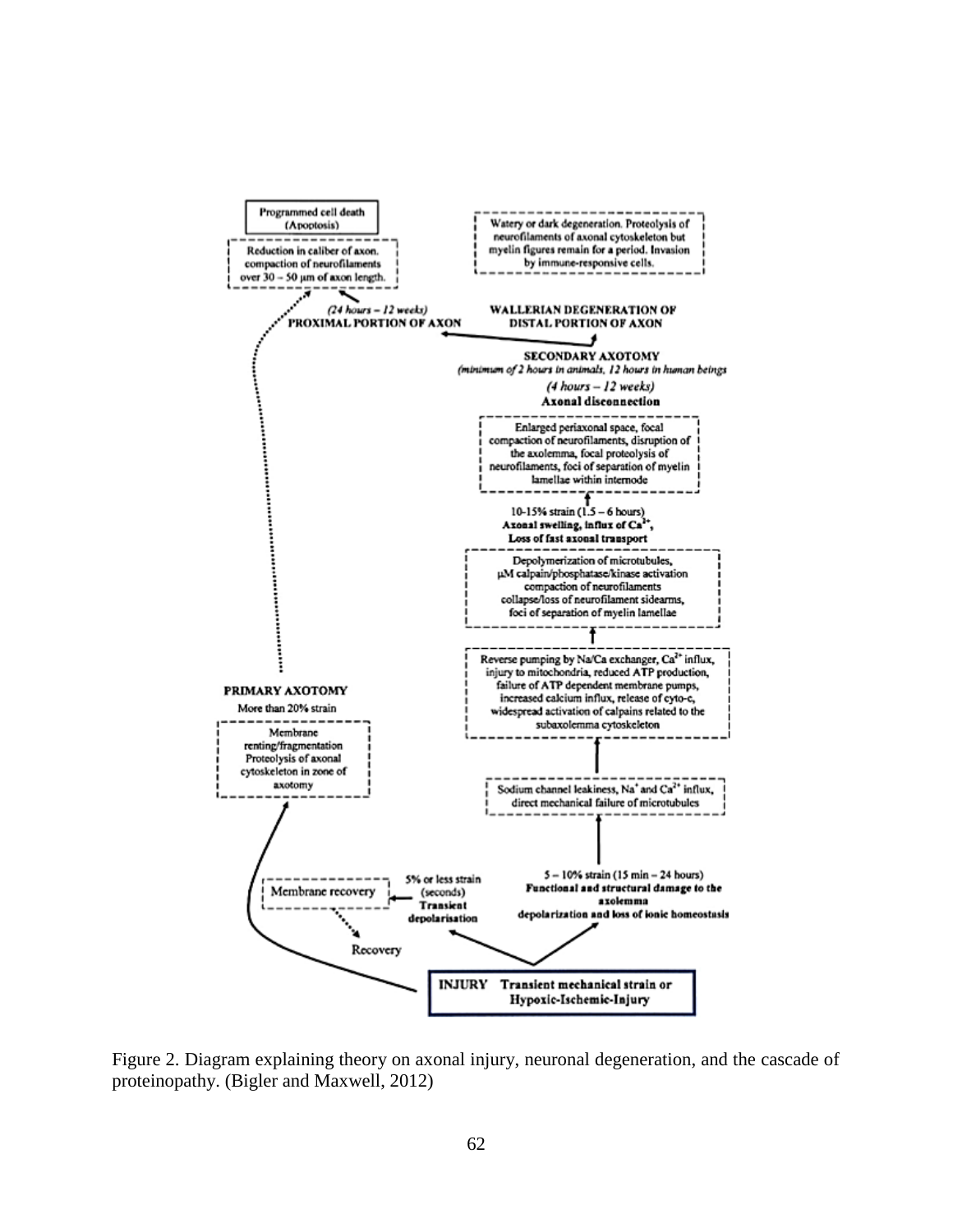Table 1. Summary and Comparison of Qualities in Young and Adult Athletes that Influence Injuries, Recovery and Prognosis Following a TBI

| <b>Young Athlete</b>                         | <b>Adult Athlete</b>                       |
|----------------------------------------------|--------------------------------------------|
| Previously believed to have better prognosis | Believed to have longer recovery and worse |
| Developing Brains                            | prognosis                                  |
| Increased risk of sustaining TBI             | Developed brains                           |
| More neurons                                 | Post-synaptic pruning                      |
| Increased neural plasticity                  | Less plastic abilities                     |
| Increased level of functioning               | Lower level of functioning                 |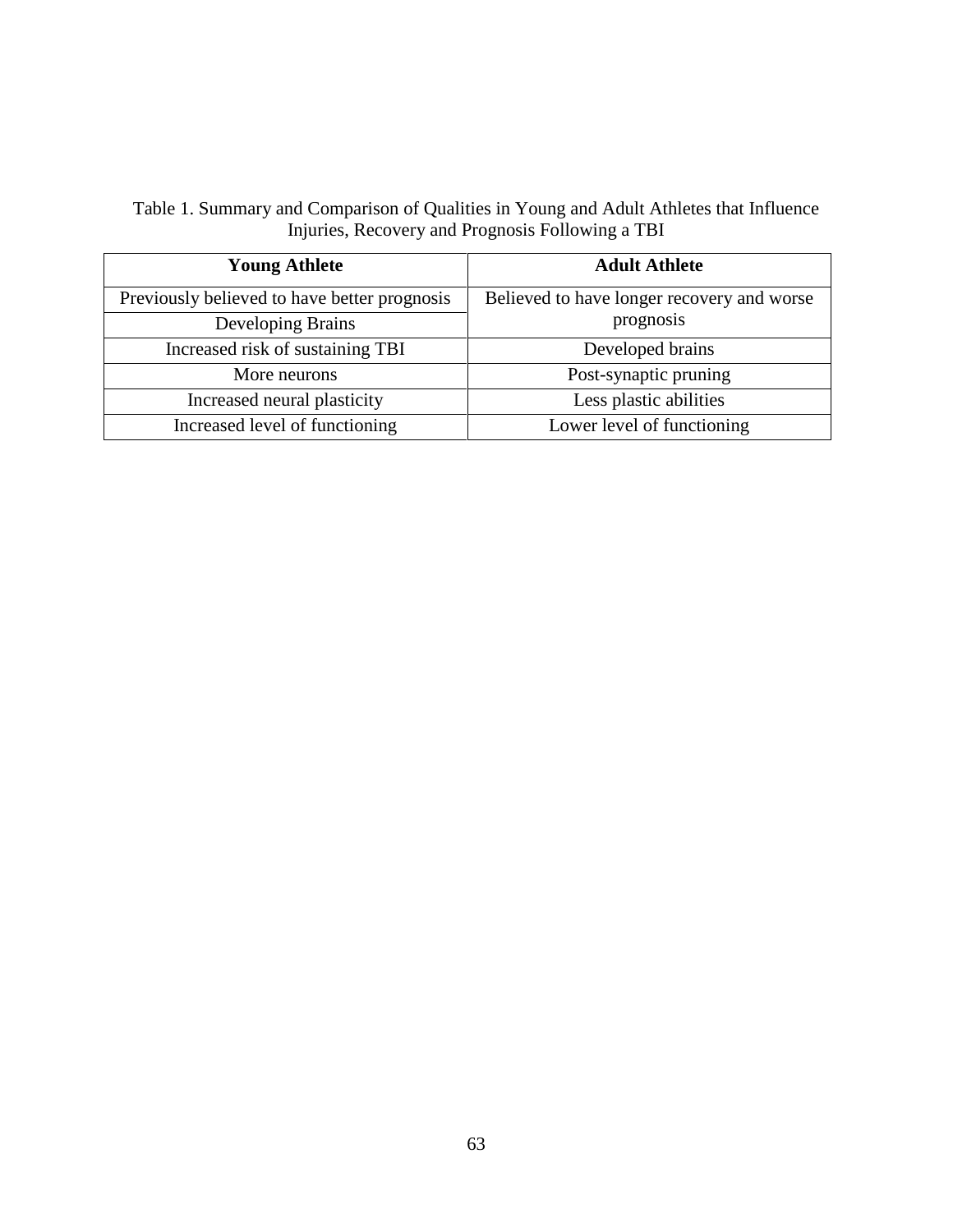# References

- Andrade-Moraes CH, Oliveira-Pinto AV, Castro-Fonseca E, Da Silva CG, Guimarães DM, Szczupak D, Parente-Bruno DR, Carvalho LRB, Polichiso L, Gomes BV, Oliveira LM, Rodriguez RD, Leite RE, Ferretti-Rebustini RE, Jacob-Filho W, Pasqualucci CA, Grinberg LT, Lent R. (2013) Cell number changes in Alzheimer's disease relate to dementia, not to plaques and tangles. Brain 136:3738-3752.
- Bellani S, Sousa VL, Ronzitti G, Valtorta F, Meldolesi J, Chieregatti E. (2010) The regulation of synaptic function by α-synuclein. Communicative & Integrative Biology 3(2): 106-109.
- Bigler ED, Maxwell WL.(2012) Neuropathology of mild traumatic brain injury: relationship to neuroimaging findings. Brain Imaging and Behavior 6(2): 108-136.
- Binder LI, Guillozet-Bongaarts AL, Garcia-Sierra F, Berry RW. (2005) Tau, tangles, and Alzheimer's disease. Biochimica et Biophysica Acta 1739: 216-223.
- Blakemore S, Choudhury S. (2006) Development of the adolescent brain: implications for executive function and social cognition. Journal of Child Psychology and Psychiatry 47(3-4): 296-312.
- Bliss TV, Collinridge GL. (1993) A synaptic model of memory: long-term potentiation in the hippocampus. Nature 361: 31-39.
- Broglio SP, Eckner JT, Paulson HL, Kutcher JS. (2012) Cognitive decline and aging: the role of concussive and subconcussive impacts. Exercise and Sport Sciences Reviews 40(3): 138- 144.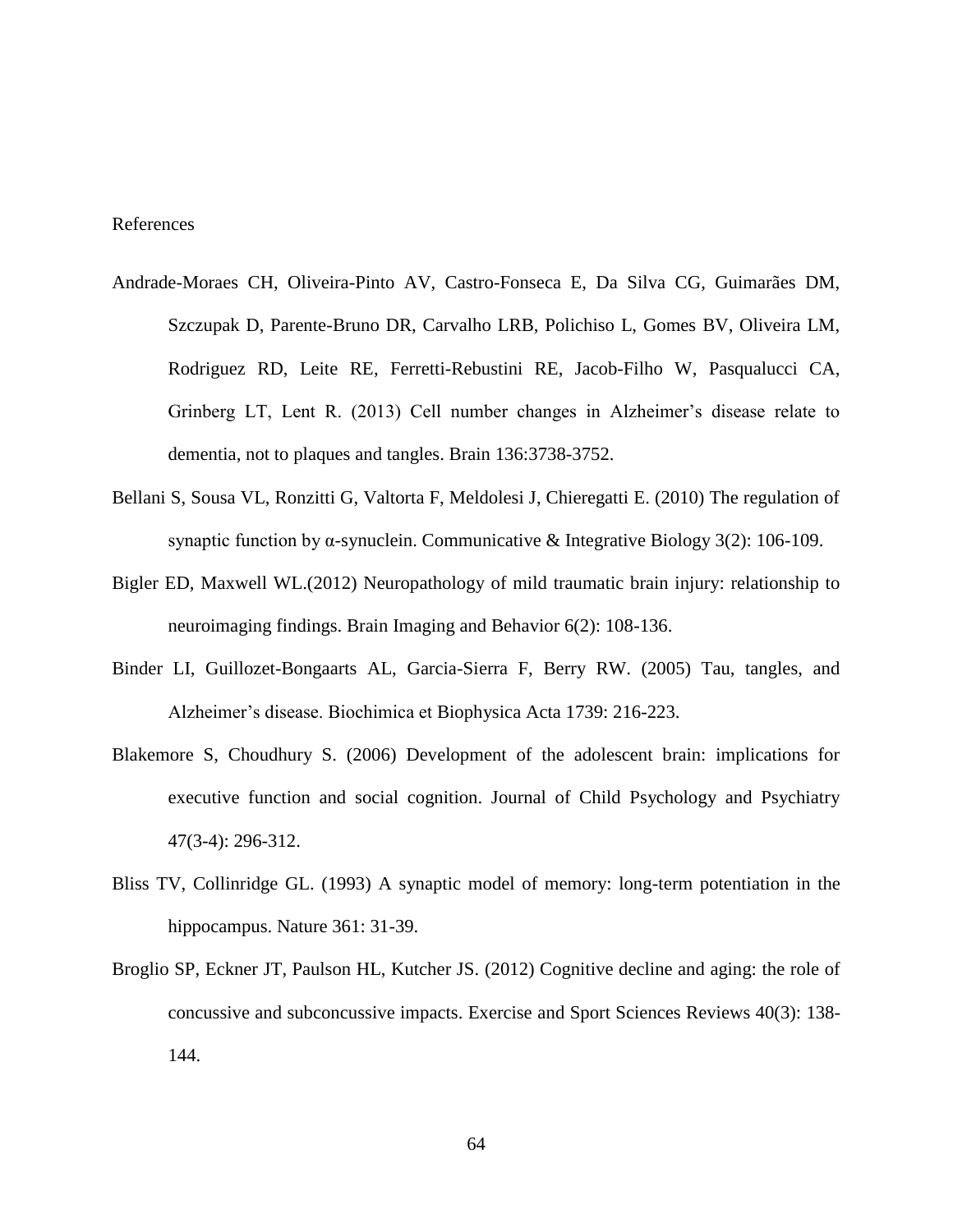- Buée L, Bussière T, Buée-Scherrer V, Delacourte A, Hof P. (2000) Tau protein isoforms, phosphorylation and role in neurodegenerative disorders. Brain Research Reviews 33: 95-130.
- Cai L, Chan JS, Yan JH, Peng K. (2014) Brain plasticity and motor practice in cognitive aging. Frontiers in Aging Neuroscience 6: Article 31.
- Carra S, Crippa V, Rusmini P, Boncoraglio A, Minoia M, Giorgetti E, Kampinga HH, Poletti A. (2012) Alteration of protein folding and degredation in motor neuron diseases: Implication and protective functions of small heat shock proteins. Progress in Neurobiology 97: 83-100.
- Cheng F, Vivacqua G, Yu S. (2011) The role of alpha-synuclein in neurotransmission and synaptic plasticity. Journal of Chemical Neuroanatomy 42: 242-248.
- Conneeley AL. (2002) Social integration following traumatic brain injury and rehabilitation. British Journal of Occupational Therapy 65(8): 356-362.
- Damasio H, Grabowski T, Frank R, Galaburda A, Damasio A. (1994) The return of Phineas Gage: Clues about the brain from the skull of a famous patient. Science 264(5162): 1102- 1105.
- Daneshvar DH, Riley DO, Nowinski CJ, McKee AC, Stern RA, Cantu RC. (2011) Long term consequences: effects on normal development profile after concussion. Physical Medicine and Rehabilitation Clinics of North America 22(4): 683-700.
- Dekosky S, Ikonomovic M, Gandy S. (2010) Traumatic brain injury football, warfare, and long-term effects. New England Journal of Medicine 363:1293-1296.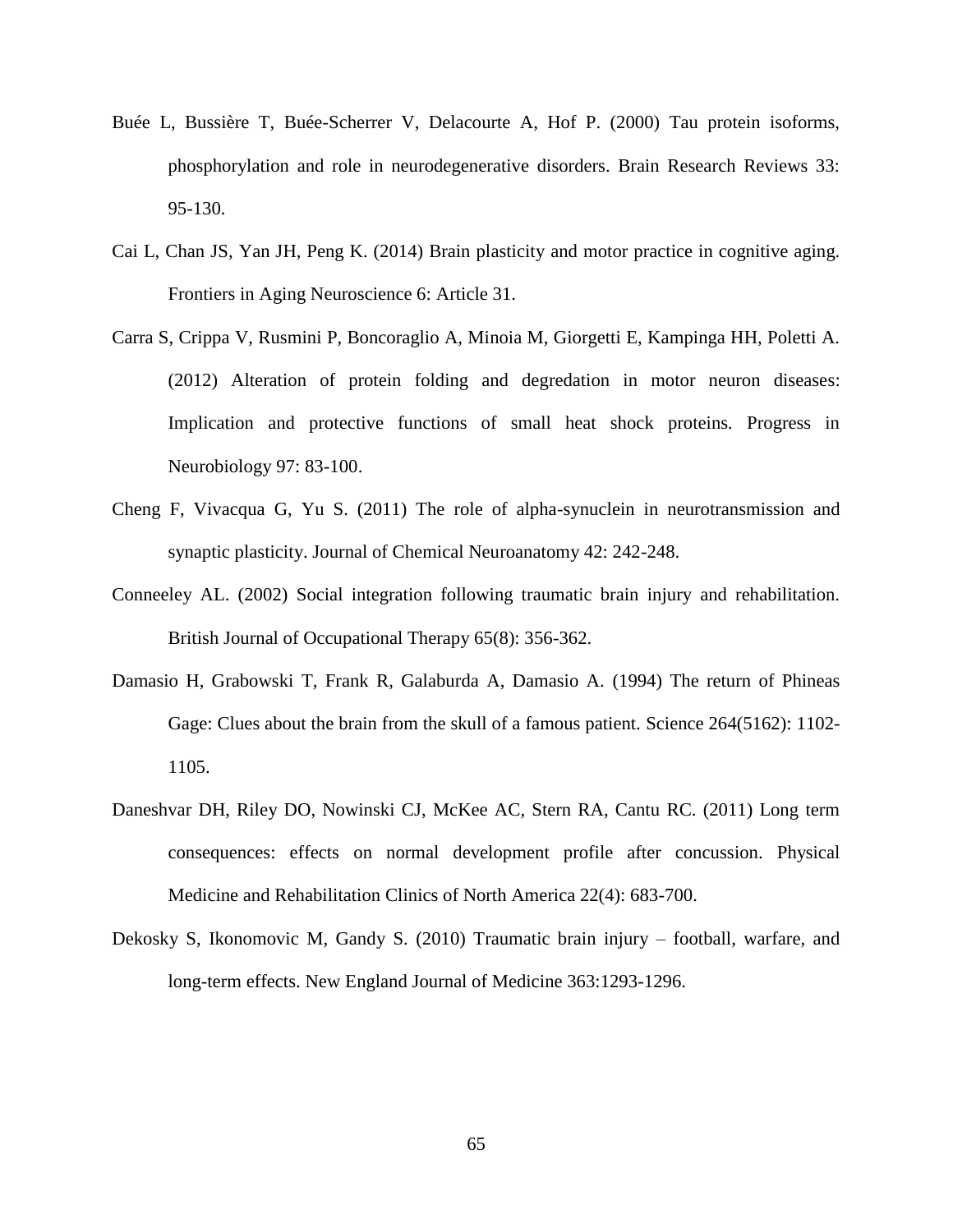- Doolan AW, Day DD< Maerlender AC, Goforth M, Brolinson PG. (2011) A review of return to play issues and sports-related concussions. Annals of Biomedical Engineering 40: 106- 113.
- Eckert A, Keil U, Marques C, Bonert A, Frey C, Schüssel K, Müller WE. (2003) Mitochondrial dysfunction, apoptotic cell death, and Alzheimer's disease. Biochemical Pharmacology 66: 1627-1634.
- Escobedo L, Habboushe J, Kaafarani H, Velmahos G, Shah K, Lee J. (2013) Traumatic brain injury: a case-based review. World Journal of Emergency Medicine 4(4): 252-259.
- ESPN. Brett Favre not returning to NFL. 2013. ESPN. Available from: http://espn.go.com/nfl/story/\_/id/9872646/brett-favre-return-sources-saying-ramsreached-out.
- Ewing-Cobbs L, Prasad MR, Swank P, Kramer L, Cox Jr., CS Fletcher JM, Barnes M, Zhang X, Hasan KM. (2008) Arrested development and disrupted callosal microstructure following pediatric brain injury: relation to neurobehavioral outcomes. NeuroImage 42: 1305-1315.
- Faul M, Xu L, Wald MM, Coronado VG. (2010) Traumatic Brain Injury in the United States: Emergency Department Visits, Hospitalizations and Deaths 2002–2006. Atlanta, GA. Centers for Disease Control and Prevention, National Center for Injury Prevention and Control.
- Gavett BE, Stern RA, McKee AC (2011) Chronic traumatic encephalopathy: A potential late effect of sport-related concussive and subconcussive head trauma. Clinics in Sports Medicine 30:179-188.
- Gavett BE, Stern RA, Cantu RC, Nowinski CJ, McKee AC. (2010) Mild traumatic brain injury: a risk factor for neurodegeneration. Alzheimer's Research & Therapy 2:18.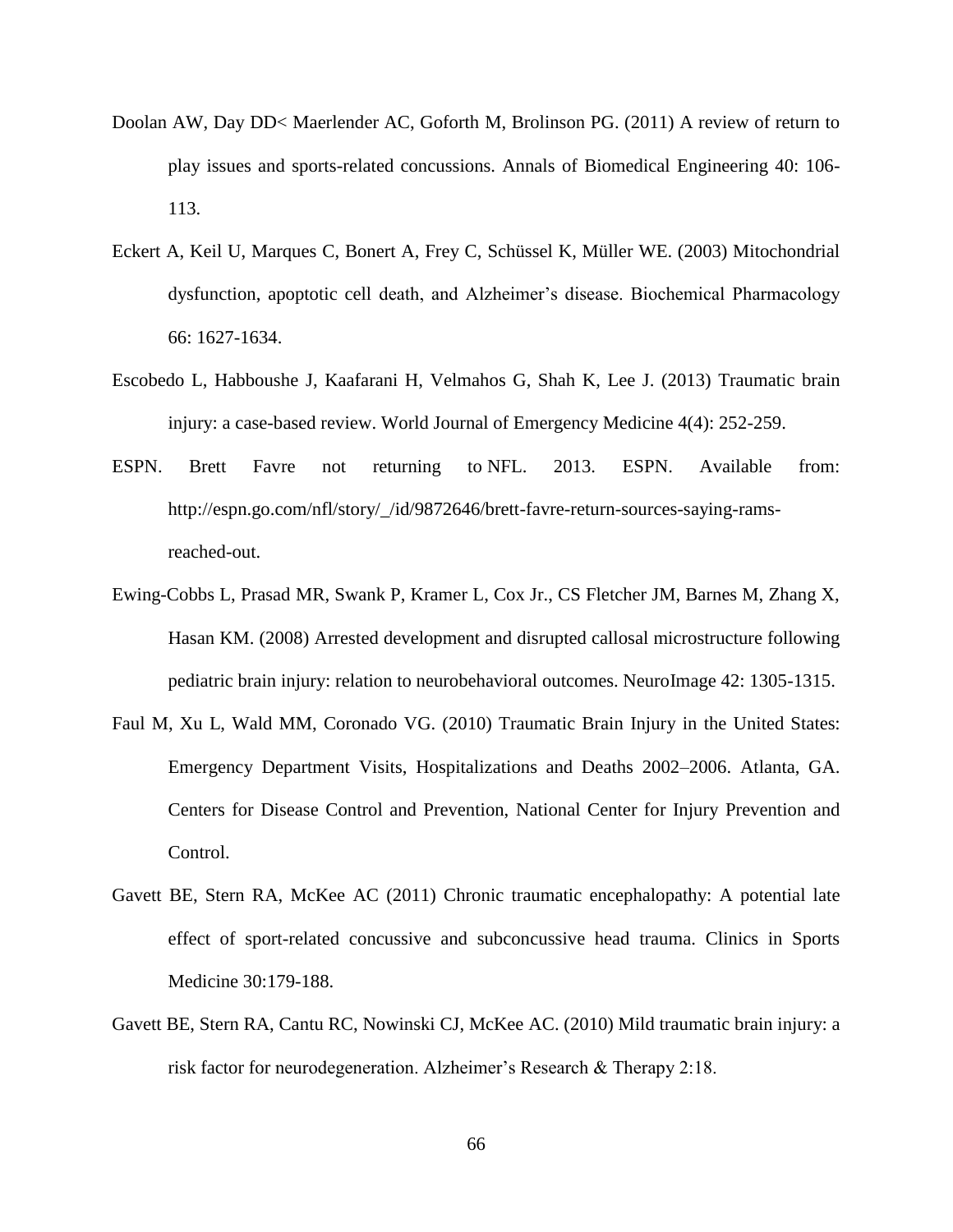- Giunta B, Obregon D, Velisetty R, Sanberg Paul, Borlongan C, Tan J. (2012) The immunology of traumatic brain injury: a prime target for Alzheimer's disease prevention. Journal of Neuroinflammation 9:185.
- Greenwood PM, Parasuraman R. (2010) Neuronal and cognitive plasticity: a neurocognitive framework for ameliorating cognitive aging. Frontiers in Aging Neuroscience 2: Article 150.
- Harlow J. (1869) Recovery from the passage of an iron bar through the head.
- Harmon KG, Drezner JA, Gammons M, Guskiewicz KM, Halstead M, Herring SA, Kutcher JS, Pana A, Putukian M, Roberts WO. (2013) American Medical Society for Sports Medicine position statement: concussion in sport. British Journal of Sports Medicine 47: 15-26.
- Houston SM, Herting MM, Sowell ER. (2014) The neurobiology of childhood structural brain development: Conception through adulthood. Current Topics in Behavioral Neurosciences 16: 3-17.
- Huang C, Tang C, Feigin A, Lesser M, Ma Y, Pourfar M, Dhawan V, Eidelberg D. (2007) Changes in network activity with the progression of Parkinson's disease. Brain 130: 1834-1846.
- Irwin DJ, Lee VM, Trojanowski JQ. (2013) Parkinson's disease dementia: Convergence of αsynuclein, tau and amyloid-β pathologies. Nature Reviews Neuroscience 14(9): 626-636.
- Ito K, Corrigan B, Zhao Q, French J, Miller R, Soares H, Katz E, Nicholas T, Billling B, Anziano R, Fullerton T. (2011) Disease progression model for cognitive deterioration from Alzheimer's disease neuroimaging initiative database. Alzheimer's & Dementia 7: 151-160.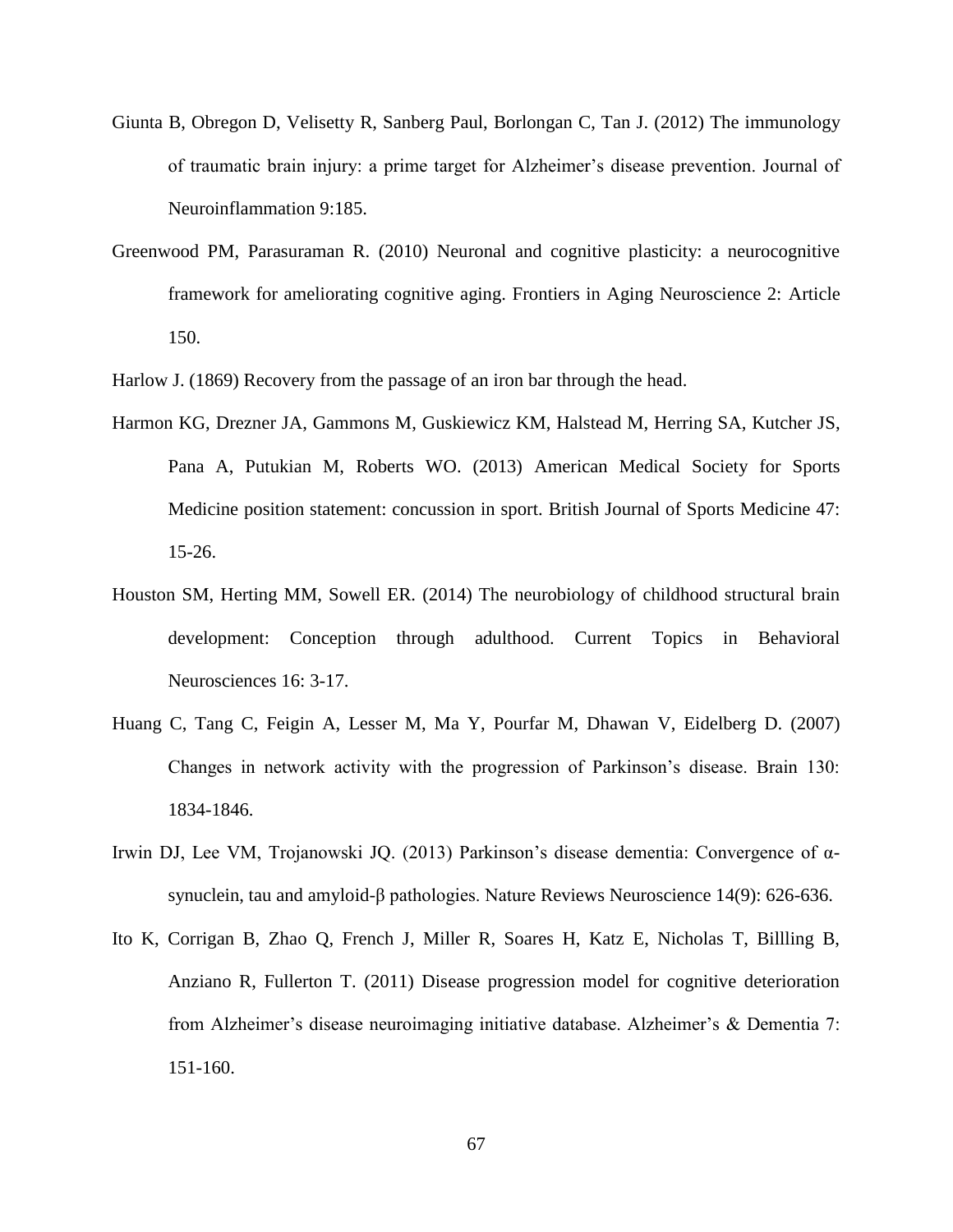- Iverson GL. (2013) Chronic traumatic encephalopathy and risk of suicide in former athletes. British Journal of Sports Medicine 48:162-164.
- Jack Jr CR, Knopman DS, Jagust WJ, Shaw LM, Aisen PS, Weiner MW, Petersen RC, Trojanowski JQ. (2010) Hypothetical model of dynamic biomarkers of the Alzheimer's pathological cascade. The Lancet Neurology 9(1): 119-128.
- Jedynak BM, Lang A, Liu B, Katz E, Zhang Y, Wyman BT, Raunig D, Jedynak CP, Caffo B, Prince JL. A computational neurodegenerative disease progression score: Method and results with the Alzheimer's disease neuroimaging initiative cohort. Neuroimage 63: 1478-1486.
- Jordan BD. (2013) The clinical spectrum of sport-related traumatic brain injury. Nature Reviews Neurology 9: 222-230.
- Khaindrava VG, Kozina EA, Kudrin VS, Kucheryanu VG, Klodt PD, Narkevich VB, Bocharov EV, Nanaev AK, Kryzhanovsky GN, Raevskii KS, Urgrumov MV. (2011) Experimental modeling of preclinical and clinical stages of Parkinson's disease. Bulletin of Experimental Biology and Medicine 150(5): 566-569.
- Khurana VG, Kaye AH. (2011) An overview of concussion in sport. Journal of Clinical Neuroscience 19: 1-11.
- Lagier-Tourenne C, Polymenidou M, Cleveland DW. (2010) TDP-34 and FUS/TLS: Emerging roles in RNA processing and neurodegeneration. Human Molecular Genetics 19(1): R46- R64.
- Lebel C, Walker L, Leemans A, Phillips L, Beaulieu C. (2008) Microstructural maturation of the human brain from childhood to adulthood. NeuroImage 40: 1044-1055.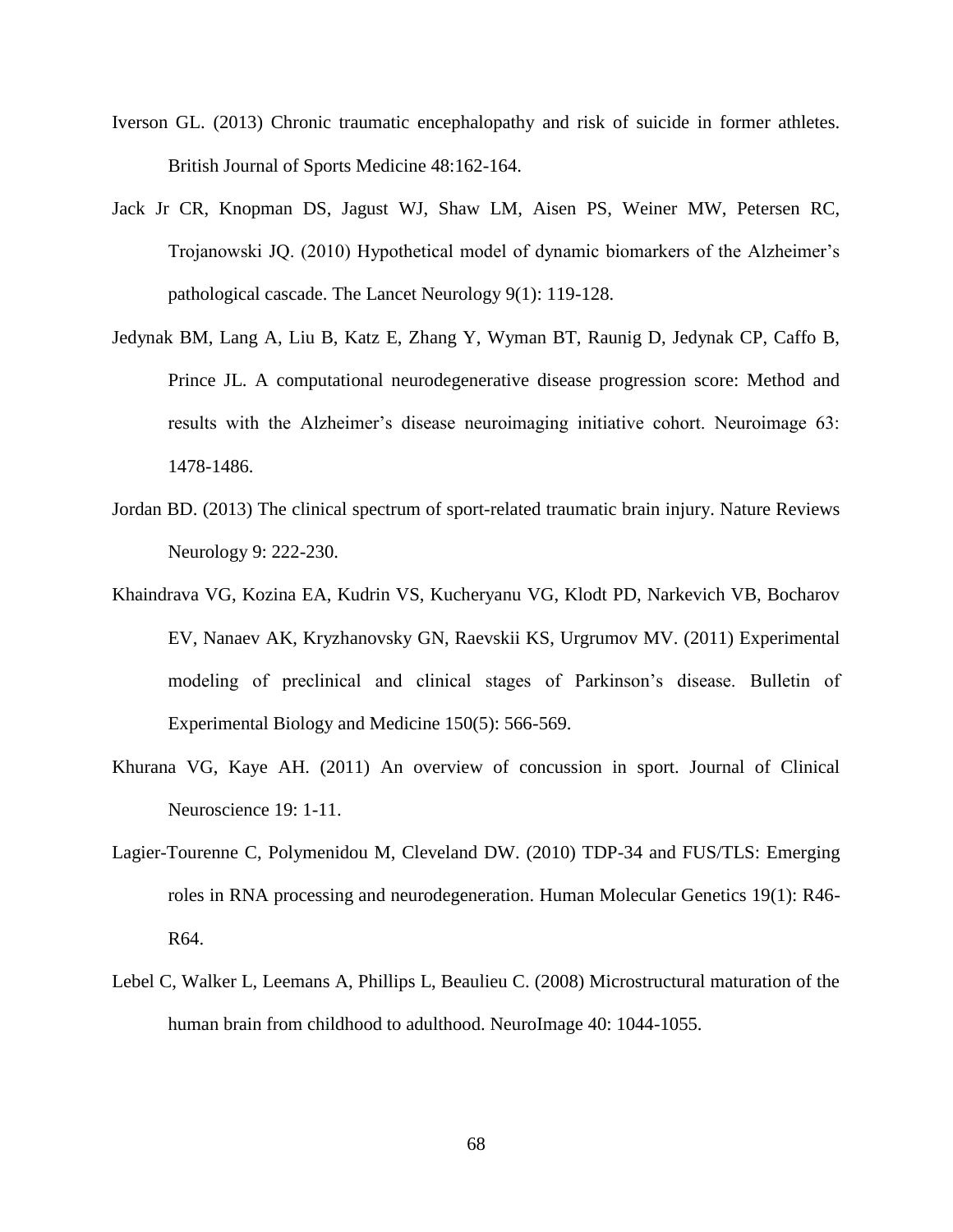- Lenroot RK, Giedd JN. (2006) Brain development in children and adolescents: insights from anatomical magnetic resonance imaging. Neuroscience and Biobehavioral Reviews 30: 718-729.
- Lezak MD, O'Brien KP. (1988). Longitudinal study of emotional, social, and physical changes after traumatic brain injury. Journal of Learning Disabilities 21(8): 456-463.
- M. del C. Cárdenas-Aguayo, M. del C. Silva-Lucero, M. Cortes-Ortiz, B. Jiménez-Ramos, L. Gómez-Virgilio, G. Ramírez-Rodríguez, E. Vera-Arroyo, R. Fiorentino-Pérez, U. García, J. Luna-Muñoz and M.A. Meraz-Ríos (2014). Physiological role of amyloid beta in neural cells: The cellular trophic activity, Neurochemistry, Dr. Thomas Heinbockel (Ed.), ISBN: 978-953-51-1237-2.
- Macmillan M. (2000) Restoring Phineas Gage: A  $150<sup>th</sup>$  retrospective. Journal of the History of the Neurosciences 9(1): 46-66.
- Mannix RC, Whalen MJ. (2012) Traumatic brain injury, microglia, and beta amyloid. International Journal of Alzheimer's Disease 2012: 1-5.
- McCrory P, Meeuwisse W, Johnston K, Dvorak J, Aubry M, Molloy M, Cantu R. (2009) Consensus statement on concussion in sport – the  $3<sup>rd</sup>$  international conference on concussion in sport held in Zurich, November 2008. South African Journal of Sports Medicine 21(2): 36-46.
- McKee AC, Cantu RC, Nowinski CJ, Hedley-Whyte ET, Gavett BE, Budson AE, Santini VE, Lee H, Kubilus CA, Stern RA. (2009) Chronic Traumatic Encephalopathy in athletes: Progressive tauopathy following repetitive head injury. Journal of Neuropathology and Experimental Neurology 68(7): 709-735.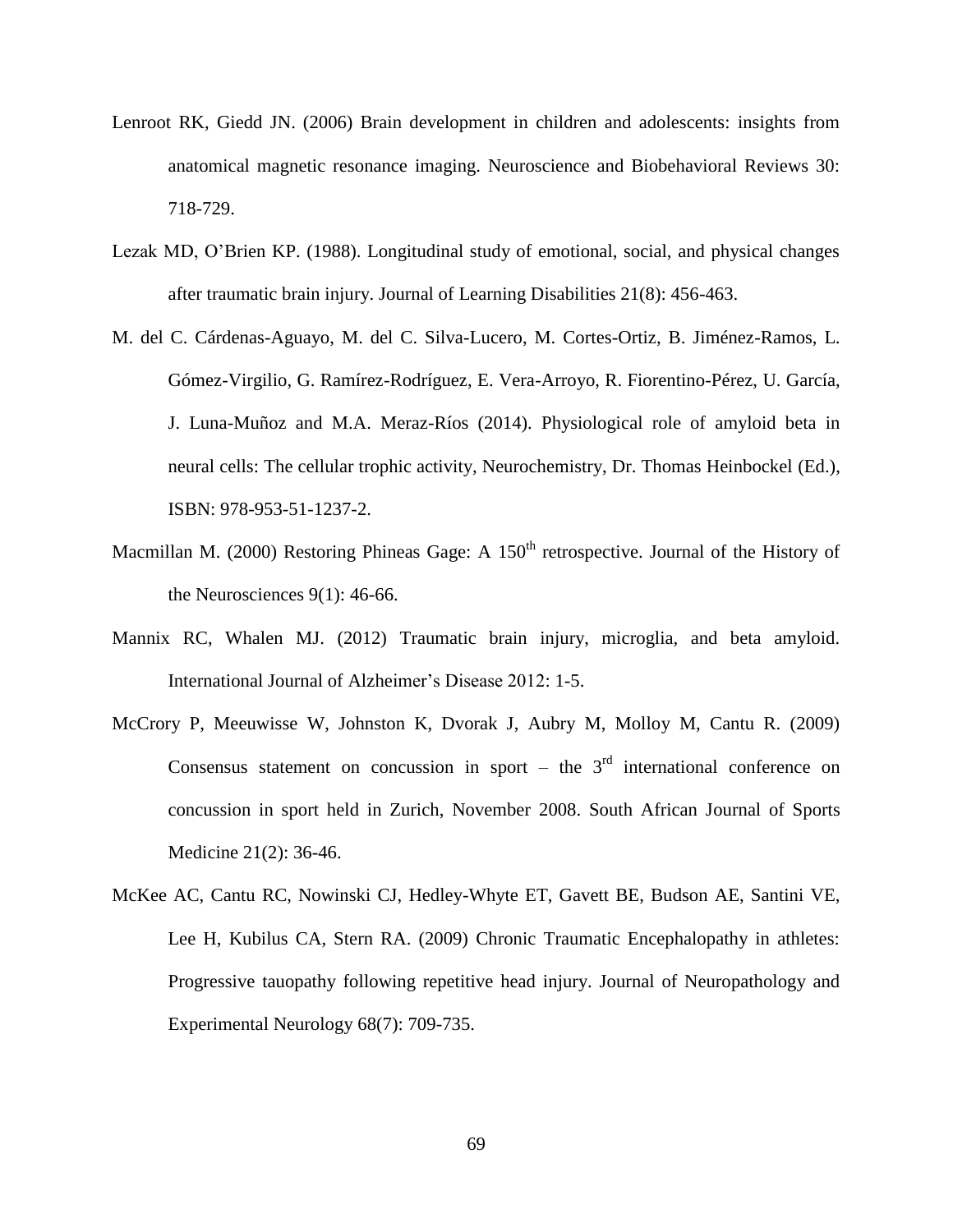- McKee AC, Gavett BE, Stern RA, Nowinski CJ, Cantu RC, Kowall NW, Perl DP, Hedley-Whyte T, Price B, Sullivan C, Morin P, Lee H, Kubilus CA, Daneshvar DH, Wulff M, Budson AE. (2010) TDP-43 proteinopathy and motor neuron disease in chronic traumatic encephalopathy. Journal of Neuropathology and Experimental Neurology 69(9): 918-929.
- Mietelska-Porowska A, Wasik U, Goras M, Filipek A, Niewiadomska G. (2014) Tau protein modifications and interactions: Their role in function and dysfunction. International Journal of Molecular Sciences 15: 4671-4713.
- O'Brien RJ, Wong PC. (2011) Amyloid precursor protein processing and Alzheimer's disease. Annual Review of Neuroscience 34: 185-204.
- Omalu BI, DeKosky ST, Minster RL, Kamboh MI, Hamilton RL, Wecht CH. (2005) Chronic traumatic encephalopathy in a national football league player. Neurosurgery 57: 128-134.
- Patel D, Sharma K, Chauhan CS, Jadon G, K AD. (2013) An overview Chronic traumatic encephalopathy (CTE). International Journal of Advanced Research in Pharmaceutical and Bio Sciences 3(3): 73-83.
- Roberts GW, Gentleman SM, Lynch A, Murray L, Landon M, Graham DI. (1994) β –Amyloid protein deposition in the brain after severe head injury: Implications for the pathogenesis of Alzheimer's disease. Journal of Neurology, Neurosurgery, and Psychiatry 57: 419-425.
- Rodolfo C, Ciccosanti F, Di Giacomo G, Piacentini M, Fimia GM. (2010) Proteomic analysis of mitochondrial dysfunction in neurodegenerative diseases. Expert Review of Proteomics 7(4): 519-542.
- Santos CR, Cardoso I, Goncalves I. (2011) Key enzymes and proteins in amyloid-beta production and clearance, Alzheimer's disease pathogenesis-core concepts, shifting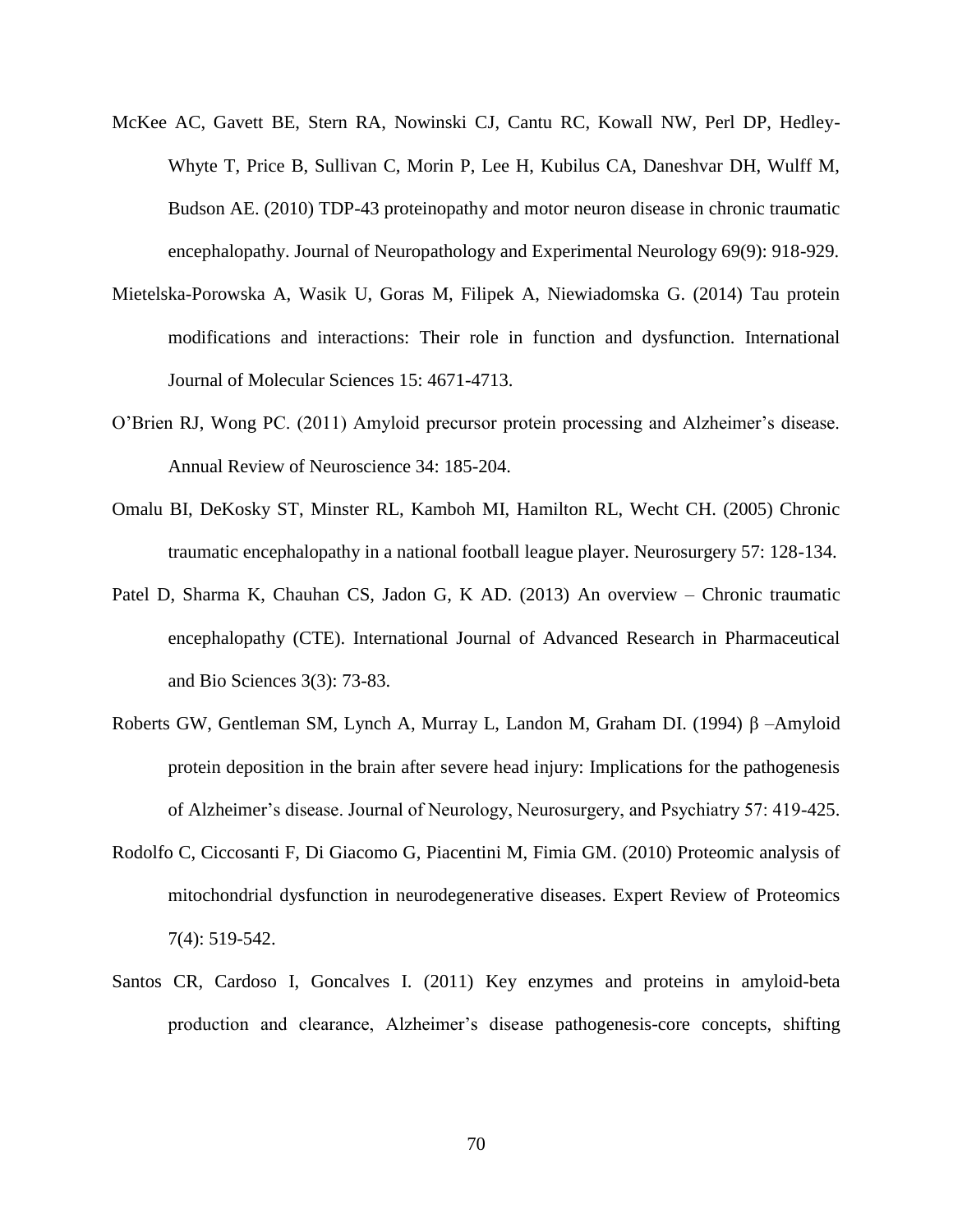paradigms and therapeutic targets. Dr. Suzanne De La Monte (Ed.), ISBN: 978-953-307- 690-4.

- Saulle M, Greenwald BD. (2012) Chronic Traumatic Encephalopathy: A review. Rehabilitation Research and Practice 2012: 1-9.
- Schwarzbold M, Diaz A, Martins E, Rufino A, Amante L, Thais M, Quevedo J, Hohl A, Linhares M, Walz R. (2008) Psychiatric disorders and traumatic brain injury. Neuropsychiatric Disease and Treatment 4(4): 797-816.
- Scotter EL, Chen H, Shaw CE. (2015) TDP-43 proteinopathy and ALS: Insights into disease mechanisms and therapeutic targets. Neurotherapeutics 12: 352-363.
- Taylor JP, Hardy J, Fischbeck KH. (2002) Toxic protein in neurodegenerative disease. Science 296: 1991-1995.
- Winhammar JMC, Rowe DB, Henderson RD, Kiernan MC. (2005) Assessment of disease progression in motor neuron disease. Lancet Neurology 4: 229-238.
- Yu J, Lyubchenko YL. (2009) Early stages for Parkinson's development: α-synuclein misfolding and aggregation. Journal of Neuroimmune Pharmacology 4: 10-16.
- Zhao C, Deng W, Gage FH. (2008) Mechanisms and functional implications of adult neurogenesis. Cell 132: 645-660.
- Zheng H, Koo EH. (2011) Biology and pathophysiology of the amyloid precursor protein. Molecular Degeneration 6: 27-43.